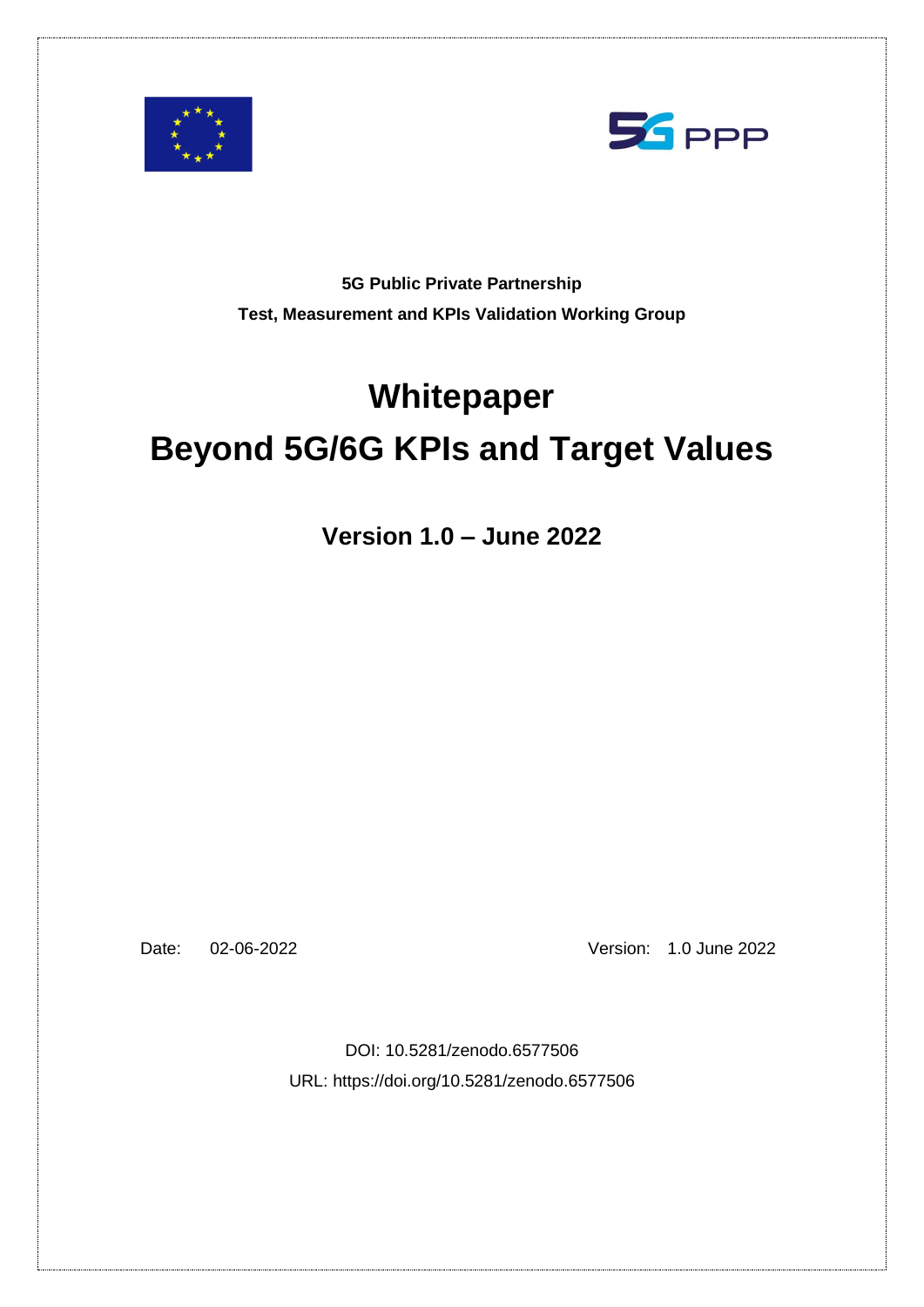| $\boldsymbol{l}$ |       |  |
|------------------|-------|--|
|                  | 1.1   |  |
|                  | 1.2   |  |
|                  | 1.3   |  |
|                  | 1.4   |  |
| 2                |       |  |
|                  | 2.1   |  |
|                  | 2.2   |  |
|                  | 2.3   |  |
|                  | 2.4   |  |
|                  | 2.5   |  |
|                  | 2.6   |  |
|                  | 2.6.1 |  |
|                  | 2.6.2 |  |
|                  | 2.7   |  |
|                  | 2.8   |  |
|                  | 2.9   |  |
|                  | 2.10  |  |
|                  | 2.11  |  |
|                  | 2.12  |  |
|                  | 2.13  |  |
|                  | 2.14  |  |
| $\mathbf{3}$     |       |  |
|                  | 3.1   |  |
|                  | 3.2   |  |
|                  | 3.3   |  |
|                  | 3.4   |  |
|                  | 3.5   |  |
|                  | 3.6   |  |
|                  | 3.7   |  |
|                  | 3.8   |  |
|                  | 3.9   |  |
|                  | 3.10  |  |
| $\boldsymbol{4}$ |       |  |
| 5                |       |  |
|                  |       |  |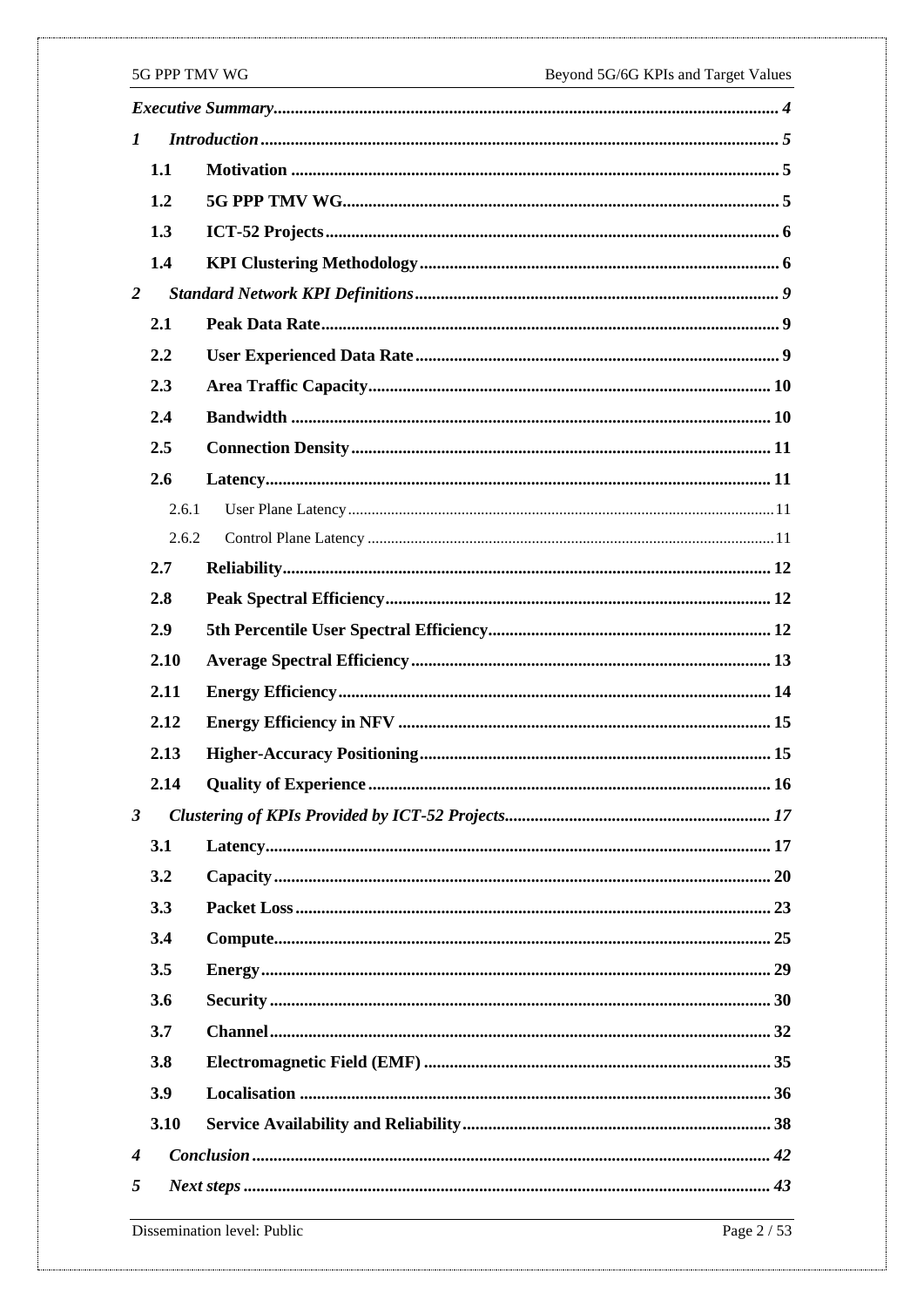| 5G PPP TMV WG |  | Beyond 5G/6G KPIs and Target Values |
|---------------|--|-------------------------------------|
|               |  |                                     |
|               |  |                                     |
|               |  |                                     |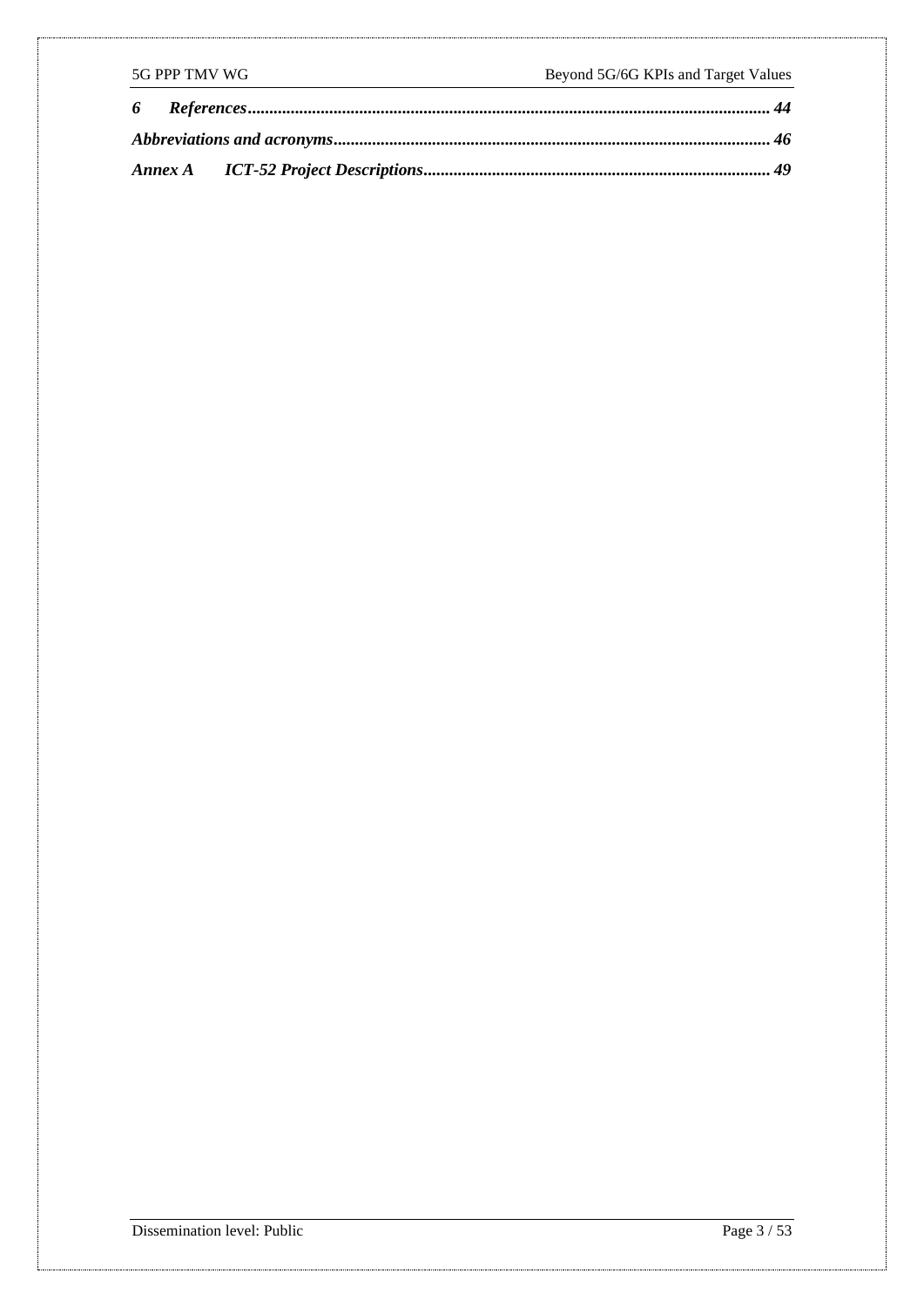## <span id="page-3-0"></span>**Executive Summary**

The main objective of this document is to present the current view of the available B5G and 6G KPIs from 5G PPP phase III projects with a focus on projects of the ICT-52 call. This view includes mapping to KPIs previously defined for 5G and evaluating how they might evolve to fit the B5G and 6G visions.

We are presently at the start of the 6G research era, where visionaries and researchers are interplaying to define a vision for 6G. To ensure the direction of innovations towards realizing 6G it is critical that KPIs are defined at an early stage to help steer the process. The KPIs are either evolved from previous generation KPIs or are new and being defined in coordination with definition of new features and use cases. It is at this stage that this white paper makes its contribution, in collecting KPIs from active research projects based on work on new features and use cases.

The paper consists of two main technical parts. The first part gives an overview of standard network KPIs with defined target values for 5G system. These are well-known KPIs that will be evolved to 6G by changing target values. The second part presents KPIs collected from ICT-52 research projects aimed at B5G and 6G systems. These KPIs are processed in terms of being grouped according to KPI type or context, and they are presented with references to standards and target values where possible and available.

The white paper is intended to be updated and re-published every year to track the B5G and 6G KPIs evolutions. The evolutions will occur as projects, use cases and functionalities mature. KPI definitions from new B5G and 6G projects from projects participating in the 6G SNS R&I Work Programme will be taken into account when available (2023).

Future version of this report will also integrate more information on KPIs target values and the definition of methodologies for how to measure them.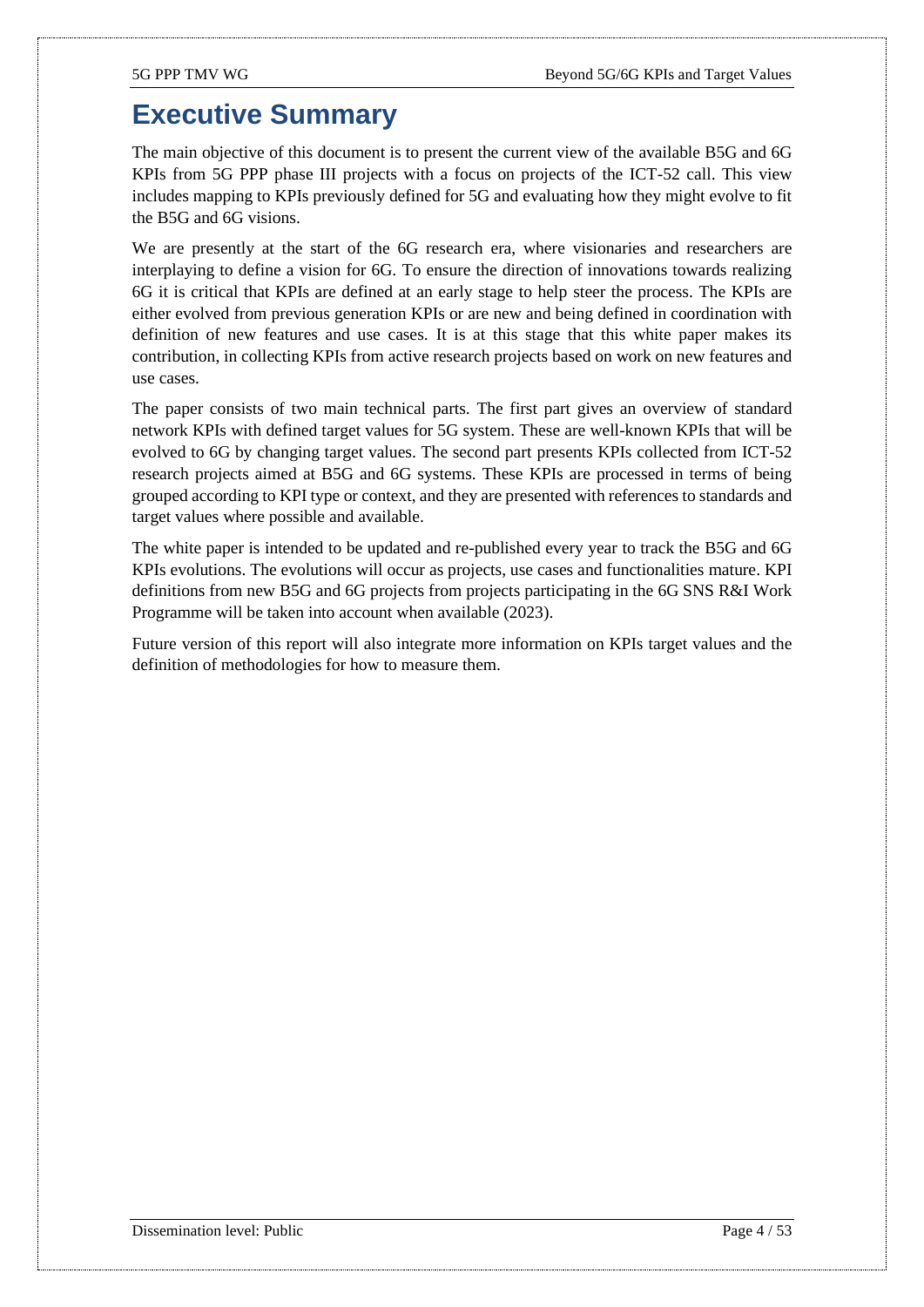## <span id="page-4-0"></span>**1 Introduction**

This document consolidates the available KPIs from 5G PPP phase III projects with a focus on projects of the ICT-52 call. It tries to consolidate an agreed definition for each KPI and along with provide method of measurement and target values where available. The document provides a view of how the KPI exist in the 5G system and how they may evolve in 6G.

### <span id="page-4-1"></span>**1.1 Motivation**

Today, at the start of the 6G research era, a diverse group of visionaries and researchers provide visions and use cases for 6G. These efforts lead to known spider diagrams showing e.g., latency, throughput localization accuracy, etc. These spider diagrams explain how 6G will be different from the 5G system. This while 5G systems are still not yet fully deployed and used today but rather still being rolled out and qualified in terms of the true benefits that the 5G system brings.

In order to properly steer the 6G research and innovations, it is vital to have clearly defined KPIs, but it is equally important to ensure that the defined KPIs can be measured and evaluated, such that the 6G technologies can be properly validated. This can be seen as a two-sided approach where the visions and use cases help define the KPIs, while the KPIs can also help drive the development of technologies and approaches to solving challenges.

The intention of this white paper is to provide an early analysis of possible 6G KPIs based on current work and perspectives from active B5G and 6G projects. The analysis of the KPIs from the project will seek to understand if the KPIs have existing definitions in standard documents (which imply a potential evolution of the KPI from 5G) or if they are new and thereby are candidates for being standardised (true 6G KPI).

Most KPIs are based on experiences from previous work related to 5G and will often be an increment in the target values of previously defined KPIs. These KPIs have existing definitions in the standard, while other KPIs are defined based on envisioned new features and capabilities of the upcoming 6G system. These new KPIs are not yet standardised and can be referred as true 6G KPIs.

With the early analysis of the 6G KPIs in the development process, the 5GPPP TMV group is also initiating the discussion around KPIs validation. Can all KPI be validated with existing measurement techniques or do we need to investigate new techniques? In case of new techniques, there is a need to have them invented and developed early to ensure a smooth 6G development.

It is the intention that this white paper will be updated once per year as the B5G and 6G projects evolve, but also new 6G projects are initiated and contribute to the collective development, e.g. through the SNS JU programm[e\[13\].](#page-43-1) This will allow for continuous updates to the aggregated view of 6G KPIs.

### <span id="page-4-2"></span>**1.2 5G PPP TMV WG**

The Test, Measurement, and KPIs Validation (TMV) Working Group was founded as part of the 5G PPP effort to promote commonalities across projects that have strong interest in Testing & Monitoring (T&M) methodologies needed to provide support to the vertical use cases in 5G Trial Networks. Such efforts include the development of test and measurement methods, test cases, procedures as well as the KPI formalization and validation to the greatest possible extent, to ensure a unique European vision on how the entire lifecycle of the 5G network, ranging from R&D to actual deployed environments, can be supported.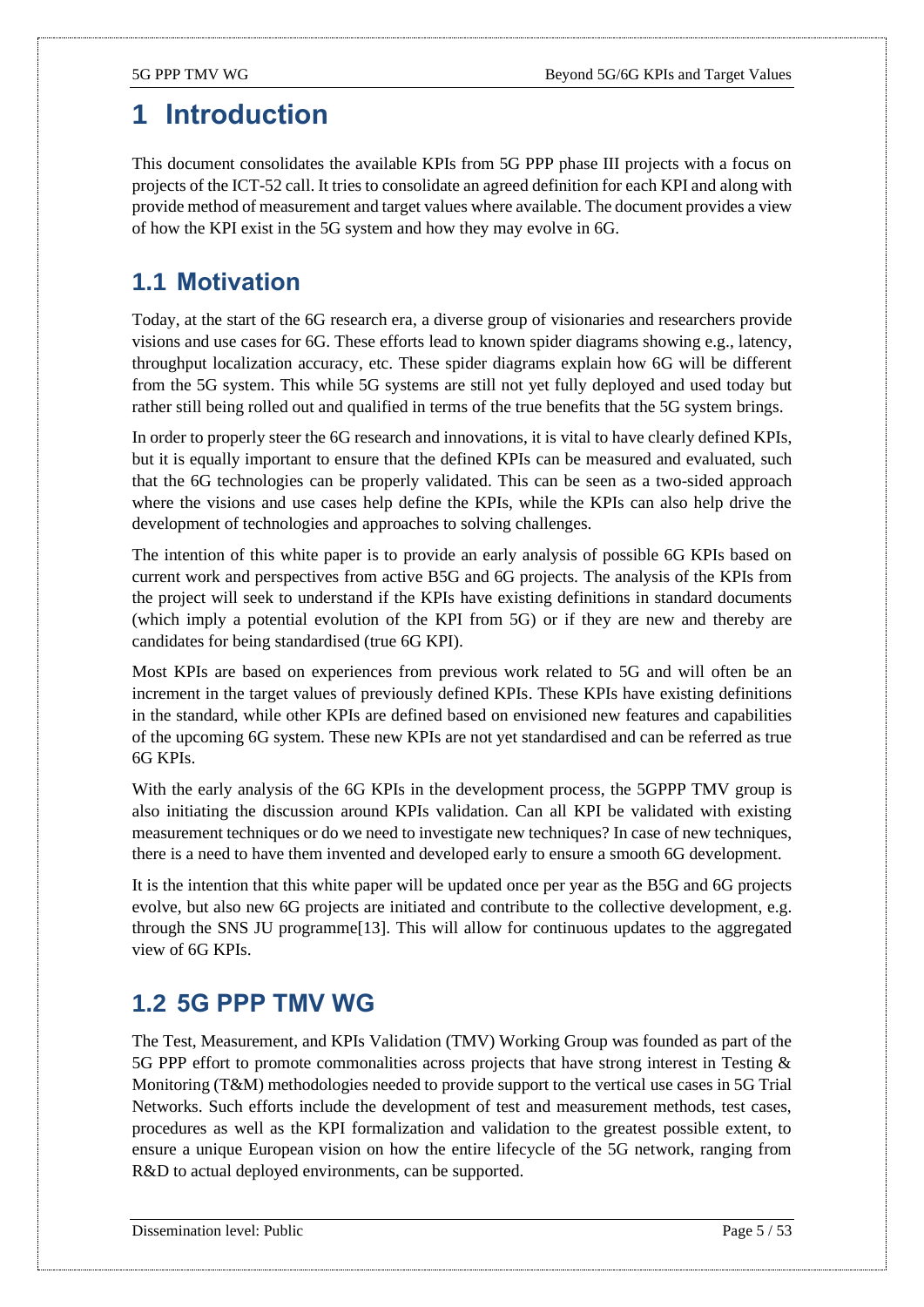The Group is comprised by several Phase II and Phase III 5G PPP projects, and deals with the following research areas and technology domains:

- Testing KPI definition, KPI sources, collection procedures and analysis
- Testing frameworks (requirements, environment, scenarios, expectations, limitation) and tools
- Testing methodologies and procedures
- KPI validation methodologies
- Testing lifecycle (i.e., testing execution, monitoring, evaluation and reporting)
- Common information models for 5G T&M

Another important topic is the use of and contribution towards open-source projects such as OSM, OPNFV or ONAP and the identification of relevant exploitation and dissemination targets to promote the European vision on T&M towards a more global adoption.

#### <span id="page-5-0"></span>**1.3 ICT-52 Projects**

In response to the 5G-PPP ICT-52-2020 (ICT-52) call: 5G-PPP Smart Connectivity beyond 5G, 10 projects have been funded. 9 of them started on January  $1<sup>st</sup>$ , 2021, while the last one (B5G-OPEN) started on November 1st, 2021.

HEXA-X is the flagship project for 6G vision and intelligent fabric of technology enablers. 6G BRAINS, AI@EDGE and DAEMON are related with Artificial Intelligence solutions, while DEDICAT 6G and REINDEER address smart connectivity approaches. RISE-6G vision capitalises on the latest advances on Reconfigurable Intelligent Surfaces (RIS) technologies and the design of the RIS-enabled wireless environment as a service, while TeraFlow targets cloudnative SDN controllers. MARSAL is related with network orchestration, while B5G-OPEN targets an integrated packet-optical transport architecture based on MultiBand (MB) optical transmission.

In the document, the available KPIs from 9 of 10 of the ICT-52 projects are consolidated. The KPIs of 5G-OPEN are not considered since it is in a very early stage. These KPIs will be consolidated in the updated version of the document.

The ICT-52 project abstracts are summarised in [Annex A.](#page-48-0)

#### <span id="page-5-1"></span>**1.4 KPI Clustering Methodology**

As aforementioned, being at the start of the 6G research era, a diverse group of visionaries and researchers provide visions and use cases for 6G. Following project development practices, these efforts start with the definition of the addressed scenarios and use cases and continue with the identification of relevant KPIs that need to be met. Depending on the scope of the projects, the nature of the applications/ services and the focus of the experts' groups, the reference level and the definition of these KPIs can be different. Standardised definitions used in previous generation networks are usually inherited, while at the same time new KPIs need to be defined addressing 6G-specific aspects. In order to provide a harmonized and formalised view of the B5G/ 6G KPIs across projects a three-step methodology was followed by the TMV WG.

As first step, the TMV defined the information to be collected by the research projects, related to the KPIs definitions, target values, as well as information relevant to the context of these definitions. In particular, the information to be collected have been the following:

**KPI Category**, referring to the targeted KPIs category for example: Data Rates and Capacity, Latency, Mobilty, Reliability and Availability, or other categories.

Dissemination level: Public Page 6 / 53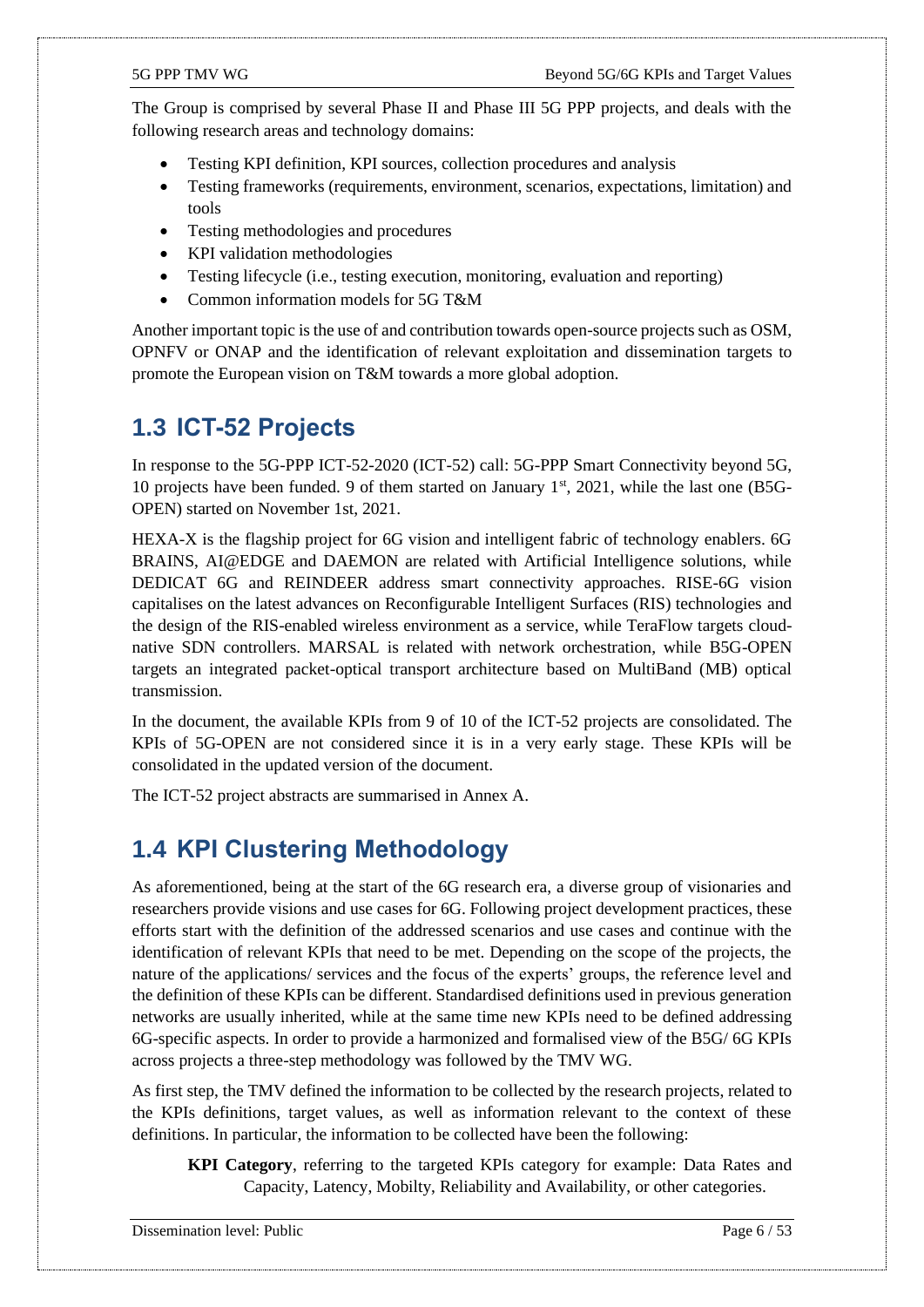**KPI Name,** given in the context of the project.

**KPIs Definition,** detailed in order to ensure understanding of the true nature of the KPI.

**Use case/ context of the KPIs,** including details related to the context of a specific Proof of Concept.

**Enhancement related to the KPI target value.**

**Information on where/how the KPIs will be measured,** referring to the layer/ the reference points where measurements will be collected.

**Any known information on the influence quantities of the KPI,** being "the quantities that are not the measurand but that affects the result of the measurement["\[4\].](#page-43-2)

**Relative or absolute evaluation of the KPIs** 

**Other relevant information (e.g. Standardisation references)** 

In order to capture the ICT-52 projects' view on the KPIs, and not influence the results by means of predefining the KPI definitions and targets based on external references, the projects were asked to directly provide input (that is available at this stage) on the above.

With the collection of the responses and the aggregation and streamlining of the information the TMV WG further clustered the KPIs in a number of KPI families representing the ICT-52 projects vision on key B5G/6G qualities. These families are the following:

Latency: "Latency" is usually defined as the contribution of a network unit to the time from when the source sends a packet to when the destination receives it. A network unit can be a network segment or processing node (implemented as SW or as HW). On the basis of this definition, the "Latency KPIs" category defined in the context of this work includes all KPIs that refer to latency or to latency components (contribution) of various segments/ functions/ components, at various planes; namely user plane, control plane and orchestration plane in the performance of various application of network functionalities/processes. This classification has taken under consideration besides the standardised KPI definitions the work performed in [\[1\],](#page-43-3) an[d \[3\]](#page-43-4) on the decomposition and definition of the latency contributions in 5G networks.

**Capacity:** The "Capacity" KPIs category refers to metrics that are used to evaluate the amount of network resources provided to end-users. From this perspective, the "Capacity KPIs" category includes KPIs evaluating the bandwidth resources provided per user (i.e. user data rate), the bandwidth resources provided per area surface or node (i.e. node capacity, area traffic density, etc.), and the number of connections/devices that can be served per area (i.e. connection density); as being multiple metrics of the network resources capability.

**Packet Loss:** The "Packet Loss" KPIs category refers to KPIs used for evaluating the packet transmission success rate of a system to transmit defined amount of traffic within a predetermined time. Packet Loss and Frame Loss are also considered as success rate measure of a transmission system.

**Compute:** Computing resources are expected to play a major role in the performance of B5G/6G networks, beside communication and storage resources. The "Compute" KPIs category reflects the importance of computing elements, and the fact that the use of computing resources is determinant in 6G implementation, usage and performance.

**Energy:** Energy KPIs family refers to KPIs used for evaluating the energy efficiency of a system. This system can be the B5G/6G network, the user device or even a VNF responsible for specific functionalities. The ultimate target in all KPIs is to decrease the energy consumption of the system.

**Security:** This KPI family covers KPIs related to security, anomaly detection and privacy. The KPIs are defined at different levels and are meant to be evaluated at different segments, and between different end-points in B5G/6G systems.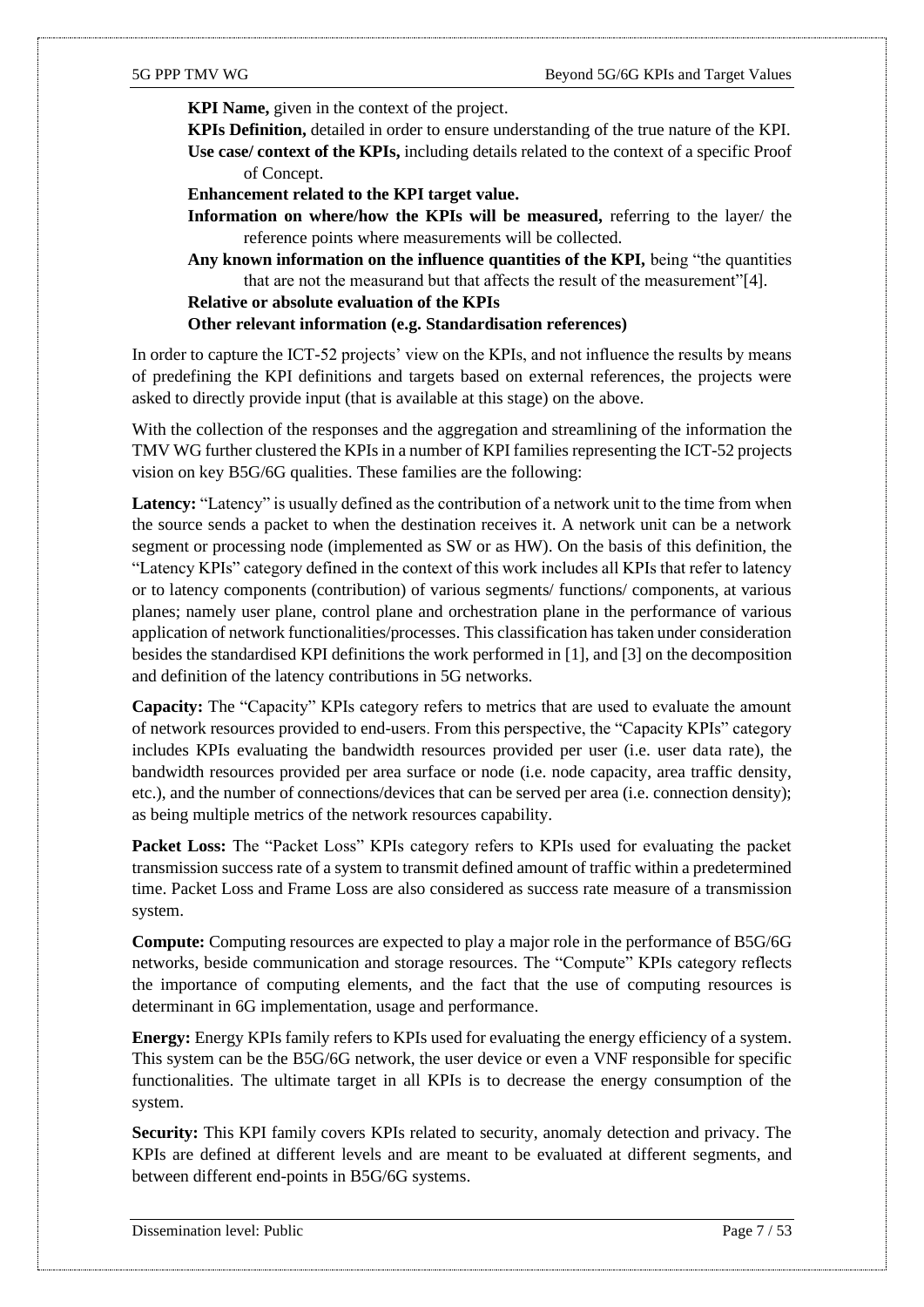**Channel:** The "Channel" KPIs family refers to KPIs specifically addressing the evaluation of the communication channel and the efficiency of the use of the physical channel resources.

**Electric and Magnetic Fields (EMF):** This KPI family covers KPIs related to Electric and Magnetic Fields (EMF) - and in particular refer to measures of exposure to it.

**Localisation:** This KPI family addresses aspects of B5G/6G networks with regard to the localisation accuracy.

**Service Availability and Reliability:** This KPI family cover KPIs related to service availability and reliability. The service not being specifically defined it can cover different entities, related to different domains.

Following this clustering, the standardised KPI definitions from international and European Standardisation Organisations such as ITU-R, 3GPP and ETSI - and target values set available in previous generation networks - were reviewed and used as reference for the relevant KPI families. Main families addressed are: Capacity related (Peak Data Rate, User Experienced Data Rate, Area Traffic Capacity, Connectivity Density), Latency related (User Plane and Control Plane latency), Reliability, Energy Efficiency related (including Energy Efficiency in NFV) and Positioning related. These definitions are repeated in the following chapter.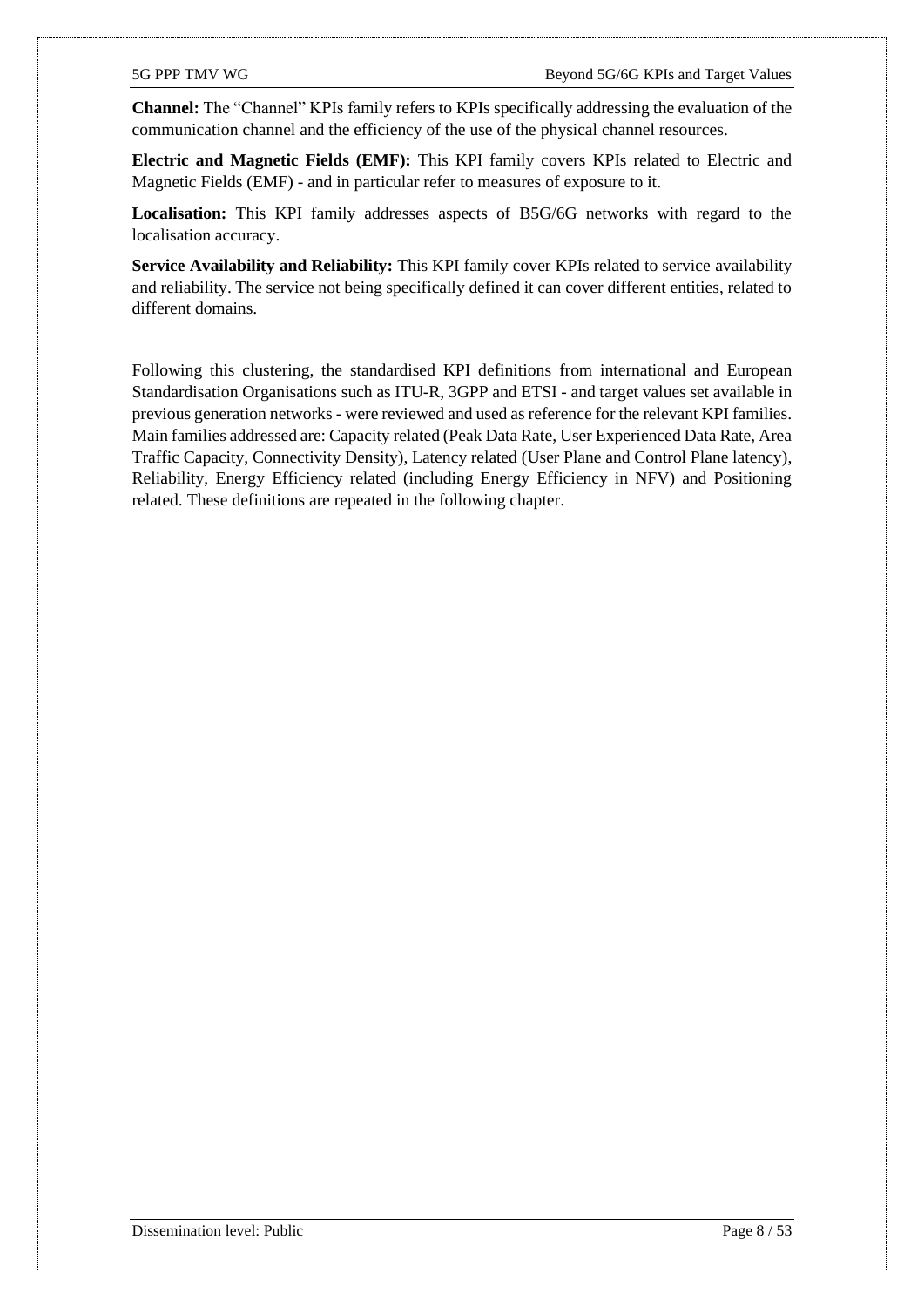## <span id="page-8-0"></span>**2 Standard Network KPI Definitions**

This section presents standard network KPIs as defined for 5G networks, including target values set for the 5G system. The definitions of the KPIs and how they are evaluated will be reused for B5G and 6G but the target values will be updated. In this section the KPIs are described along with 5G target values - new target values for B5G and 6G are proposed in Section [3](#page-16-0) based on input from ICT-52 projects. The KPIs from standards covered in this section are selected based on presence of related KPIs from ICT-52 projects, meaning that some KPIs previously described in standards are left out, e.g. KPIs related to mobility.

### <span id="page-8-1"></span>**2.1 Peak Data Rate**

The following definition of Peak Data Rate is from ITU-R M.2410-0 (11/2017[\)\[4\].](#page-43-2)

Peak data rate is the maximum achievable data rate under ideal conditions (in bit/s), which is the received data bits assuming error-free conditions assignable to a single mobile station, when all assignable radio resources for the corresponding link direction are utilized (i.e. excluding radio resources that are used for physical layer synchronization, reference signals or pilots, guard bands and guard times).

Peak data rate is defined for a single mobile station. In a single band, it is related to the peak spectral efficiency in that band. Let W denote the channel bandwidth and  $SE<sub>p</sub>$  denote the peak spectral efficiency in that band. Then the user peak data rate  $R_p$  is given by:

$$
R_p = W \times SE_p \tag{1}
$$

Peak spectral efficiency and available bandwidth may have different values in different frequency ranges. In case bandwidth is aggregated across multiple bands, the peak data rate will be summed over the bands. Therefore, if bandwidth is aggregated across *Q* bands then the total peak data rate is

$$
R = \sum_{i=1}^{Q} W_i \times \text{SEpi}
$$
 (2)

where  $W_i$  and  $\text{SEP}_i$  (i = 1,...Q) are the component bandwidths and spectral efficiencies respectively.

This requirement is defined for the purpose of evaluation in the eMBB usage scenario.

The minimum requirements for peak data rate are as follows:

- Downlink peak data rate is 20 Gbit/s.
- Uplink peak data rate is 10 Gbit/s.

#### <span id="page-8-2"></span>**2.2 User Experienced Data Rate**

The following definition of User Experienced Data Rate is from ITU-R M.2410-0 (11/2017[\)\[4\].](#page-43-2)

User experienced data rate is the 5% point of the cumulative distribution function (CDF) of the user throughput. User throughput (during active time) is defined as the number of correctly received bits, i.e. the number of bits contained in the service data units (SDUs) delivered to Layer 3, over a certain period of time.

In case of one frequency band and one layer of transmission reception points (TRxP), the user experienced data rate could be derived from the 5<sup>th</sup> percentile user spectral efficiency through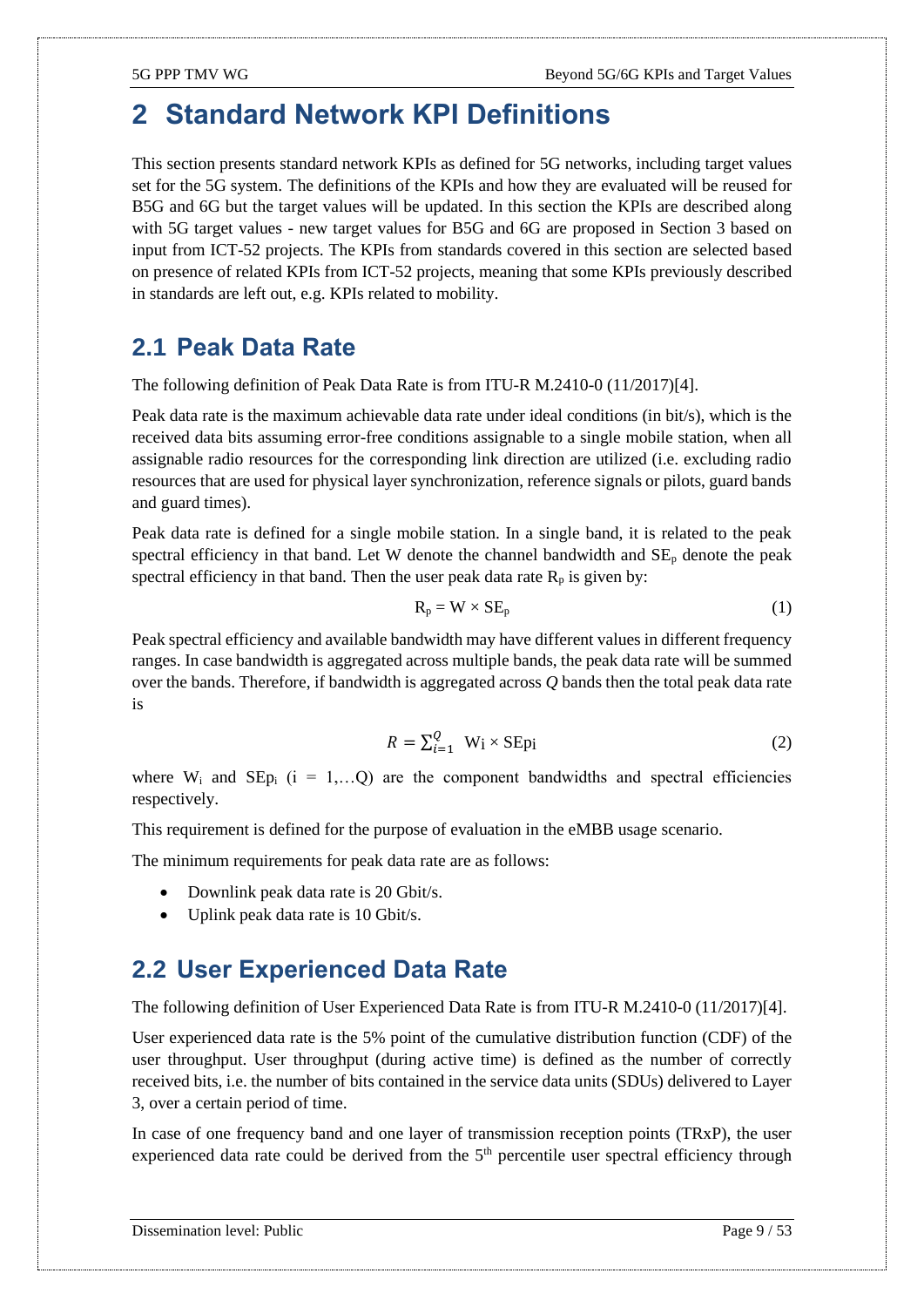equation (3). Let W denote the channel bandwidth and  $SE_{user}$  denote the  $5<sup>th</sup>$  percentile user spectral efficiency. Then the user experienced data rate, Ruser is given by:

$$
R_{user} = W \times SE_{user}
$$
 (3)

In case bandwidth is aggregated across multiple bands (one or more TRxP layers), the user experienced data rate will be summed over the bands.

This requirement is defined for the purpose of evaluation in the related eMBB test environment.

The target values for the user experienced data rate are as follows in the Dense Urban – eMBB test environment for 5G networks:

- Downlink user experienced data rate is 100 Mbit/s.
- Uplink user experienced data rate is 50 Mbit/s.

These values are defined assuming supportable bandwidth as described in Report ITU-R M.2412- [0\[5\]](#page-43-5) for each test environment. However, the bandwidth assumption does not form part of the requirement. The conditions for evaluation are described in Report ITU-R M.2412-[0\[5\].](#page-43-5)

#### <span id="page-9-0"></span>**2.3 Area Traffic Capacity**

The following definition of Area Traffic Capacity is from ITU-R M.2410-0 (11/2017[\)\[4\].](#page-43-2)

Area traffic capacity is the total traffic throughput served per geographic area (in Mbit/s/m<sup>2</sup>). The throughput is the number of correctly received bits, i.e. the number of bits contained in the SDUs delivered to Layer 3, over a certain period of time.

This can be derived for a particular use case (or deployment scenario) of one frequency band and one TRxP layer, based on the achievable average spectral efficiency, network deployment (e.g. TRxP (site) density) and bandwidth.

Let W denote the channel bandwidth and  $\rho$  the TRxP density (TRxP/m<sup>2</sup>). The area traffic capacity  $C_{area}$  is related to average spectral efficiency  $SE_{avg}$  through equation.

$$
C_{area} = \rho \times W \times SE_{avg}
$$
 (6)

In case bandwidth is aggregated across multiple bands, the area traffic capacity will be summed over the bands.

This requirement is defined for the purpose of evaluation in the related eMBB test environment.

The target value for Area traffic capacity in downlink is 10 Mbit/s/ $m<sup>2</sup>$  in the Indoor Hotspot – eMBB test environment for 5G networks.

The conditions for evaluation including supportable bandwidth are described in Report ITU-R M.2412-[0\[5\]](#page-43-5) for the test environment.

#### <span id="page-9-1"></span>**2.4 Bandwidth**

The following definition of Bandwith is from ITU-R M.2410-0 (11/2017[\)\[4\].](#page-43-2)

Bandwidth is the maximum aggregated system bandwidth. The bandwidth may be supported by single or multiple radio frequency (RF) carriers. The bandwidth capability of the RIT/SRIT is defined for the purpose of IMT-2020 evaluation.

The requirement for bandwidth is at least 100 MHz.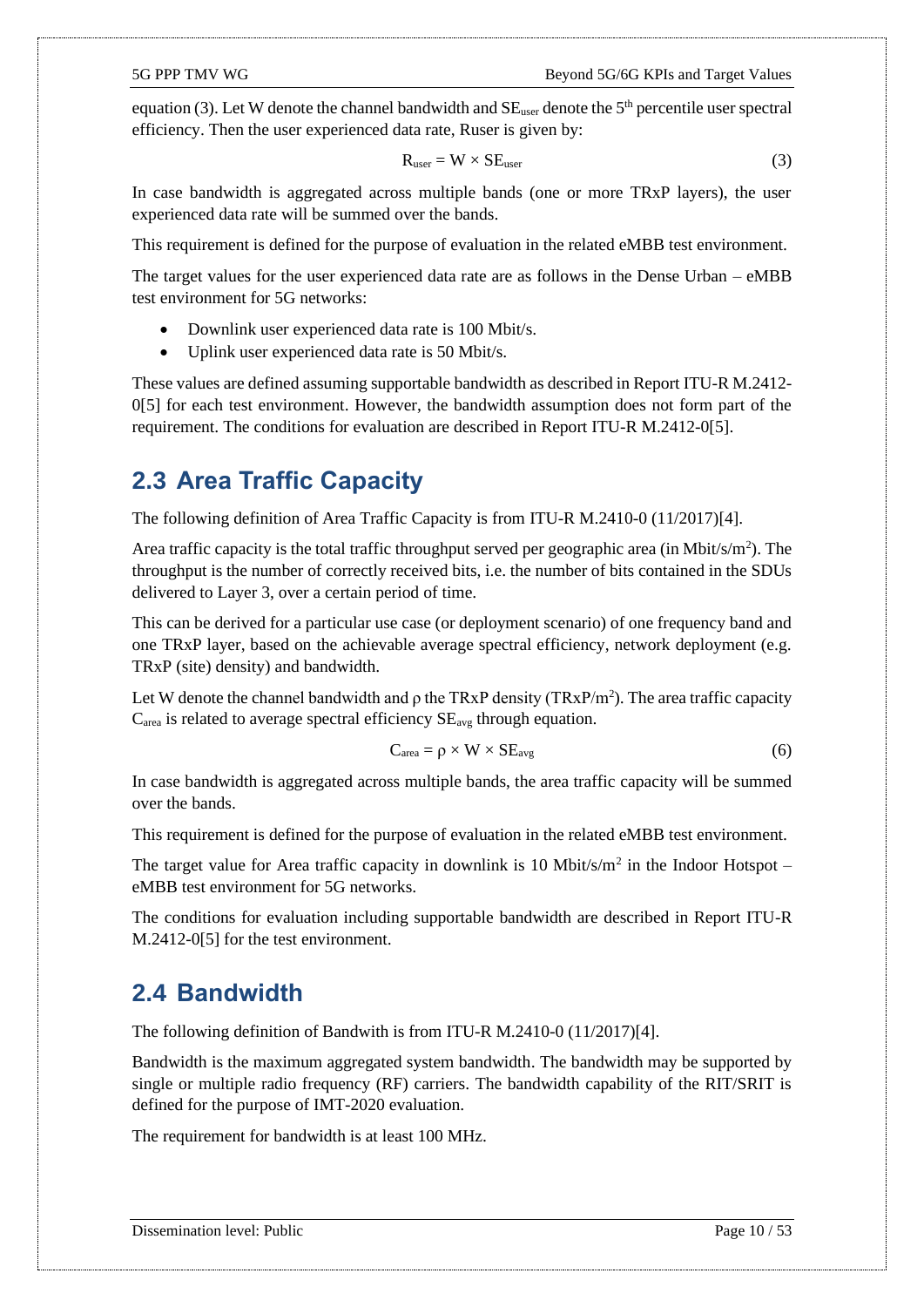The RIT/SRIT shall support bandwidths up to 1 GHz for operation in higher frequency bands (e.g. above 6 GHz).

Proponents are encouraged to consider extensions to support operation in wider bandwidths considering the research targets expressed in Recommendation ITU-R M.208[3\[6\].](#page-43-6)

The RIT/SRIT shall support scalable bandwidth. Scalable bandwidth is the ability of the candidate RIT/SRIT to operate with different bandwidths.

#### <span id="page-10-0"></span>**2.5 Connection Density**

The following definition of Connection Density is from ITU-R M.2410-0 (11/2017[\)\[4\].](#page-43-2)

Connection density is the total number of devices fulfilling a specific quality of service (QoS) per unit area (per km2).

Connection density should be achieved for a limited bandwidth and number of TRxPs. The target QoS is to support delivery of a message of a certain size within a certain time and with a certain success probability, as specified in Report ITU-R M.2412-[0\[5\].](#page-43-5)

This requirement is defined for the purpose of evaluation in the mMTC usage scenario.

The minimum requirement for connection density is 1 000 000 devices per km2.

#### <span id="page-10-1"></span>**2.6 Latency**

The following definition of User and Control Plane Latency is from ITU-R M.2410-0 (11/2017[\)\[4\].](#page-43-2)

#### <span id="page-10-2"></span>**2.6.1 User Plane Latency**

User plane latency is the contribution of the radio network to the time from when the source sends a packet to when the destination receives it (in ms). It is defined as the one-way time it takes to successfully deliver an application layer packet/message from the radio protocol layer 2/3 SDU ingress point to the radio protocol layer 2/3 SDU egress point of the radio interface in either uplink or downlink in the network for a given service in unloaded conditions, assuming the mobile station is in the active state.

This requirement is defined for the purpose of evaluation in the eMBB and URLLC usage scenarios.

The minimum requirements for user plane latency in 5G networks are:

- 4 ms for eMBB
- 1 ms for URLLC

assuming unloaded conditions (i.e. a single user) for small IP packets (e.g. 0 byte payload  $+$  IP header), for both downlink and uplink.

#### <span id="page-10-3"></span>**2.6.2 Control Plane Latency**

Control plane latency refers to the transition time from a most "battery efficient" state (e.g. Idle state) to the start of continuous data transfer (e.g. Active state).

This requirement is defined for the purpose of evaluation in the eMBB and URLLC usage scenarios.

Dissemination level: Public Page 11 / 53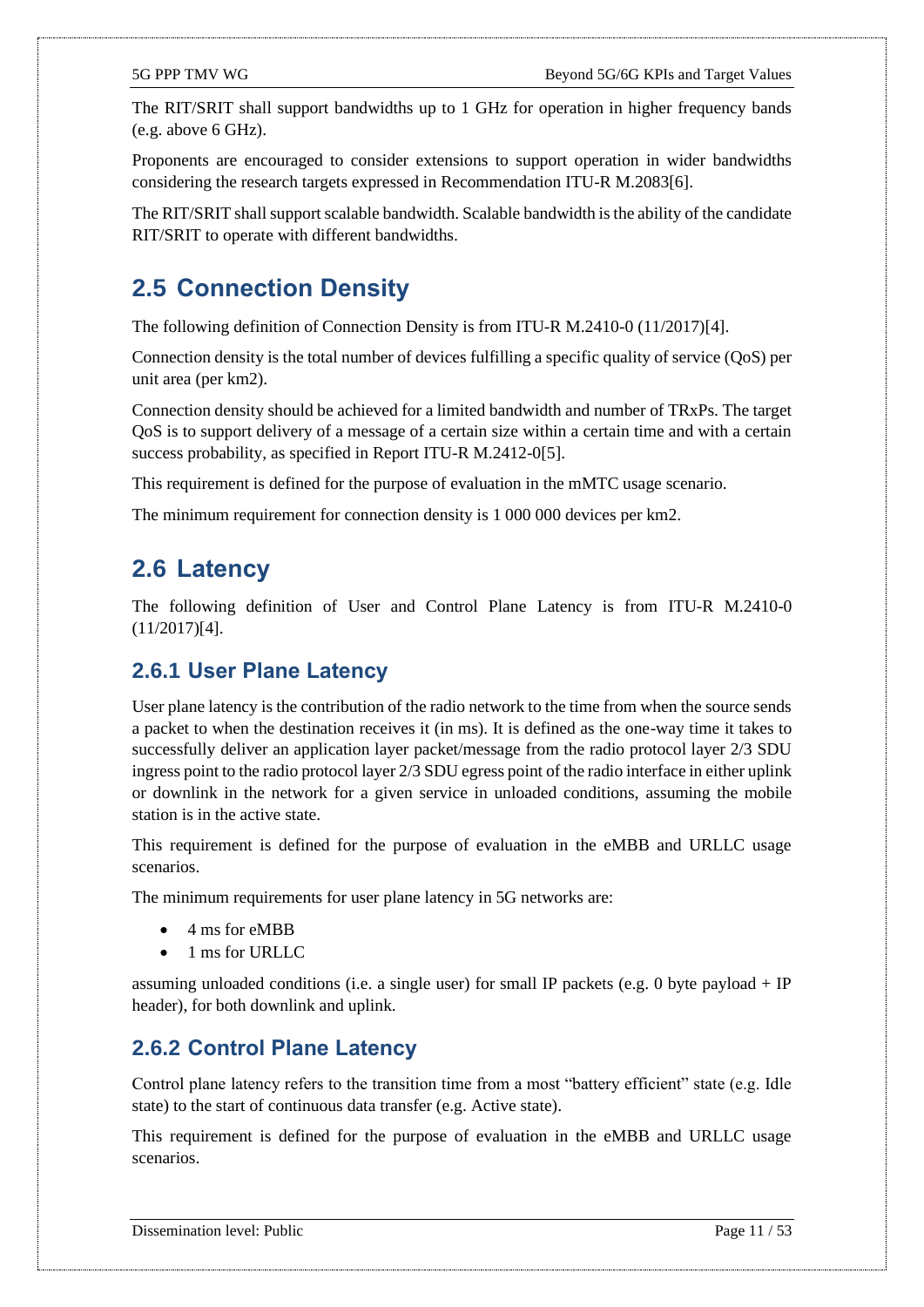The minimum requirement for control plane latency is 20 ms. Proponents are encouraged to consider lower control plane latency, e.g. 10 ms.

### <span id="page-11-0"></span>**2.7 Reliability**

The following definition of Reliability is from ITU-R M.2410-0 (11/2017[\)\[4\].](#page-43-2)

Reliability relates to the capability of transmitting a given amount of traffic within a predetermined time duration with high success probability.

Reliability is the success probability of transmitting a layer  $2/3$  packet within a required maximum time, which is the time it takes to deliver a small data packet from the radio protocol layer 2/3 SDU ingress point to the radio protocol layer 2/3 SDU egress point of the radio interface at a certain channel quality.

This requirement is defined for the purpose of evaluation in the URLLC usage scenario.

The minimum requirement for the reliability is 1-10-5 success probability of transmitting a layer 2 PDU (protocol data unit) of 32 bytes within 1 ms in channel quality of coverage edge for the Urban Macro-URLLC test environment, assuming small application data (e.g. 20 bytes application data + protocol overhead).

Proponents are encouraged to consider larger packet sizes, e.g. layer 2 PDU size of up to 100 bytes.

#### <span id="page-11-1"></span>**2.8 Peak Spectral Efficiency**

The following definition of Peak Spectral Efficiency is from ITU-R M.2410-0 (11/2017[\)\[4\].](#page-43-2)

Peak spectral efficiency is the maximum data rate under ideal conditions normalised by channel bandwidth (in bit/s/Hz), where the maximum data rate is the received data bits assuming errorfree conditions assignable to a single mobile station, when all assignable radio resources for the corresponding link direction are utilized (i.e. excluding radio resources that are used for physical layer synchronization, reference signals or pilots, guard bands and guard times).

This requirement is defined for the purpose of evaluation in the eMBB usage scenario.

The minimum requirements for peak spectral efficiencies are as follows:

- Downlink peak spectral efficiency is 30 bit/s/Hz.
- Uplink peak spectral efficiency is 15 bit/s/Hz.

These values were defined assuming an antenna configuration to enable eight spatial layers (streams) in the downlink and four spatial layers (streams) in the uplink. However, this does not form part of the requirement and the conditions for evaluation are described in Report ITU-R M.2412-[0\[5\].](#page-43-5)

#### <span id="page-11-2"></span>**2.9 5th Percentile User Spectral Efficiency**

The following definition of 5th Percentile User Spectral Efficiency is from ITU-R M.2410-0 (11/2017[\)\[4\].](#page-43-2)

The 5th percentile user spectral efficiency is the 5% point of the CDF of the normalized user throughput. The normalized user throughput is defined as the number of correctly received bits, i.e. the number of bits contained in the SDUs delivered to Layer 3, over a certain period of time, divided by the channel bandwidth and is measured in bit/s/Hz.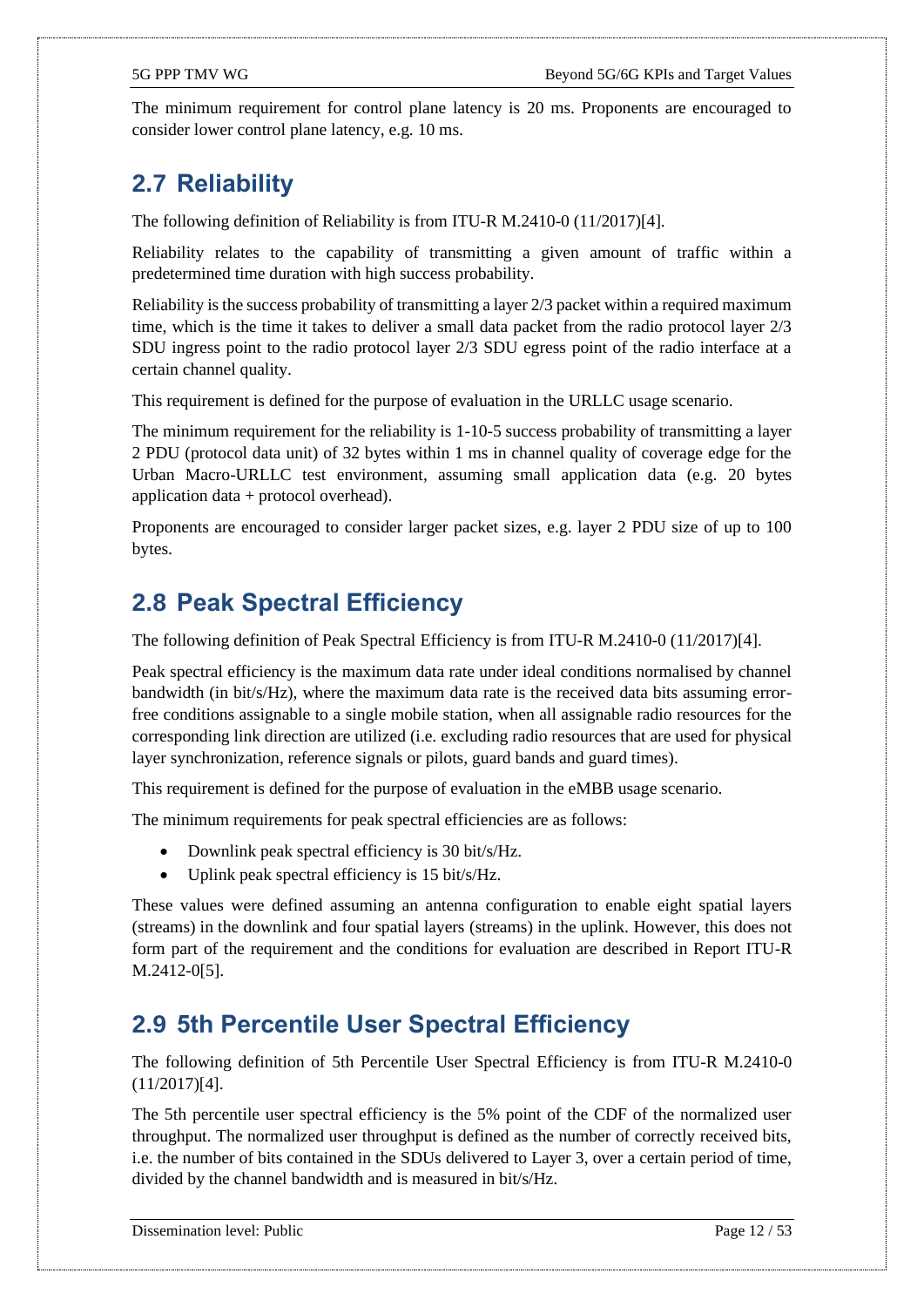The channel bandwidth for this purpose is defined as the effective bandwidth times the frequency reuse factor, where the effective bandwidth is the operating bandwidth normalized appropriately considering the uplink/downlink ratio.

With Ri (Ti) denoting the number of correctly received bits of user i, Ti the active session time for user i and W the channel bandwidth, the (normalized) user throughput of user i, ri, is defined according to equation (4).

$$
r_i = \frac{\mathbf{R}_i(T_i)}{T_i \cdot \mathbf{W}}
$$
 (4)

This requirement is defined for the purpose of evaluation in the eMBB usage scenario.

The minimum requirements for 5th percentile user spectral efficiency for various test environments are summarized i[n Table 1.](#page-12-1)

<span id="page-12-1"></span>

| <b>Test environment</b>     | <b>Downlink</b><br>(bit/s/Hz) | <b>Uplink</b><br>(bit/s/Hz) |
|-----------------------------|-------------------------------|-----------------------------|
| Indoor Hotspot – eMBB0.3    | 0.3                           | 0.21                        |
| Dense Urban – eMBB (NOTE 1) | 0.225                         | 0.15                        |
| $Rural-eMBB$                | 0.12                          | 0.045                       |

**Table 1 5th percentile user spectral efficiency**

NOTE 1 – This requirement will be evaluated under Macro TRxP layer of Dense Urban – eMBB test environment as described in Report ITU-R M.2412-[0\[5\].](#page-43-5)

The performance requirement for Rural-eMBB is not applicable to Rural-eMBB LMLC (low mobility large cell) which is one of the evaluation configurations under the Rural- eMBB test environment.

The conditions for evaluation including carrier frequency and antenna configuration are described in Report ITU-R M.2412-[0\[5\]](#page-43-5) for each test environment.

### <span id="page-12-0"></span>**2.10 Average Spectral Efficiency**

The following definition of Average Spectral Efficiency is from ITU-R M.2410-0 (11/2017[\)\[4\].](#page-43-2)

Average spectral efficiency is the aggregate throughput of all users (the number of correctly received bits, i.e. the number of bits contained in the SDUs delivered to Layer 3, over a certain period of time) divided by the channel bandwidth of a specific band divided by the number of TRxPs and is measured in bit/s/Hz/TRxP.

The channel bandwidth for this purpose is defined as the effective bandwidth times the frequency reuse factor, where the effective bandwidth is the operating bandwidth normalized appropriately considering the uplink/downlink ratio.

Let Ri (T) denote the number of correctly received bits by user i (downlink) or from user i (uplink) in a system comprising a user population of N users and M TRxPs. Furthermore, let W denote the channel bandwidth and T the time over which the data bits are received. The average spectral efficiency, SEavg is then defined according to equation (5).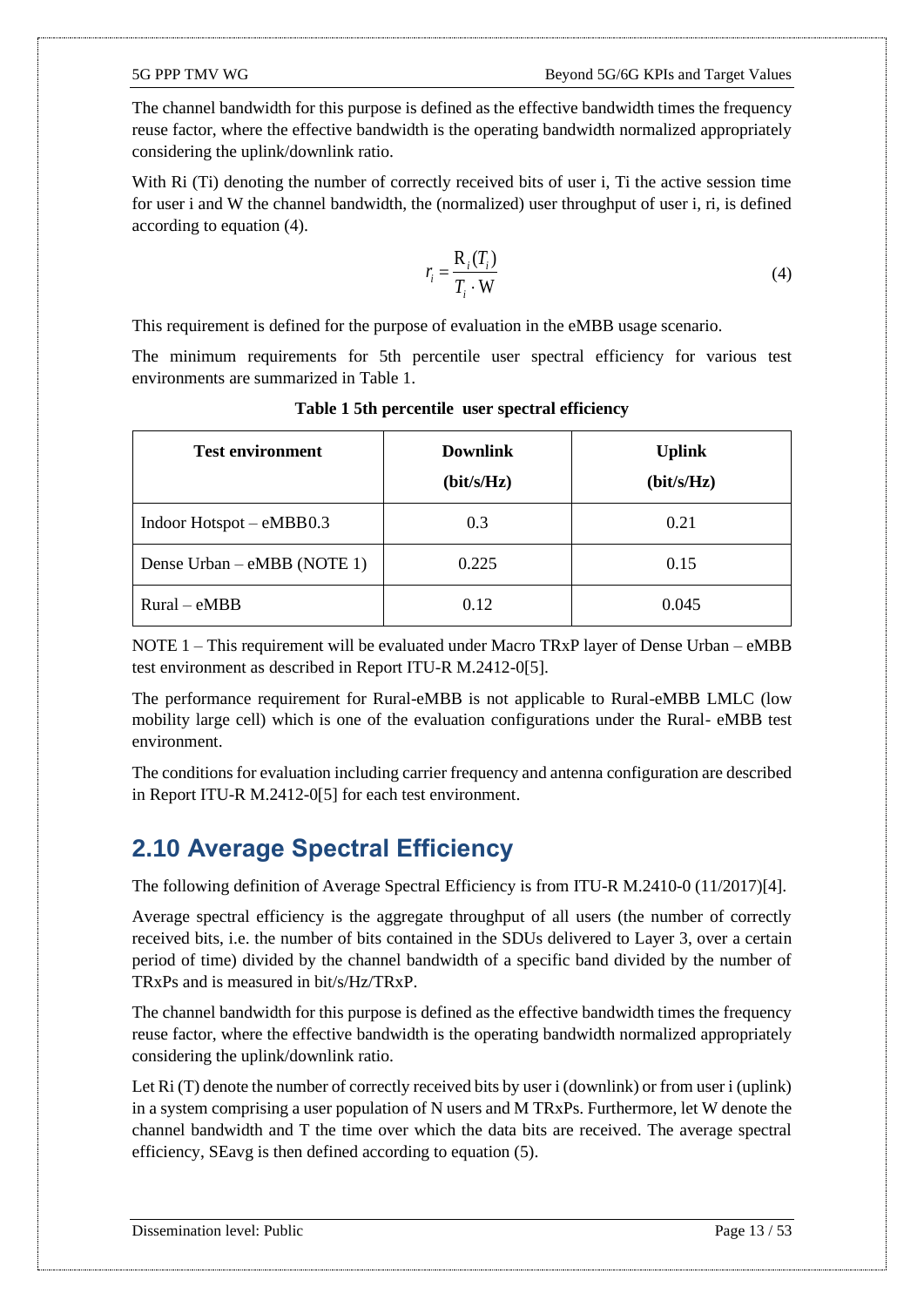$$
SE_{avg} = \frac{\sum_{i=1}^{N} R_i(T)}{T \cdot W \cdot M}
$$
 (5)

This requirement is defined for the purpose of evaluation in the eMBB usage scenario.

The minimum requirements for average spectral efficiency for various test environments are summarized in [Table 2.](#page-13-1)

<span id="page-13-1"></span>

| <b>Test environment</b>      | <b>Downlink</b> | <b>Uplink</b>   |
|------------------------------|-----------------|-----------------|
|                              | (bit/s/Hz/TRxP) | (bit/s/Hz/TRxP) |
| Indoor Hotspot $- eMBB0.3$   | 0.3             | 0.21            |
| Dense Urban $-eMBB$ (NOTE 1) | 0.225           | 0.15            |
| $Rural$ – eMBB               | 0.12            | 0.045           |

#### **Table 2 Average spectral efficiency**

NOTE  $1$  – This requirement applies to Macro TRxP layer of the Dense Urban – eMBB test environment as described in Report ITU-R M.2412-[00](#page-0-0)[\[5\].](#page-43-5)

The performance requirement for Rural-eMBB is also applicable to Rural-eMBB LMLC which is one of the evaluation configurations under the Rural- eMBB test environment. The details (e.g. 8 km inter-site distance) can be found in Report ITU R M.2412-[0\[5\].](#page-43-5)

The conditions for evaluation including carrier frequency and antenna configuration are described in Report ITU-R M.2412-[0\[5\]](#page-43-5) for each test environment.

#### <span id="page-13-0"></span>**2.11 Energy Efficiency**

The following definition of Energy Efficiency is from ITU-R M.2410-0 (11/2017[\)\[4\].](#page-43-2)

Network energy efficiency is the capability of a RIT/SRIT to minimize the radio access network energy consumption in relation to the traffic capacity provided. Device energy efficiency is the capability of the RIT/SRIT to minimize the power consumed by the device modem in relation to the traffic characteristics.

Energy efficiency of the network and the device can relate to the support for the following two aspects:

- a) Efficient data transmission in a loaded case;
- b) Low energy consumption when there is no data.

Efficient data transmission in a loaded case is demonstrated by the average spectral efficiency.

Low energy consumption when there is no data can be estimated by the sleep ratio. The sleep ratio is the fraction of unoccupied time resources (for the network) or sleeping time (for the device) in a period of time corresponding to the cycle of the control signaling (for the network) or the cycle of discontinuous reception (for the device) when no user data transfer takes place. Furthermore, the sleep duration, i.e. the continuous period of time with no transmission (for network and device) and reception (for the device), should be sufficiently long.

This requirement is defined for the purpose of evaluation in the eMBB usage scenario.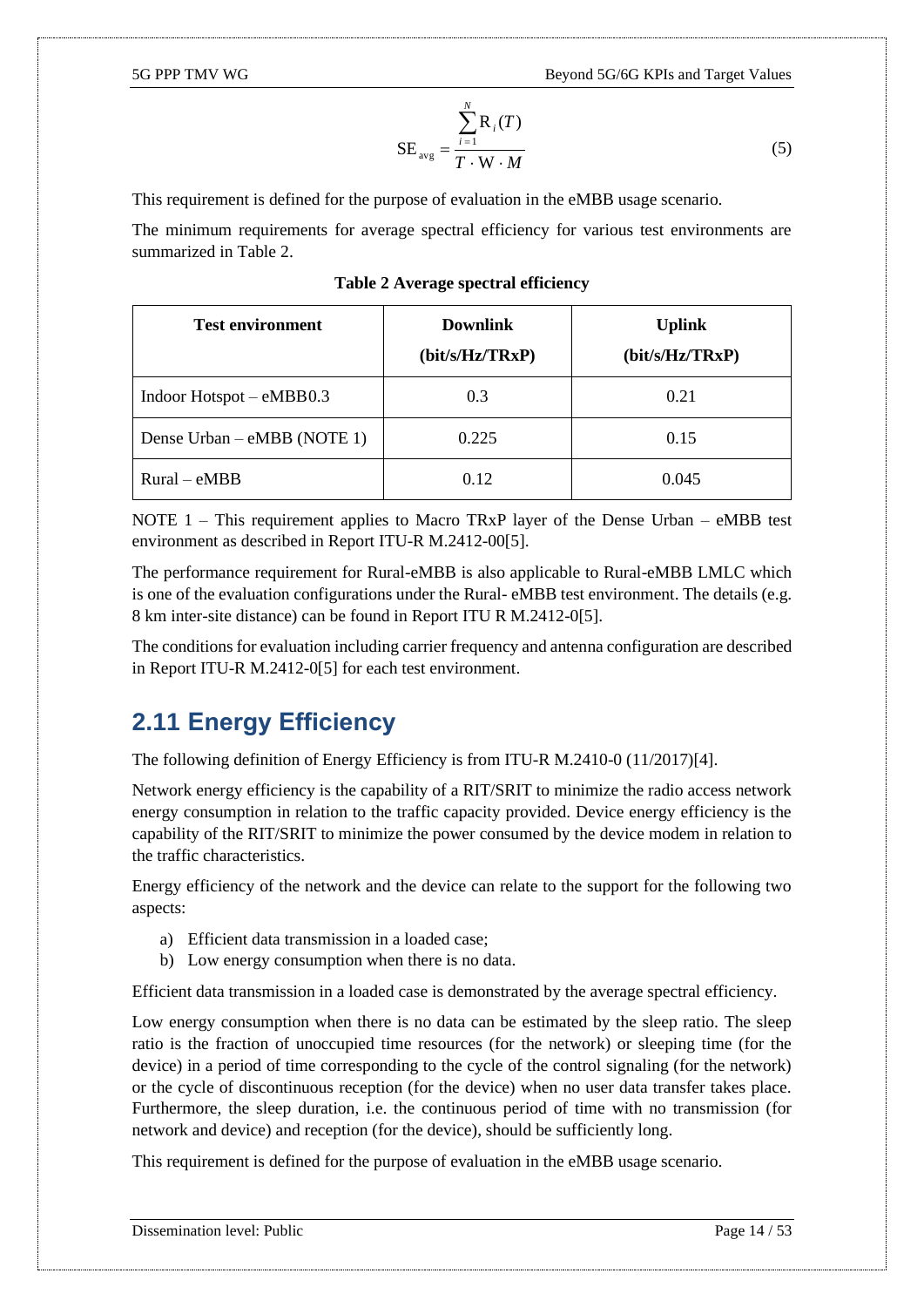The RIT/SRIT shall have the capability to support a high sleep ratio and long sleep duration. Proponents are encouraged to describe other mechanisms of the RIT/SRIT that improve the support of energy efficient operation for both network and device.

### <span id="page-14-0"></span>**2.12 Energy Efficiency in NFV**

The following definition of Energy Efficiency in NFV is from ETSI EN 303 471 V1.1.1 (2019- 01[\)\[8\]](#page-43-7) and the metric is defined in 3GPP TS 22.261 V16.4.0 (2018-06[\)\[23\].](#page-44-0)

Energy efficiency in NFV is calculated based on data transfer (KPIEE-transfer). The document specifies two variants of KPIEE-transfer (KPIEE-bit\_transfer and KPIEE-packet\_transfer) which are measures of the data volume transferred to and from the NFVI per unit of energy consumed by the NFVI as shown schematically in [Figure 1.](#page-14-2)

The determination of the effectiveness of such NFVI in effecting a reduction of energy consumption depend upon knowledge of the energy consumption of the NFVI and data volume transmitted and received by the NTE with the NFVI.

KPIEE-bit\_transfer is based on the data volume defined by the arithmetic sum of Layer 2 payload content of the number of successfully transmitted and received bits.

KPIEE-packet\_transfer is based on the data volume defined by the arithmetic sum of successfully transmitted and received packets.

KPIEE-bit\_transfer and KPIEE-packet\_transfer do not take account of:

- the energy consumption involved in the transport of the data to and from the NFVI beyond the physical interface
- the energy consumption of any processing of the data (e.g. routing, etc.) beyond the physical interface



**Figure 1 Energy efficiency in NFV based on data transfe[r\[8\]](#page-43-7)**

### <span id="page-14-2"></span><span id="page-14-1"></span>**2.13 Higher-Accuracy Positioning**

The following definition of Higher-Accuracy Positioning in NFV is from 3GPP TS 22.261 V16.4.0 (2018-06[\)\[23\].](#page-44-0)

Dissemination level: Public Page 15 / 53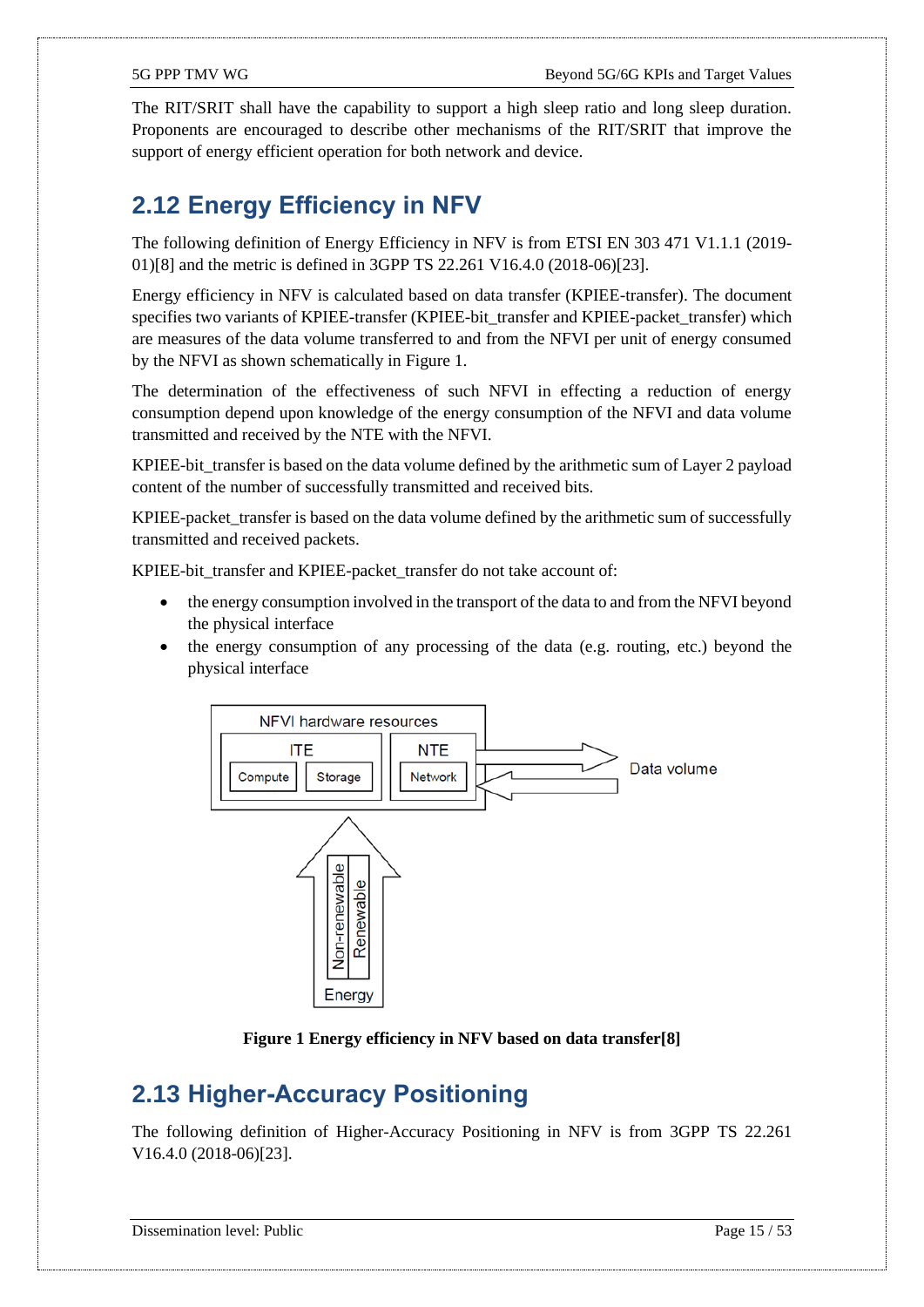Higher accuracy positioning is characterized by ambitious system requirements for positioning accuracy. One typical area where "higher-accuracy positioning" is needed is collision avoidance of vehicles: every vehicle must be aware of its own position, the positions of near-by vehicles, and also their expected paths, to avoid collisions. On the factory floor, it is important to locate moving objects such as forklifts, or parts to be assembled.

The 5G system shall support the use of 3GPP and non-3GPP technologies to achieve higheraccuracy positioning.

The corresponding positioning information shall be acquired in a timely fashion, be reliable, and be available (e.g., it is possible to determine the position).

UEs shall be able to share positioning information between each other e.g., to a controller if the location information cannot be processed or used locally.

For mobile objects on factory floor, 3GPP TS 22.26[1\[23\]](#page-44-0) defines:

- Position acquisition time: 500 ms
- Survival time: 1 s
- Availability: 99.99%
- Dimension of service area: 500x500x30m
- Position accuracy: 0.5 m

#### <span id="page-15-0"></span>**2.14 Quality of Experience**

The Quality of experience (QoE) has been defined by the ITU-T Recommendation P.10/G.100 (ITU-T 2017[\)\[27\]](#page-44-1) as "*the overall acceptability of an application or service, as perceived subjectively by the end-user*", covering the complete end-to-end system effects (client, terminal, network, services infrastructure, etc.). Hence, the QoE is subjective by definition, because of its relationship with user's viewpoint, expectations and context. Hence, since measuring a subjective QoE may differ from one client to another, it is usually estimated using objective parameters. For example, the most popular objective video quality estimation methods are Human and non-Human Visual System (HVS) perception, covering QoS parameters, such as peak SNR, Video Quality Model (VQM), Perceptual Video Quality of Experience (PEVQ), Perceptual Quality Index (PQI), etc.

The ability to measure QoE would provide network operators with some sense of the contribution of the network's performance to the overall customer satisfaction, in terms of reliability, availability, scalability, speed, accuracy and efficiency. The factors that affect the user-perceived QoE are bandwidth, jitter, delay and packet loss rate. The mean opinion score (MOS), is an example of a subjective measurement method in which users rate the service quality by giving five different point scores, from 5 to 1, where 5 is the best quality and 1 is the worst quality. Quality can be classified as Bad  $[0 - 1]$ , Poor  $[1 - 2]$ , Fair  $[2 - 3]$ , Good  $[3 - 4]$  and Excellent  $[4]$  $-5$ ].

The minimum requirement is to have MOS values  $> 4.3$ .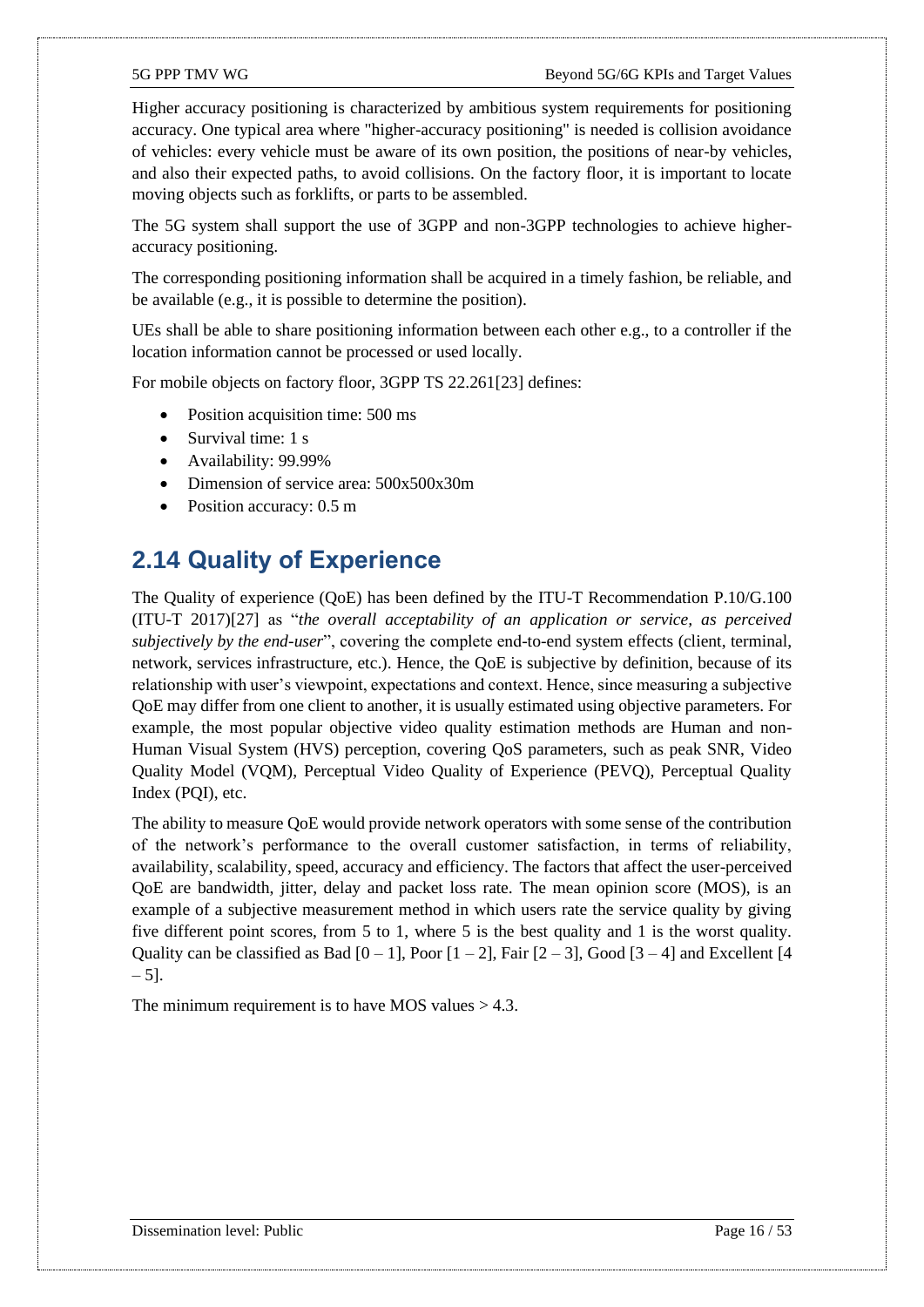## <span id="page-16-0"></span>**3 Clustering of KPIs Provided by ICT-52 Projects**

In the following are the collected inputs from the ICT-52 projects, aggregated and streamlined the presentation of them. The clustering methodology is described in Section [1.4](#page-5-1) and the ICT-52 projects and their aims are described in Section [1.3.](#page-5-0)

### <span id="page-16-1"></span>**3.1 Latency**

The "Latency KPIs" category defined in the context of this work includes all KPIs that refer to latency or to latency components (contribution) of various segments/ functions/ components, at various planes; namely user plane, control plane and orchestration plane in the performance of various application of network functionalities/processes. The following tables summarise the views of ICT-52 projects on various Latency-related KPIs. [\[1\]](#page-43-3)[\[3\]](#page-43-4)

| KPI name (project)           | <b>E2E Service Latency</b>                                                                                                                                                                                                                                                                                                                                                                                                                                                                                                                                                                                                                                                                                                                                                                                                                                                                                                                                               |
|------------------------------|--------------------------------------------------------------------------------------------------------------------------------------------------------------------------------------------------------------------------------------------------------------------------------------------------------------------------------------------------------------------------------------------------------------------------------------------------------------------------------------------------------------------------------------------------------------------------------------------------------------------------------------------------------------------------------------------------------------------------------------------------------------------------------------------------------------------------------------------------------------------------------------------------------------------------------------------------------------------------|
| Projects                     | 6G BRAINS, DAEMON, TeraFlow, MARSAL, Hexa-x, DEDICAT-6G                                                                                                                                                                                                                                                                                                                                                                                                                                                                                                                                                                                                                                                                                                                                                                                                                                                                                                                  |
| 3GPP Rel. 18 docs            | n/a                                                                                                                                                                                                                                                                                                                                                                                                                                                                                                                                                                                                                                                                                                                                                                                                                                                                                                                                                                      |
| Project definition           | Projects use standard definition, see ITU-R M.2410-0 (11/2017)[4]<br>below.                                                                                                                                                                                                                                                                                                                                                                                                                                                                                                                                                                                                                                                                                                                                                                                                                                                                                              |
|                              | Target values according to 3GPP TS 22.261[23] and similar.                                                                                                                                                                                                                                                                                                                                                                                                                                                                                                                                                                                                                                                                                                                                                                                                                                                                                                               |
| <b>Standard definition</b>   | ITU-R M.2410-0 Report $(2017)[4]$ : User plane latency is the contribution<br>of the radio network to the time from when the source sends a packet to<br>when the destination receives it (in ms). It is defined as the one-way time<br>it takes to successfully deliver an application layer packet/message from<br>the radio protocol layer 2/3 SDU ingress point to the radio protocol layer<br>2/3 SDU egress point of the radio interface in either uplink or downlink<br>in the network for a given service in unloaded conditions, assuming the<br>mobile<br>station<br>is<br>the<br>active<br>in<br>state.<br>This requirement is defined for the purpose of evaluation in the eMBB<br>and URLLC usage scenarios. The minimum requirements for user plane<br>latency are:<br>$-4$ ms for eMBB<br>$-1$ ms for URLLC<br>assuming unloaded conditions (i.e. a single user) for small IP packets<br>(e.g. 0 byte payload + IP header), for both downlink and uplink. |
| Target<br>value<br>(project) | 6G BRAINS: Maximum tolerated E2E delay is 7 ms, best case 5ms,<br>unacceptable 10ms                                                                                                                                                                                                                                                                                                                                                                                                                                                                                                                                                                                                                                                                                                                                                                                                                                                                                      |
|                              | DAEMON: O(sec)                                                                                                                                                                                                                                                                                                                                                                                                                                                                                                                                                                                                                                                                                                                                                                                                                                                                                                                                                           |
|                              | MARSAL: <10ms                                                                                                                                                                                                                                                                                                                                                                                                                                                                                                                                                                                                                                                                                                                                                                                                                                                                                                                                                            |
|                              | Hexa-X: Depends on the Use Case [10]                                                                                                                                                                                                                                                                                                                                                                                                                                                                                                                                                                                                                                                                                                                                                                                                                                                                                                                                     |
|                              | DEDICAT-6G: User Plane - 1 ms, Control Plane - 10ms                                                                                                                                                                                                                                                                                                                                                                                                                                                                                                                                                                                                                                                                                                                                                                                                                                                                                                                      |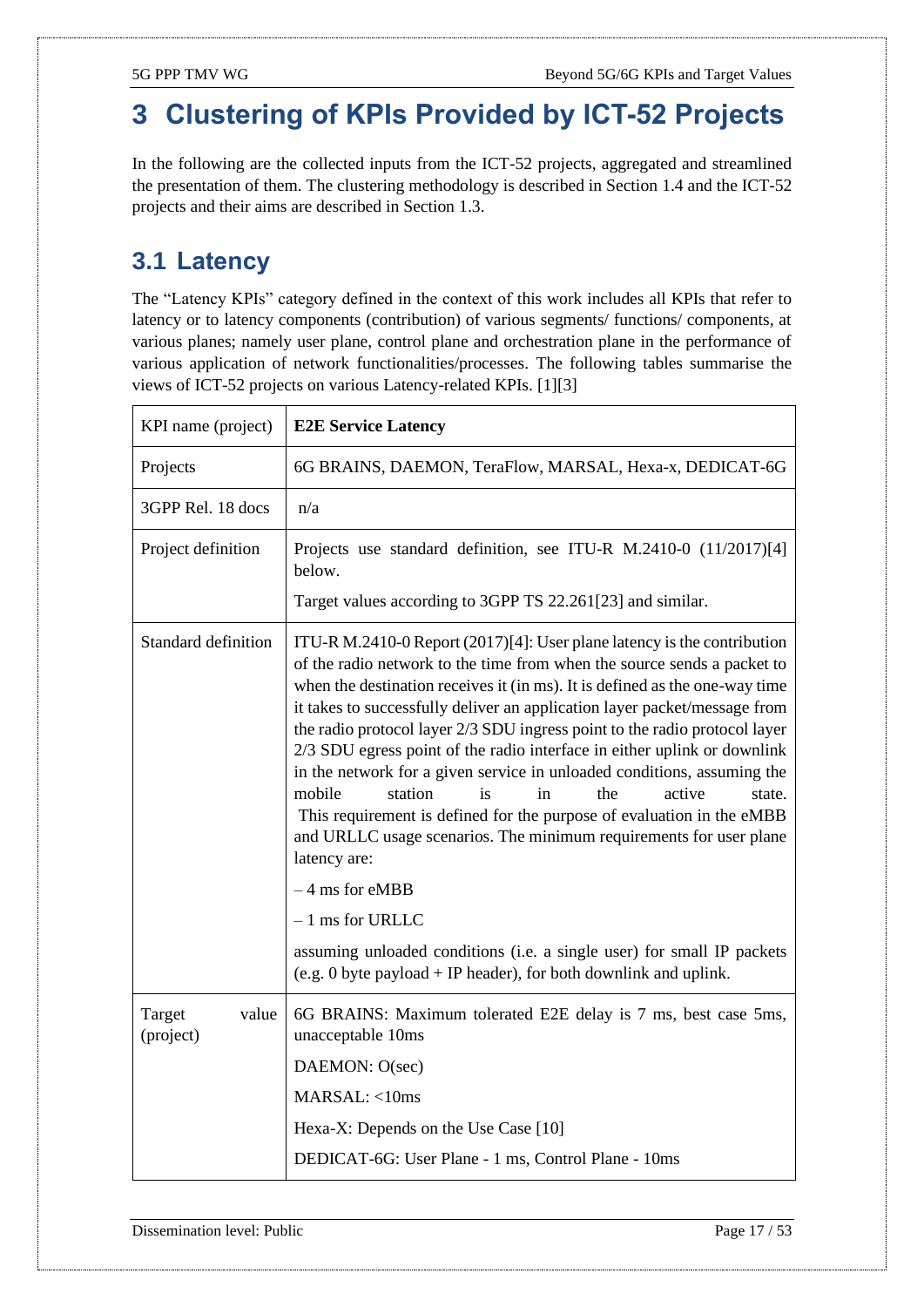Other remarks  $n/a$ 

| KPI name (project)           | <b>New Latency contribution components</b>                                                                                                                                                                                                                                                                                                                                                                                                                                           |
|------------------------------|--------------------------------------------------------------------------------------------------------------------------------------------------------------------------------------------------------------------------------------------------------------------------------------------------------------------------------------------------------------------------------------------------------------------------------------------------------------------------------------|
| Projects                     | RISE-6G, DAEMON, MARSAL                                                                                                                                                                                                                                                                                                                                                                                                                                                              |
| 3GPP Rel. 18 docs            | n/a                                                                                                                                                                                                                                                                                                                                                                                                                                                                                  |
| Project definition           | RISE-6G: The definition of latency in the context of computing depends<br>on the kind of computation offloading request which can be categorized<br>as either static or dynamic. It can take various forms: execution latency,<br>service latency, RIS control latency, processing latency, etc. Includes<br>Offloading"<br>"Static<br>Computation<br>"Dynamic<br>$\&$<br>computation<br>Offloading"[12].<br>DAEMON: Latency between requests/responses of AI-based NI<br>algorithms |
|                              | MARSAL: Increased network efficiency in terms of communication<br>resource utilization and latency.                                                                                                                                                                                                                                                                                                                                                                                  |
| Standard definition          | ITU-R M.2410-0 Report (2017) [4]-User plane latency definition                                                                                                                                                                                                                                                                                                                                                                                                                       |
| Target<br>value<br>(project) | DAEMON: Latency between requests/responses of AI-based NI<br>algorithms $<$ 1 ms.                                                                                                                                                                                                                                                                                                                                                                                                    |
|                              | MARSAL: In case of unbalanced demands the ability to re-direct traffic<br>increasing the network resource utilization will be showcased while<br>keeping the latency for time critical applications below 1 ms.                                                                                                                                                                                                                                                                      |
| Other remarks                | Decomposition of Latency according to 5GPPP needs to be taken into<br>account [1][3].                                                                                                                                                                                                                                                                                                                                                                                                |

| KPI name (project)           | <b>E2E Application Latency - for Video processing services</b>                                                                                                                        |
|------------------------------|---------------------------------------------------------------------------------------------------------------------------------------------------------------------------------------|
| Projects                     | DEDICAT-6G, AI@EDGE                                                                                                                                                                   |
| 3GPP Rel. 18 docs            | n/a                                                                                                                                                                                   |
| Project definition           | DEDICAT-6G: Calculation of time difference between camera capture<br>and appearance in video playback.<br>AI@EDGE: Latency induced in system during processing of video<br>resources. |
| Standard definition          | n/a                                                                                                                                                                                   |
| value<br>Target<br>(project) | DEDICAT-6G: E2E 200ms at application level<br>AI@EDGE: <100ms                                                                                                                         |

Dissemination level: Public Page 18 / 53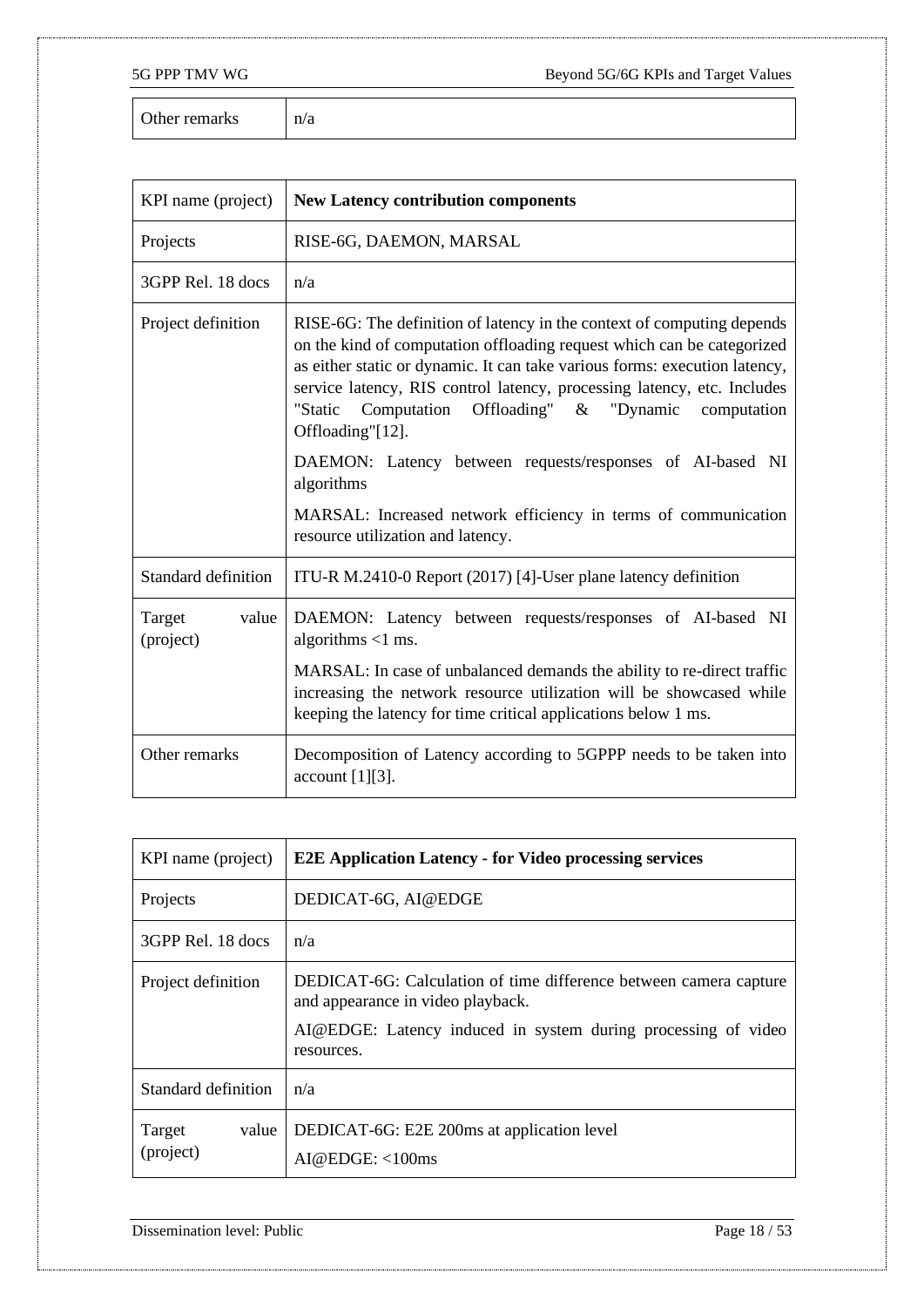Other remarks  $n/a$ 

| KPI name (project)           | Mission critical QoS of services - latency related                                                                                                                                                                                                                                                                                                                                                                                                                                                                                                                                                                                                                                                                                                                                        |
|------------------------------|-------------------------------------------------------------------------------------------------------------------------------------------------------------------------------------------------------------------------------------------------------------------------------------------------------------------------------------------------------------------------------------------------------------------------------------------------------------------------------------------------------------------------------------------------------------------------------------------------------------------------------------------------------------------------------------------------------------------------------------------------------------------------------------------|
| Projects                     | DEDICAT-6G                                                                                                                                                                                                                                                                                                                                                                                                                                                                                                                                                                                                                                                                                                                                                                                |
| 3GPP Rel. 18 docs            | ETSI TS 122 179 in 2020 related to 3GPP MCX[7]                                                                                                                                                                                                                                                                                                                                                                                                                                                                                                                                                                                                                                                                                                                                            |
| Project definition           | The quality and availability of the Intelligent Distributed Coverage<br>Extension brought by DEDICAT-6G shall not be regressed accordingly<br>to the standard released by the ETSI in the Technical Specification<br>122,179 in 2020 related to 3GPP MCX[7].                                                                                                                                                                                                                                                                                                                                                                                                                                                                                                                              |
| Standard definition          | The MC Audio Functional Component shall address the 4 main<br>indicators defined in the standard: Provide MC-PTT access time less than<br>300 ms for 95% of all requests; The End-to-End MC-PTT access time<br>less than 1000 ms for all MCX mobile application under the same<br>network coverage; The mouth-to-ear latency less than 300 ms for 95%<br>of all voice bursts; The maximum late call entry time shall be 150 ms for<br>95% of all late call request. The indicators related to IP and data<br>transmissions (MC Data or MC Video Functional Components shall be<br>as following): The End-to-End Delay which is the time required for IP<br>packets to be transmitted shall be less than 10 ms; The User Data Rate<br>shall be 100 Mbps in downlink and 50 Mbps in uplink; |
| Target<br>value<br>(project) | DEDICAT-6G poses the same target values as in the standard definition<br>in the above KPIs. In addition, the Reliability indicator of the DEDICAT-<br>6G shall be at least 99.999% of success for the transmission of a packet<br>of 32 bytes within 1ms.                                                                                                                                                                                                                                                                                                                                                                                                                                                                                                                                 |
| Other remarks                | n/a                                                                                                                                                                                                                                                                                                                                                                                                                                                                                                                                                                                                                                                                                                                                                                                       |

| KPI name (project)           | <b>Sensor to Vehicle Latency</b>                                                                                                                                                                                                                                                                                                       |
|------------------------------|----------------------------------------------------------------------------------------------------------------------------------------------------------------------------------------------------------------------------------------------------------------------------------------------------------------------------------------|
| Projects                     | AI@EDGE                                                                                                                                                                                                                                                                                                                                |
| 3GPP Rel. 18 docs            | n/a                                                                                                                                                                                                                                                                                                                                    |
| Project definition           | From sensor detection to Vehicle, including sensor fusion on edge.<br>Compute time passed between packets send from Edge Network to<br>Vehicles and vice versa. The goal is to recreate the network-level data<br>exchange required to build a cooperative perception between emulated<br>vehicles and a virtual human-driven vehicle. |
| Standard definition          | n/a                                                                                                                                                                                                                                                                                                                                    |
| Target<br>value<br>(project) | Not provided by project.                                                                                                                                                                                                                                                                                                               |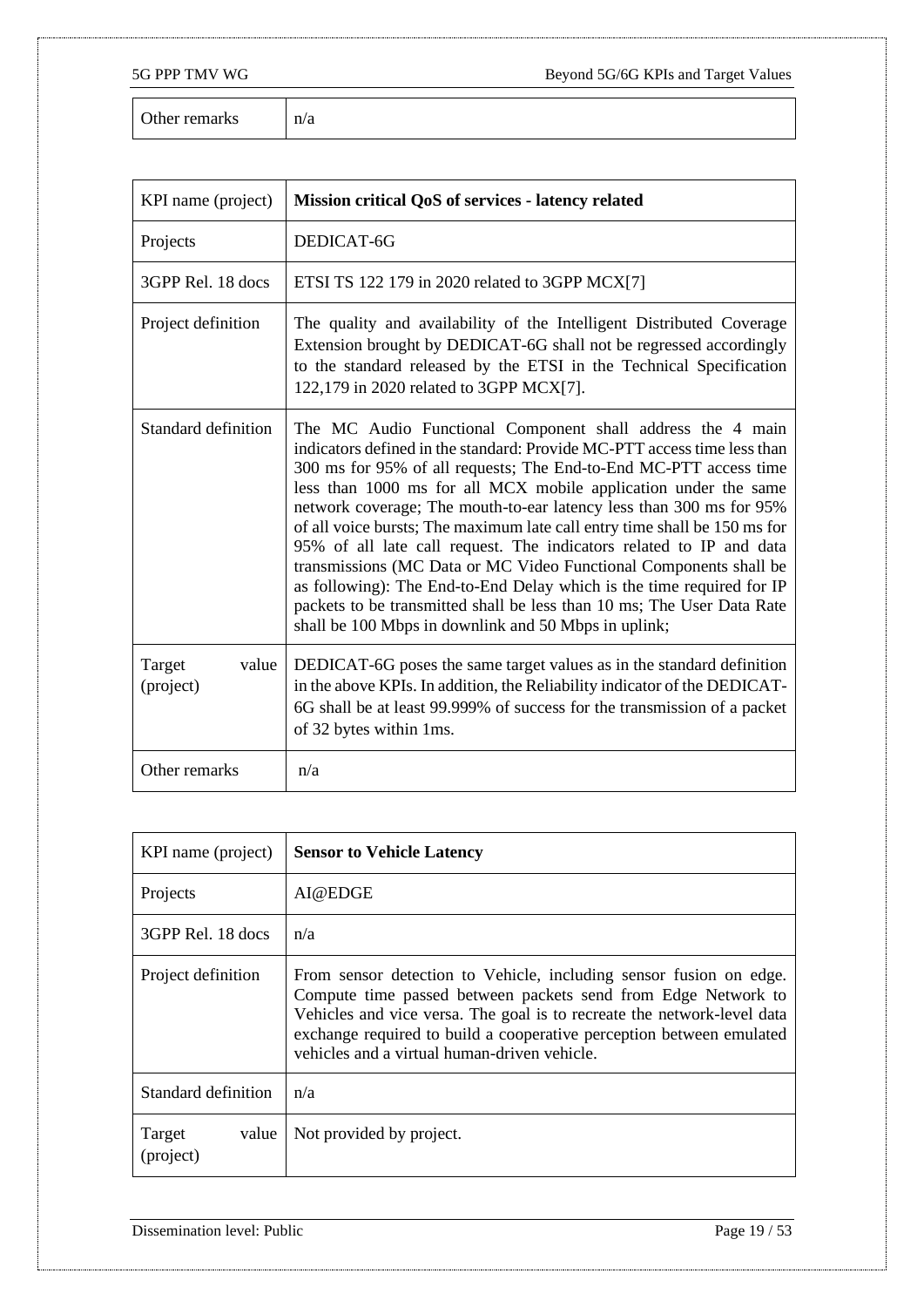| Other remarks | Evaluation of the C-V2X simulation environment using 5G network |
|---------------|-----------------------------------------------------------------|
|               | emulators, driving simulators, network simulators.              |

| KPI name (project)           | <b>Runtime Delay</b>                                                                                                                                                                  |
|------------------------------|---------------------------------------------------------------------------------------------------------------------------------------------------------------------------------------|
| Projects                     | AI@EDGE                                                                                                                                                                               |
| 3GPP Rel. 18 docs            | n/a                                                                                                                                                                                   |
| Project definition           | The time needed for MEAO to perform any LCM (Life Cycle<br>Management) operations, i.e., while an application instance is running<br>(e.g., scaling, termination, heal, etc.)         |
| Standard definition          | n/a                                                                                                                                                                                   |
| Target<br>value<br>(project) | Achieve runtime delay in the proximity of at most 650 ms                                                                                                                              |
| Other remarks                | In the 5G Core, multiple operations and applications run at any instance.<br>So in the context of the system's automation, the delay of LCM<br>operations must be as low as possible. |

## <span id="page-19-0"></span>**3.2 Capacity**

The "Capacity" KPIs category refers to metrics that are used to evaluate the amount of network resources provided to end-users. The relevant KPIs summarising the ICT-52 project views are as follows:

| KPI name (project)           | <b>User Data Rate</b>                                                                                                                                                                                                                                                      |
|------------------------------|----------------------------------------------------------------------------------------------------------------------------------------------------------------------------------------------------------------------------------------------------------------------------|
| Projects                     | 6G BRAINS, REINDEER, TeraFlow, DEDICAT-6G, AI@EDGE                                                                                                                                                                                                                         |
| 3GPP Rel. 18 docs            | Use-case specific, e.g., 3GPP TS 22.261[23].                                                                                                                                                                                                                               |
| Project definition           | Projects use standard definition, see ITU-R M.2410-0 (11/2017)[4]<br>below.                                                                                                                                                                                                |
| Standard definition          | From ITU-R M.2410-0(11/2017)[4]. Report: user experienced data rate<br>is the minimum data rate required to achieve a sufficient quality<br>experience, with the exception of scenario for broadcast like services<br>where the given value is the maximum that is needed. |
| Target<br>value<br>(project) | 6G BRAINS: Max. 100Mbps<br>REINDEER: "Virtual reality home gaming (150 Mbps)<br>Location-based information transfer (10 Mbps)<br>Position tracking of robots and UVs (Up to 10 Mbps)                                                                                       |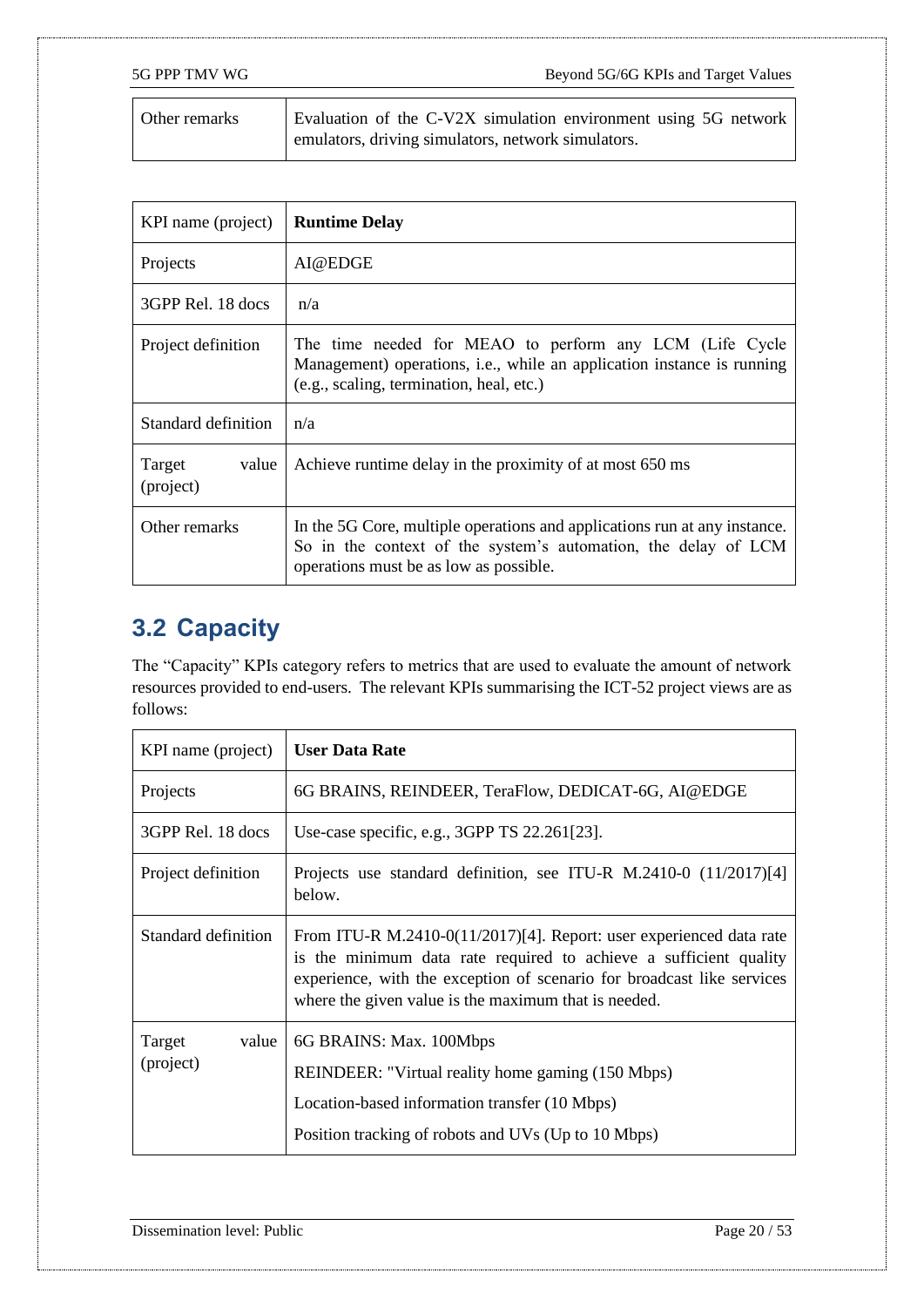|               | Augmented reality for professional applications $(45 \text{ Mbps} - 3 \text{Gbps})$<br>depending on if video streams are compressed/uncompressed)                |
|---------------|------------------------------------------------------------------------------------------------------------------------------------------------------------------|
|               | Augmented reality for sport events (5 Mbps)                                                                                                                      |
|               | MARSAL: Smart contracts' throughput                                                                                                                              |
|               | Hexa-X: based on use cases $[10]$                                                                                                                                |
|               | DEDICAT-6G: Peak data rate in bit/s: 20 Gbit/s (DL); 10 Gbit/s (UL),<br>Minimum user data rate (5th percentile) in bit/s: 100 Mbit/s (DL); 50<br>Mbit/s $(UL)$ . |
|               | AI@EDGE: Possibly minimum 15Mbps (4k streaming requirements)                                                                                                     |
| Other remarks | Should be achieved with: 5th percentile of Shannon's capacity with<br>respect to UE with lowest 5th percentile"                                                  |

| KPI name (project)         | <b>Network Capacity</b>                                                                                                                                                                                                                                                                                                                                                                                                       |
|----------------------------|-------------------------------------------------------------------------------------------------------------------------------------------------------------------------------------------------------------------------------------------------------------------------------------------------------------------------------------------------------------------------------------------------------------------------------|
| Projects                   | DAEMON, REINDEER, DEDICAT-6G                                                                                                                                                                                                                                                                                                                                                                                                  |
| 3GPP Rel. 18 docs          | n/a                                                                                                                                                                                                                                                                                                                                                                                                                           |
| Project definition         | Project uses standard definition, see ITU-R M.2410-0 (11/2017)[4]<br>below.                                                                                                                                                                                                                                                                                                                                                   |
| <b>Standard definition</b> | ITU-R M.2410-0 Report $(2017)[4]$ : Area traffic capacity is the total<br>traffic throughput served per geographic area (in Mbit/s/m2). The<br>throughput is the number of correctly received bits, i.e. the number of<br>bits contained in the SDUs delivered to Layer 3, over a certain period of<br>time.                                                                                                                  |
|                            | This can be derived for a particular use case (or deployment scenario) of<br>one frequency band and one TRxP layer, based on the achievable average<br>spectral efficiency, network deployment (e.g. TRxP (site) density) and<br>bandwidth. Let W denote the channel bandwidth and $\rho$ the TRxP density<br>(TRxP/m2). The area traffic capacity Carea is related to average spectral<br>efficiency SEavg through equation. |
|                            | Carea = $\rho \times W \times$ SEavg                                                                                                                                                                                                                                                                                                                                                                                          |
|                            | In case bandwidth is aggregated across multiple bands, the area traffic<br>capacity will be summed over the bands.                                                                                                                                                                                                                                                                                                            |
|                            | This requirement is defined for the purpose of evaluation in the related<br>eMBB test environment. The conditions for evaluation including<br>supportable bandwidth are described in Report ITU R M.2412-0[4] for<br>the test environment.                                                                                                                                                                                    |
|                            | NGMN Recommendations (2016)[2]: NGMN, defines this KPI similarly<br>with ITU, but details two different conditions:                                                                                                                                                                                                                                                                                                           |
|                            | Full buffer: Total traffic throughput served per geographic area (in<br>Mbit/s/m2). The computation of this metric is based on full buffer traffic.                                                                                                                                                                                                                                                                           |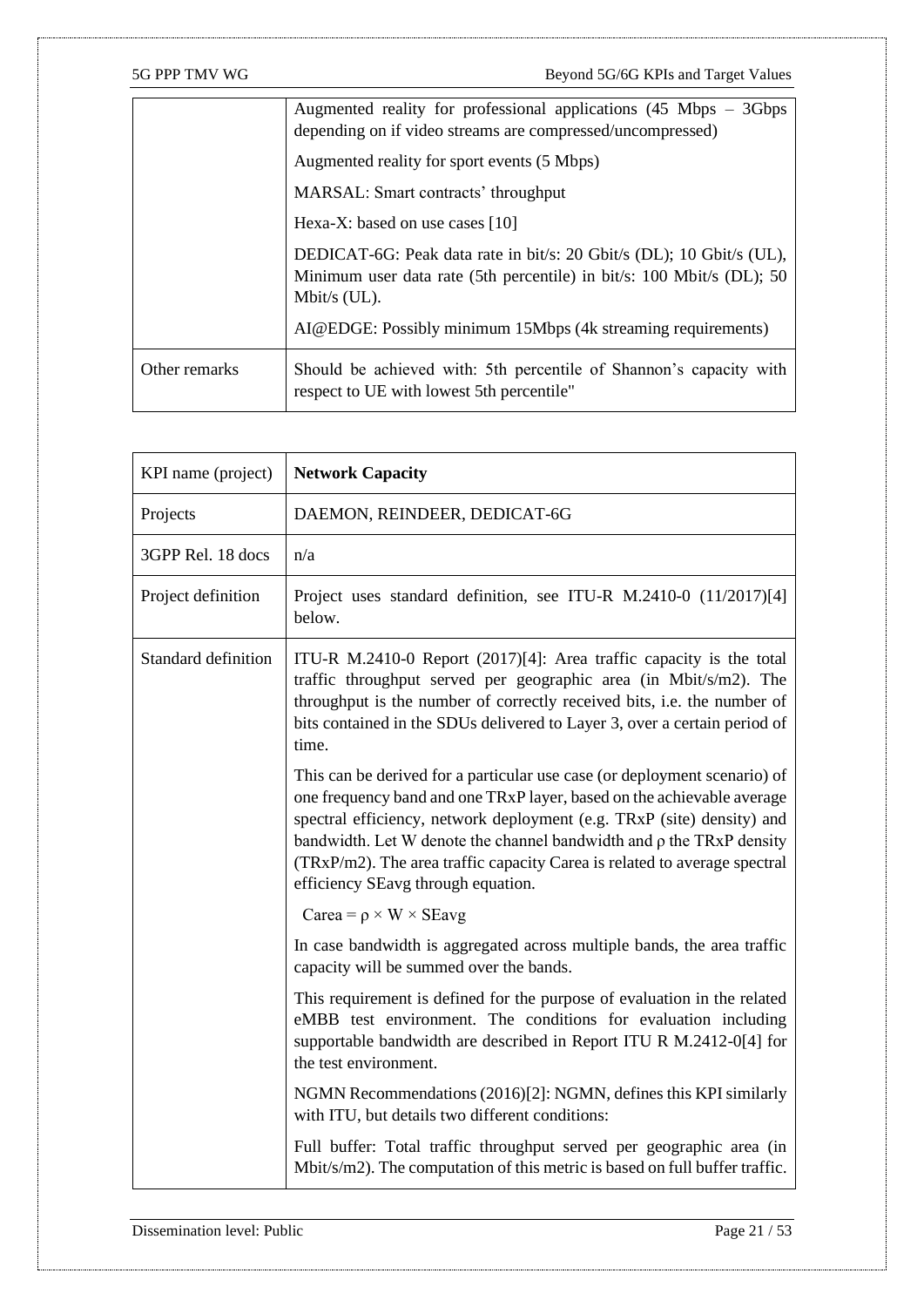|                 | Non full buffer: Total traffic throughput served per geographic area (in<br>Mbit/s/m2). Both the user experienced data rate and the area traffic<br>capacity need to be evaluated at the same time using the same traffic<br>model. |
|-----------------|-------------------------------------------------------------------------------------------------------------------------------------------------------------------------------------------------------------------------------------|
| Target<br>value | DAEMON: 100% Enhancement compared to 5G                                                                                                                                                                                             |
| (project)       | REINDEER: Virtual reality home gaming, position tracking of robots,<br>and UBs and Location-based information transfer (50 Mbps/m2);                                                                                                |
|                 | Augmented Reality for Professional Applications, Human and robot co-<br>working in industrial environments (4.5-5 Mbps/m2)                                                                                                          |
|                 | Tracking of goods and real-time inventory – Enable evolution of logistics<br>and real-time information on the status of each single item of the supply<br>chain. (10 Mbps/m2 for warehouses, 100 Mbps/m2 for hospitals);            |
|                 | Real-time digital twins in manufacturing $(20 \text{ Mbps} / \text{m2})$                                                                                                                                                            |
|                 | Augmented reality for sport events (10Mbps/m2). Analytical study for<br>evaluation                                                                                                                                                  |
|                 | DEDICAT-6G: Area traffic capacity in Mbit/s/m2: 10 Mbit/s/m2 (DL)<br>(Bandwidth: 100MHz)                                                                                                                                            |
| Other remarks   | n/a                                                                                                                                                                                                                                 |

| KPI name (project)  | <b>User Density – Connection Density</b>                                                                                                                                                                                                                                                                                                                                                     |
|---------------------|----------------------------------------------------------------------------------------------------------------------------------------------------------------------------------------------------------------------------------------------------------------------------------------------------------------------------------------------------------------------------------------------|
| Projects            | <b>6G BRAINS</b>                                                                                                                                                                                                                                                                                                                                                                             |
| 3GPP Rel. 18 docs   | n/a                                                                                                                                                                                                                                                                                                                                                                                          |
| Project definition  | Calculate the number of devices that meet the data rate and reliability<br>requirements in a specific area.                                                                                                                                                                                                                                                                                  |
| Standard definition | User Density is also known as Connection Density:                                                                                                                                                                                                                                                                                                                                            |
|                     | A number of definitions have been provided by standardisation<br>organisations as follows:                                                                                                                                                                                                                                                                                                   |
|                     | • ITU-R M.2410-0 Report (2017)[4]: Connection density is the total<br>number of devices fulfilling a specific quality of service (QoS) per unit<br>area (per km2). Target QoS to be defined as delivery of a message of a<br>certain size within a certain time and with a certain success probability.<br>The target value of this KPI for 5G networks is 1 000 000 devices per<br>$km^2$ . |
|                     | • NGMN Recommendations (2016)[2]: Same definition as ITU, with the<br>remarks that QoS definition should take into account the amount of data<br>generated within a time t_gen that can be sent or received within a given<br>time, t_sendrx, with x% probability. "                                                                                                                         |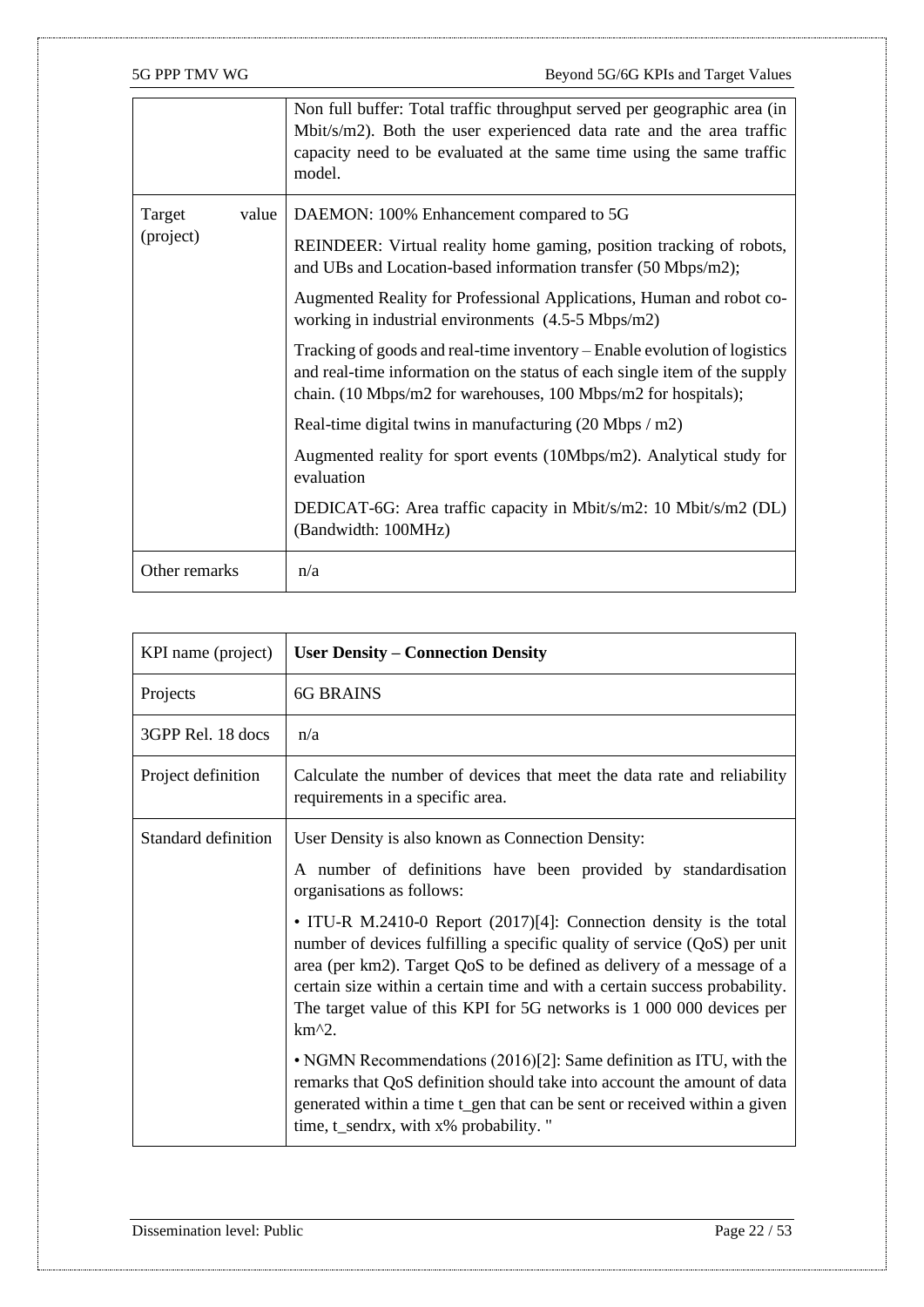| Target<br>(project) | value   $0.33-3$ per m2                  |
|---------------------|------------------------------------------|
| Other remarks       | lower than the 5G target of $1/m2$ in 5G |

### <span id="page-22-0"></span>**3.3 Packet Loss**

"Packet Loss" related KPIs are used for evaluating the packet transmission success rate of a system to transmit defined amount of traffic within a predetermined time. The relevant KPIs defined in ICT-52 projects are summarised in the following table.

| KPI name (project)           | Packet Error Rate @ network layer                                                                                                                                                                                                                                                                                                         |
|------------------------------|-------------------------------------------------------------------------------------------------------------------------------------------------------------------------------------------------------------------------------------------------------------------------------------------------------------------------------------------|
| Projects                     | <b>6G BRAINS</b>                                                                                                                                                                                                                                                                                                                          |
| 3GPP Rel. 18 docs            | n/a                                                                                                                                                                                                                                                                                                                                       |
| Project definition           | Packet error rate within latency requirements (with target latency).                                                                                                                                                                                                                                                                      |
| Standard definition          | ITU-R M.2410-0 (11/2017)[4]: Reliability relates to the capability of<br>transmitting a given amount of traffic within a predetermined time<br>duration with high success probability.                                                                                                                                                    |
|                              | Reliability is the success probability of transmitting a layer 2/3 packet<br>within a required maximum time, which is the time it takes to deliver a<br>small data packet from the radio protocol layer 2/3 SDU ingress point to<br>the radio protocol layer 2/3 SDU egress point of the radio interface at a<br>certain channel quality. |
|                              | This requirement is defined for the purpose of evaluation in the URLLC<br>usage scenario.                                                                                                                                                                                                                                                 |
|                              | The minimum requirement for the reliability is 1-10-5 success<br>probability of transmitting a layer 2 PDU (protocol data unit) of 32 bytes<br>within 1 ms in channel quality of coverage edge for the Urban Macro-<br>URLLC test environment, assuming small application data (e.g. 20 bytes<br>application data + protocol overhead).   |
|                              | Proponents are encouraged to consider larger packet sizes, e.g. layer 2<br>PDU size of up to 100 bytes.                                                                                                                                                                                                                                   |
| Target<br>value<br>(project) | E2E reliability of up to $10^{-7}$ to maintain close synchronisation at E2E, per<br>link reliability of around 10 <sup>-9</sup> , Measured on Network Layer                                                                                                                                                                               |
| Other remarks                | Data packets captured with Profitap[14] and calculate reliability using<br>block error rate for both DL and UL                                                                                                                                                                                                                            |

|  | KPI name (project)   Layer2/3 packet transmission success rate |
|--|----------------------------------------------------------------|
|--|----------------------------------------------------------------|

Dissemination level: Public Page 23 / 53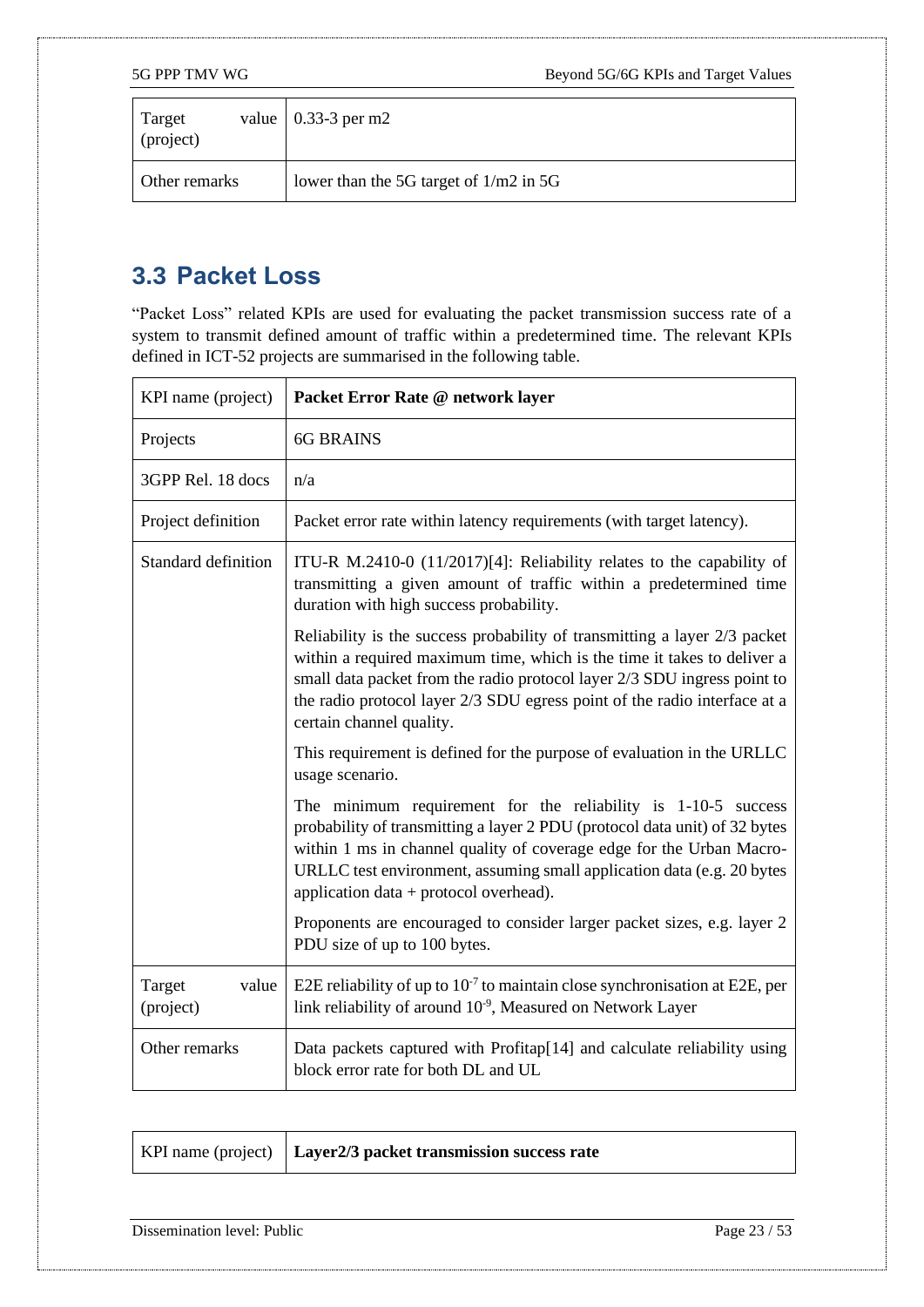| Projects                     | <b>DAEMON</b>                                                                                                                |
|------------------------------|------------------------------------------------------------------------------------------------------------------------------|
| 3GPP Rel. 18 docs            | n/a                                                                                                                          |
| Project definition           | Data transmission success probability to send a given amount of traffic<br>within a predetermined time duration.             |
| Standard definition          | Project uses standard definition, see ITU-R M.2410-0 (11/2017)[4]                                                            |
| Target<br>value<br>(project) | Five 9's, measured at Layer 2/3 over the radio interface until the Linux<br>container on the edge node.                      |
| Other remarks                | The success probability of transmitting a layer $2/3$ packet within a<br>required maximum time at a certain channel quality. |

| KPI name (project)           | <b>Packet Loss Rate</b>                                                                                                                                                                                      |
|------------------------------|--------------------------------------------------------------------------------------------------------------------------------------------------------------------------------------------------------------|
| Projects                     | <b>TeraFlow</b>                                                                                                                                                                                              |
| 3GPP Rel. 18 docs            | n/a                                                                                                                                                                                                          |
| Project definition           | The ratio of packets dropped to packets transmitted between two<br>endpoints over a period of time.                                                                                                          |
| Standard definition          | Reliability is Maximum tolerable packet loss rate at the application layer<br>within the maximum tolerable end-to-end latency for that application.                                                          |
| Target<br>value<br>(project) | Not defined                                                                                                                                                                                                  |
| Other remarks                | Use cloud-native distributed architectures. SDN Control Layer with<br>NFV-based functions, dedicated Monitoring component using ECA-<br>based policy management and KPOI templates for services and devices. |

| KPI name (project)           | <b>Frame Loss</b>                                                                                                          |
|------------------------------|----------------------------------------------------------------------------------------------------------------------------|
| Projects                     | <b>MARSAL</b>                                                                                                              |
| 3GPP Rel. 18 docs            | n/a                                                                                                                        |
| Project definition           | The forwarding rate of interface under 100% of load for various frame<br>lengths of the Transport Network Equipment (TNE). |
| Standard definition          | n/a                                                                                                                        |
| Target<br>value<br>(project) | Measured using a traffic generator and analyser (Ethernet).                                                                |

Dissemination level: Public Page 24 / 53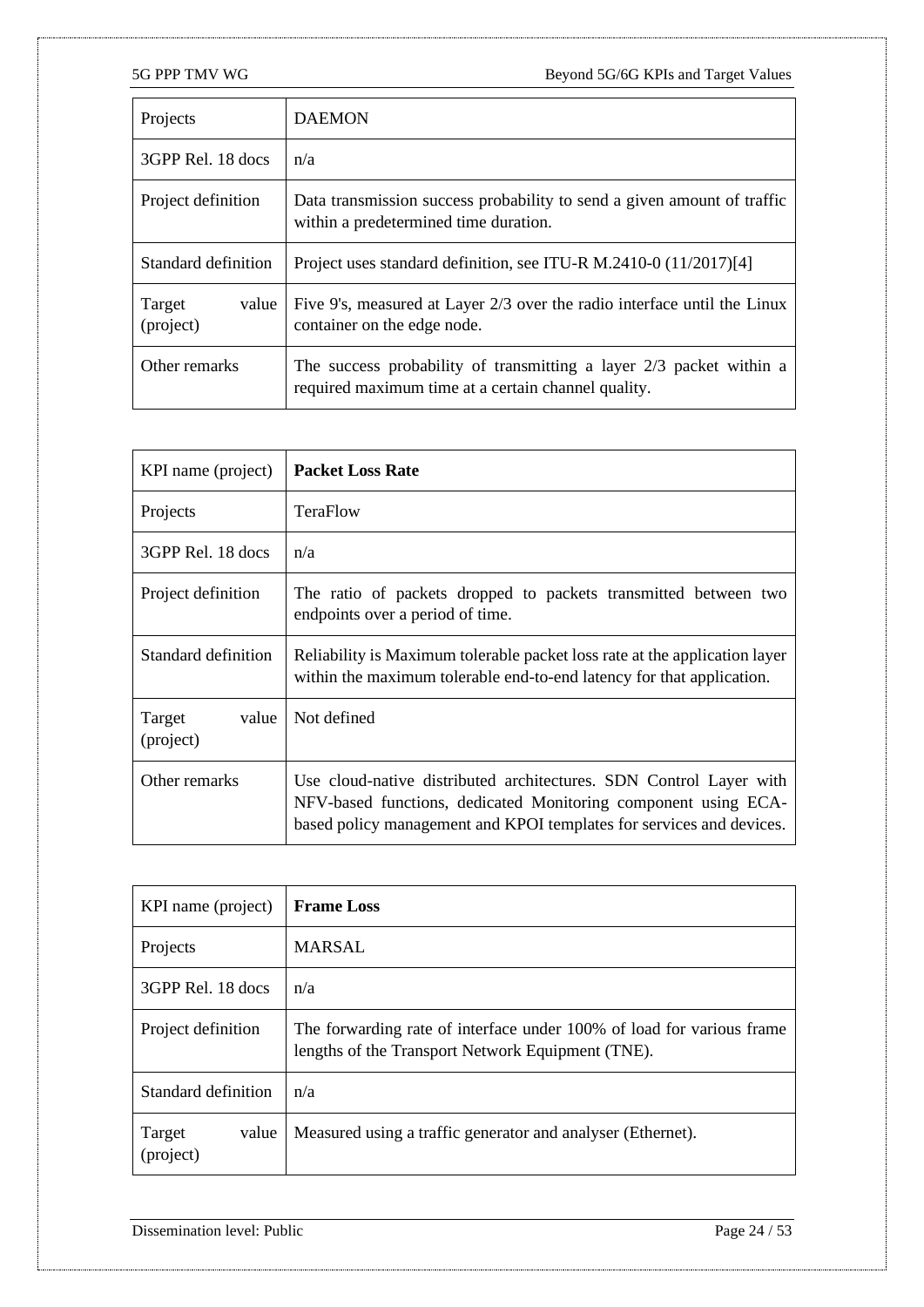T

5G PPP TMV WG Beyond 5G/6G KPIs and Target Values

| Other remarks | Different traffic configurations for backhaul, midhaul and fronthaul. |
|---------------|-----------------------------------------------------------------------|
|---------------|-----------------------------------------------------------------------|

| KPI name (project)           | <b>Signal Packet Loss</b>                                                                                                                                                                      |
|------------------------------|------------------------------------------------------------------------------------------------------------------------------------------------------------------------------------------------|
| Projects                     | AI@EDGE                                                                                                                                                                                        |
| 3GPP Rel. 18 docs            | n/a                                                                                                                                                                                            |
| Project definition           | Define the percentage of packets dropped during a wireless E2E<br>exchange of data.                                                                                                            |
| Standard definition          | n/a                                                                                                                                                                                            |
| Target<br>value<br>(project) | Not defined.                                                                                                                                                                                   |
| Other remarks                | The goal is to measure the reliability of a communication system in<br>regards to information loss during broadcast.<br>Direct E2E links in Edge Computing Systems, eNBs, ground stations etc. |

| KPI name (project)           | <b>Service Recovery Time</b>                                                                              |
|------------------------------|-----------------------------------------------------------------------------------------------------------|
| Projects                     | AI@EDGE                                                                                                   |
| 3GPP Rel. 18 docs            | n/a                                                                                                       |
| Project definition           | Average time for restoring internet services in-flight. Focused on UEs<br>connected to in-flight network. |
| Standard definition          | n/a                                                                                                       |
| value<br>Target<br>(project) | $\leq 180$ s                                                                                              |
| Other remarks                | n/a                                                                                                       |

### <span id="page-24-0"></span>**3.4 Compute**

 $\mathbf{r}$ 

The "Compute" KPIs family comprises a number of newly defined KPIs, not considered in previous generation networks. This reveals the increasing importance and role of computing resources in implementation, usage and performance of 6G services. The relevant KPIs defined are summarised in the following table.

|  | KPI name (project)   Edge computational resource usage |
|--|--------------------------------------------------------|
|--|--------------------------------------------------------|

Dissemination level: Public Page 25 / 53

T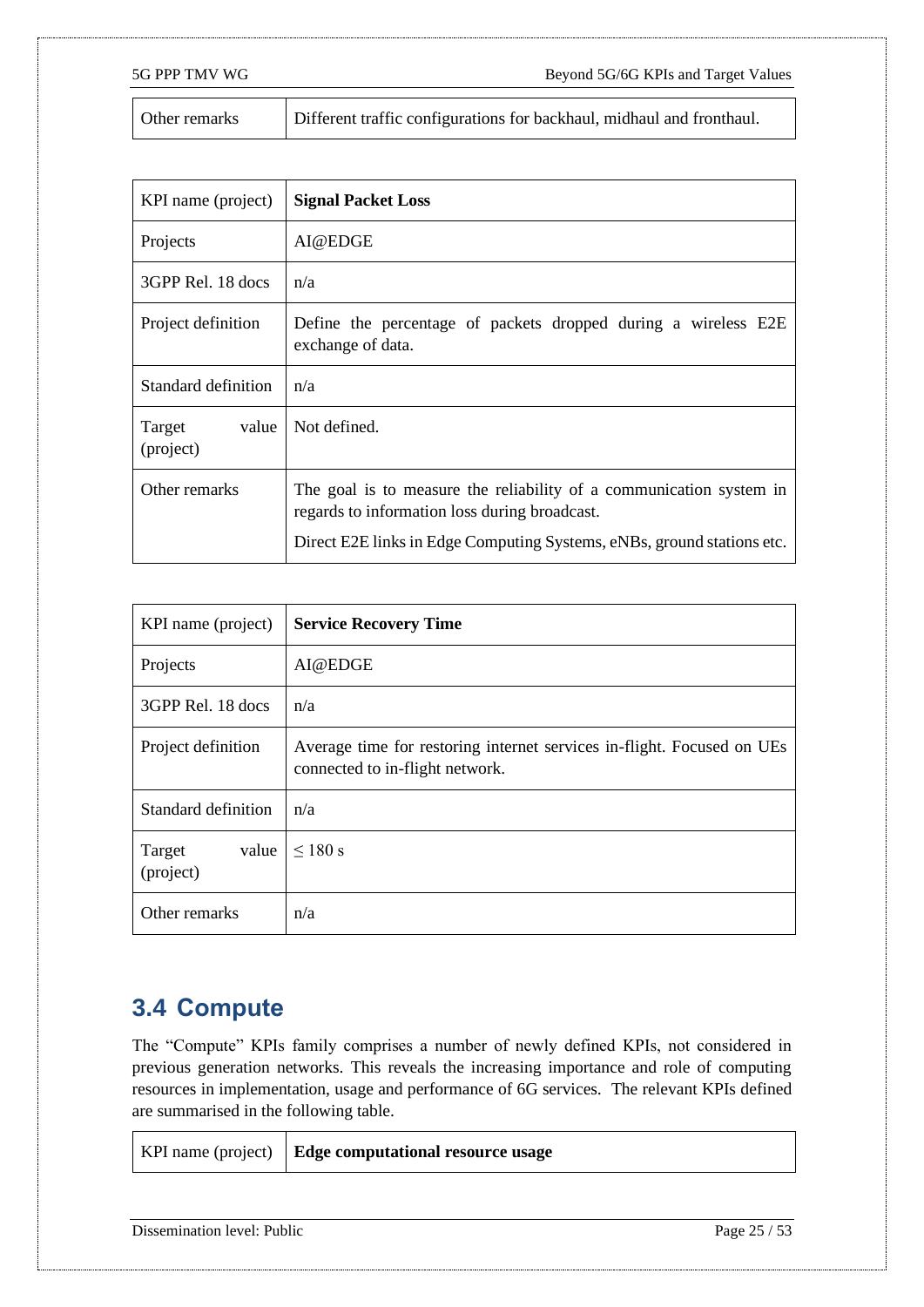| Projects                     | <b>DAEMON</b>                                                                                                                                                                                                                                                                                                                                                                                                                                                            |
|------------------------------|--------------------------------------------------------------------------------------------------------------------------------------------------------------------------------------------------------------------------------------------------------------------------------------------------------------------------------------------------------------------------------------------------------------------------------------------------------------------------|
| 3GPP Rel. 18 docs            | n/a                                                                                                                                                                                                                                                                                                                                                                                                                                                                      |
| Project definition           | Reduction in computational resources (%) before/after the application of<br>the solution                                                                                                                                                                                                                                                                                                                                                                                 |
| Standard definition          | n/a                                                                                                                                                                                                                                                                                                                                                                                                                                                                      |
| value<br>Target<br>(project) | Target: 40%. Current results of the DAEMON partners show that by<br>applying intelligent radio and CPU scheduling in O-RAN architectures,<br>one can reduce the computation resources required by virtualized base<br>stations by up to 20% with minimal impact on performance. The<br>improved NI design developed by DAEMON shall advance those<br>techniques from multiple perspectives as outlined in Objectives 1-3,<br>hence making a 40% reduction target viable. |
| Other remarks                | Reduction of computing resources with edge solutions<br>Multi-timescale Edge resource management<br>Edge computing for energy consumption                                                                                                                                                                                                                                                                                                                                |

| KPI name (project)           | <b>Operation expenditure @edge</b>                                                                                                                                                                                                                                                                                                                                                                                                                                  |
|------------------------------|---------------------------------------------------------------------------------------------------------------------------------------------------------------------------------------------------------------------------------------------------------------------------------------------------------------------------------------------------------------------------------------------------------------------------------------------------------------------|
| Projects                     | <b>DAEMON</b>                                                                                                                                                                                                                                                                                                                                                                                                                                                       |
| 3GPP Rel. 18 docs            | n/a                                                                                                                                                                                                                                                                                                                                                                                                                                                                 |
| Project definition           | Reduction in OPEX (%) before/after the application of the solution                                                                                                                                                                                                                                                                                                                                                                                                  |
| Standard definition          | n/a                                                                                                                                                                                                                                                                                                                                                                                                                                                                 |
| Target<br>value<br>(project) | Target: 60%. Preliminary studies of the DAEMON partner demonstrate<br>how AI models trained with customized loss functions that reflect<br>monetary costs can avoid Service-Level Agreement (SLA) violations and<br>reduce Operation Expenditure (OPEX) by up to 40%. While these figures<br>refer to local solutions, the structured coordination of NI instances<br>enabled by the DAEMON architecture will allow targeting further cost<br>savings of up to 60%. |
| Other remarks                | Edge orchestration<br>Kubernetes cluster and virtualized RAN deployment on the edge<br>node<br>Reduced OPEX via resource savings                                                                                                                                                                                                                                                                                                                                    |

|          | KPI name (project)   Delta in network management decision |
|----------|-----------------------------------------------------------|
| Projects | <b>DAEMON</b>                                             |

Dissemination level: Public Page 26 / 53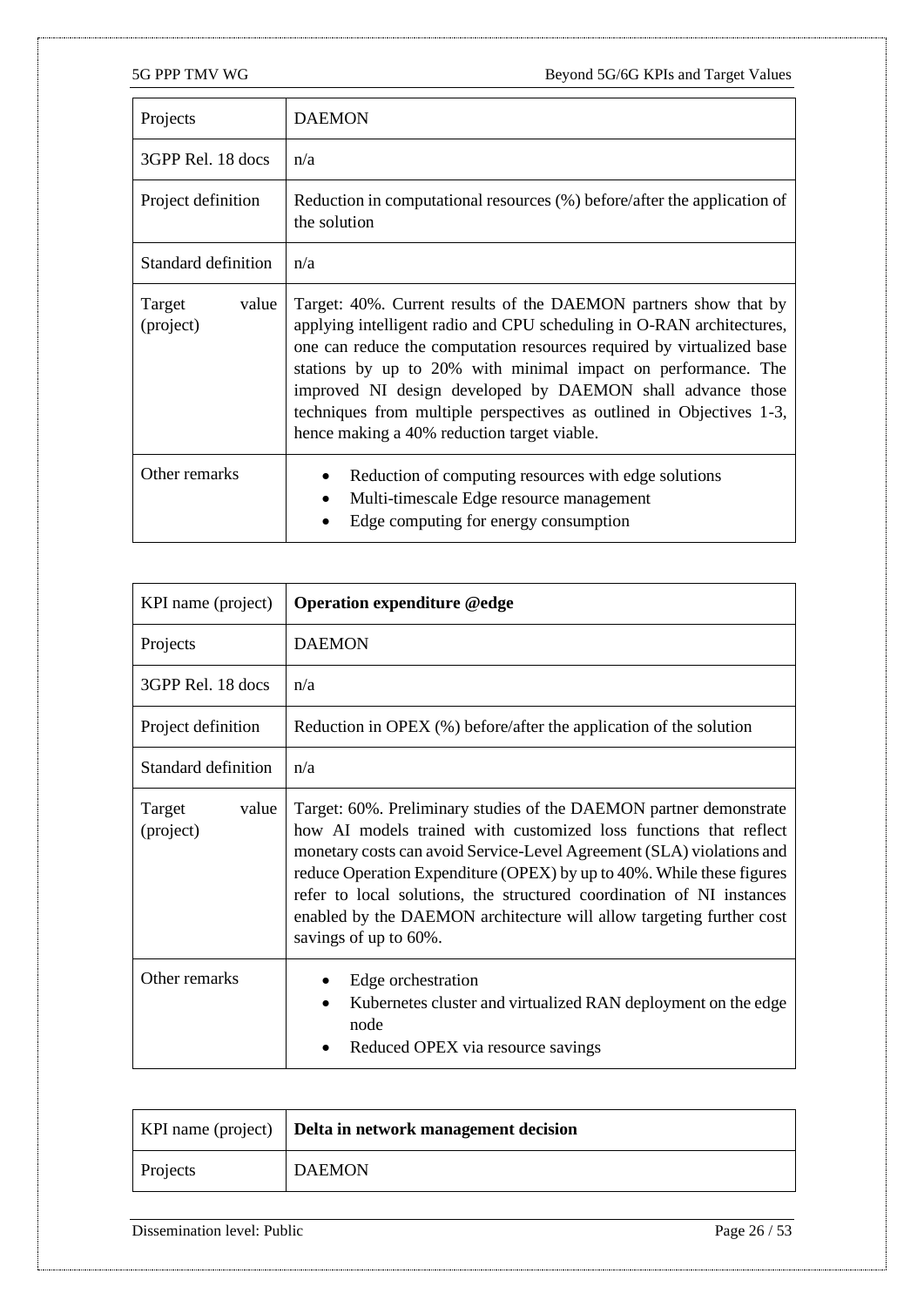| 3GPP Rel. 18 docs            | n/a                                                                                                                                                                                                                                                                                                                                                         |
|------------------------------|-------------------------------------------------------------------------------------------------------------------------------------------------------------------------------------------------------------------------------------------------------------------------------------------------------------------------------------------------------------|
| Project definition           | Performance gap between the actual decision performance and optimum<br>performance                                                                                                                                                                                                                                                                          |
| Standard definition          | n/a                                                                                                                                                                                                                                                                                                                                                         |
| value<br>Target<br>(project) | Target: 1%. DAEMON will ensure that decisions on network resource<br>and function allocation occurring at periodicities of hours will perform<br>very close (99%) to optimum oracles. This will ensure that such decisions<br>are precise enough to assist constructively faster NI, which use such<br>longer timescale decisions (e.g. policies) as input. |
| Other remarks                | Network resource and function allocation at periodicities of<br>$\bullet$<br>hours, with minimal overhead $(\langle 1\% \rangle)$<br>Run with Linux containers running on edge nodes<br>$\bullet$                                                                                                                                                           |

| KPI name (project)           | <b>Availability</b>                                                                                                                                                                                                |
|------------------------------|--------------------------------------------------------------------------------------------------------------------------------------------------------------------------------------------------------------------|
| Projects                     | TeraFlow                                                                                                                                                                                                           |
| 3GPP Rel. 18 docs            | n/a                                                                                                                                                                                                                |
| Project definition           | No definition provided by the project                                                                                                                                                                              |
| Standard definition          | ISO/IEC 27000 (2014)[16] definition: The property of being accessible<br>and usable upon demand by an authorized entity                                                                                            |
| Target<br>value<br>(project) | No target value provided, but it can be calculated using the following<br>formula: Availability = $(1 - (MTTR/MTBF))$ x 100%, where MTTR is<br>the mean time to repair, and MTBF is the mean time between failures |
| Other remarks                | Measures the ratio of uptime to the sum of uptime and downtime,<br>where uptime is the time the network slice is available<br>Use cloud-native distributed architectures                                           |

| KPI name (project)  | <b>Resource utilization</b>                                                                                                           |
|---------------------|---------------------------------------------------------------------------------------------------------------------------------------|
| Projects            | MARSAL                                                                                                                                |
| 3GPP Rel. 18 docs   | n/a                                                                                                                                   |
| Project definition  | The resource utilization in terms of computing, storage, and networking,<br>of the hosts and data-centres across the network domains. |
| Standard definition | n/a                                                                                                                                   |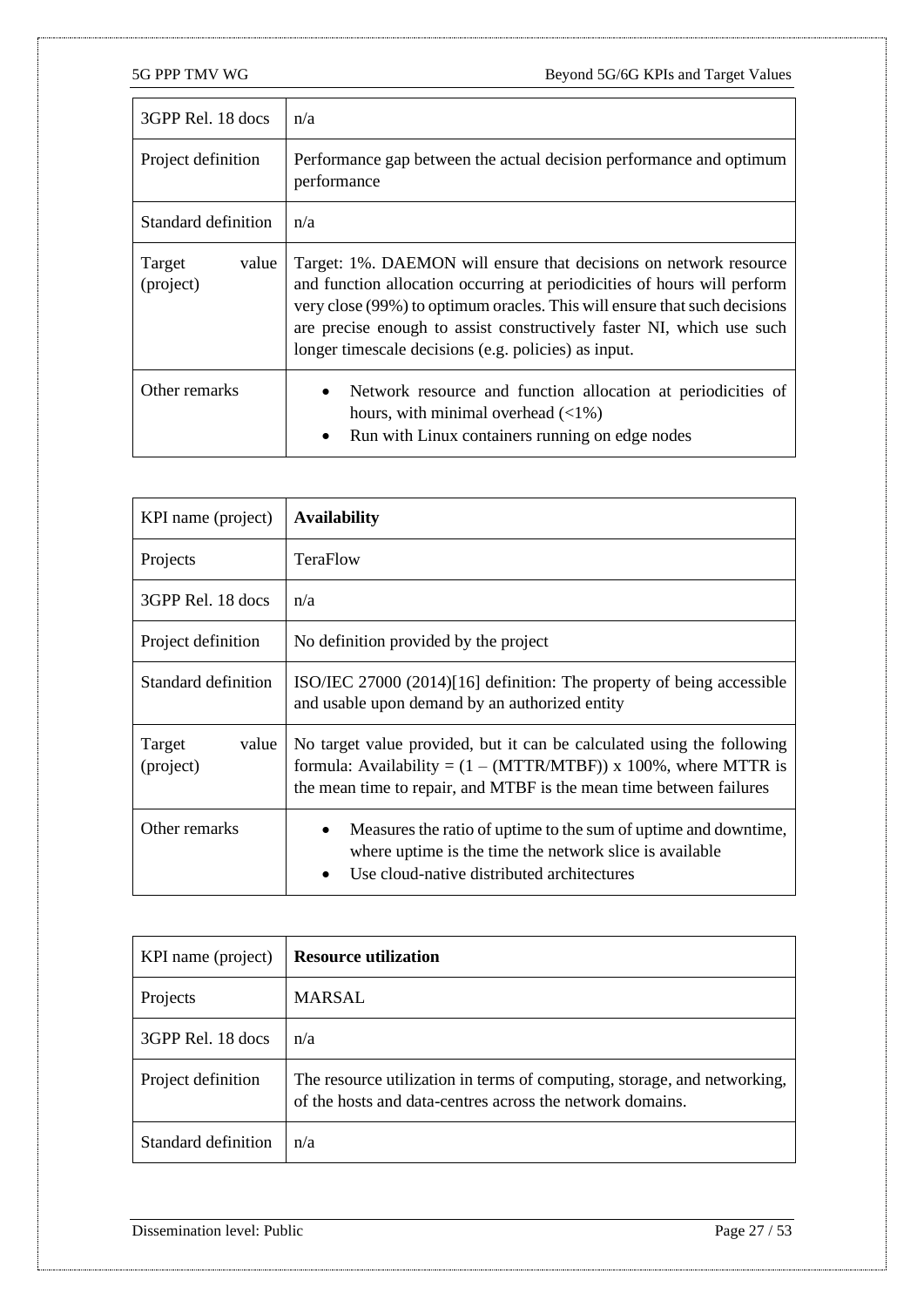| Target<br>value<br>(project) | No target value provided                                                                                                                                                                                                                                                     |
|------------------------------|------------------------------------------------------------------------------------------------------------------------------------------------------------------------------------------------------------------------------------------------------------------------------|
| Other remarks                | Resource utilization in terms of computing, storage, and<br>$\bullet$<br>networking, of the hosts and datacentres across the network<br>domains.<br>Avoid the overall network underutilization of available<br>resources while diminishing overutilization of certain hosts. |

| KPI name (project)           | <b>Scale-out latency</b>                                                                                                                                                                                                                                                               |
|------------------------------|----------------------------------------------------------------------------------------------------------------------------------------------------------------------------------------------------------------------------------------------------------------------------------------|
| Projects                     | MARSAL                                                                                                                                                                                                                                                                                 |
| 3GPP Rel. 18 docs            | n/a                                                                                                                                                                                                                                                                                    |
| Project definition           | The time it takes from submitting the order of creating (or scaling-out) a<br>containerized function to the actual deployment of such function.                                                                                                                                        |
| Standard definition          | n/a                                                                                                                                                                                                                                                                                    |
| Target<br>value<br>(project) | No target value provided                                                                                                                                                                                                                                                               |
| Other remarks                | Scale-out latency and related resource utilization.<br>Investigate how to achieve optimal latency budgets through the<br>٠<br>MEC orchestrator (MEO) to derive the optimal placement of the<br>containerized application functions at the Radio Edge or<br>Regional Edge data-centres. |

| KPI name (project)           | <b>Computing resource utilization</b>                                                                                                                                                                                           |
|------------------------------|---------------------------------------------------------------------------------------------------------------------------------------------------------------------------------------------------------------------------------|
| Projects                     | <b>MARSAL</b>                                                                                                                                                                                                                   |
| 3GPP Rel. 18 docs            | n/a                                                                                                                                                                                                                             |
| Project definition           | The percentage of the available processing and storage Virtual Elastic<br>resources that are consumed by MEC applications                                                                                                       |
| Standard definition          | n/a                                                                                                                                                                                                                             |
| Target<br>value<br>(project) | No target value provided                                                                                                                                                                                                        |
| Other remarks                | Increased compute resource utilization via load balancing<br>Measured as the amount of system CPU and storage consumed<br>$\bullet$<br>relative to the maximum resources of the Virtual Elastic<br>infrastructure resource pool |

Dissemination level: Public Page 28 / 53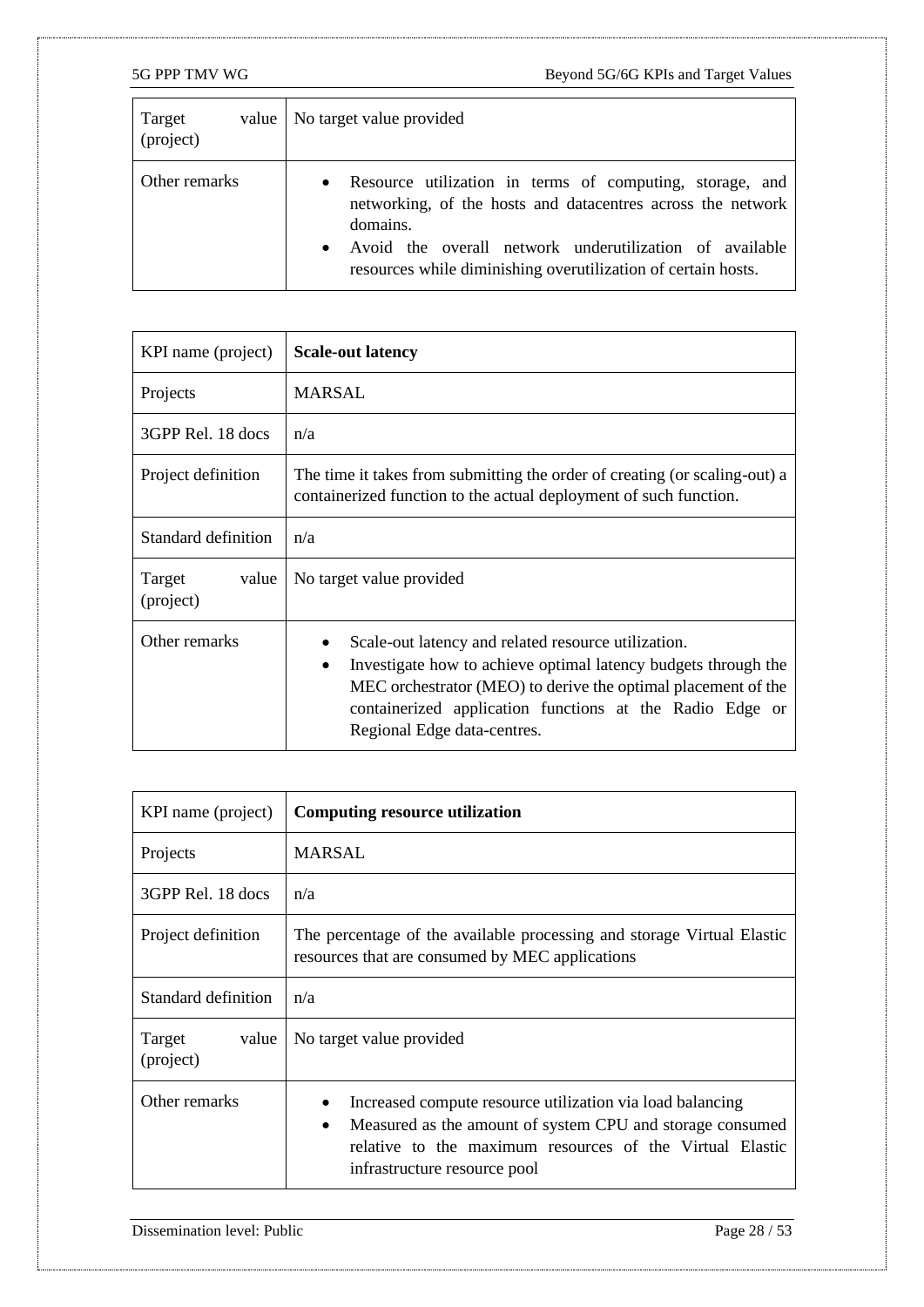## <span id="page-28-0"></span>**3.5 Energy**

Energy Efficiency has always been a critical performance indicator of a system, thus relevant KPIs have been defined from previous networks generations. These definitions in some cases need to be/ are repurposed to provide KPIs which are measurable in the B5G/ 6G network implementations / technologies/ network architecture segments. The relevant KPIs considered by ICT-52 projects are summarised in the following tables.

| KPI name (project)           | <b>Network Energy efficiency</b>                                                                                                                                                                  |
|------------------------------|---------------------------------------------------------------------------------------------------------------------------------------------------------------------------------------------------|
| Projects                     | DEDICAT-6G                                                                                                                                                                                        |
| 3GPP Rel. 18 docs            | Network energy efficiency:<br>ITU-R M2410-0[4]<br>$\bullet$<br>3GPP TR 21.866[18]<br>$\bullet$<br>RP-213554: Study on network energy savings for NR[15]                                           |
| Project definition           | Decreased energy consumption (incl. communication and computation)<br>in order to increase the operation lifetime of a mobile station or server                                                   |
| Standard definition          | Network energy efficiency is the capability of a RIT/SRIT to minimize<br>the radio access network energy consumption in relation to the traffic<br>capacity provided.                             |
|                              | Energy efficiency of the network can relate to the support for the<br>following two aspects: a) Efficient data transmission in a loaded case; b)<br>Low energy consumption when there is no data. |
| Target<br>value<br>(project) | A factor of 10. Investigate how the energy consumption in edge devices<br>and potentially in the system overall can be reduced through dynamic<br>intelligence distribution                       |
| Other remarks                | Measured as relative value                                                                                                                                                                        |

| KPI name (project) | <b>Device Energy Efficiency</b>                                                                                                                 |
|--------------------|-------------------------------------------------------------------------------------------------------------------------------------------------|
| Projects           | DEDICAT-6G                                                                                                                                      |
| 3GPP Rel. 18 docs  | Network energy efficiency:<br>ITU-R M2410-0[4]<br>3GPP TR 21.866[18]<br>RP-213554: Study on network energy savings for NR[15]<br>$\bullet$      |
| Project definition | Comparison of the battery level measures with and without the use of<br>intelligence distribution mechanisms for certain services/applications. |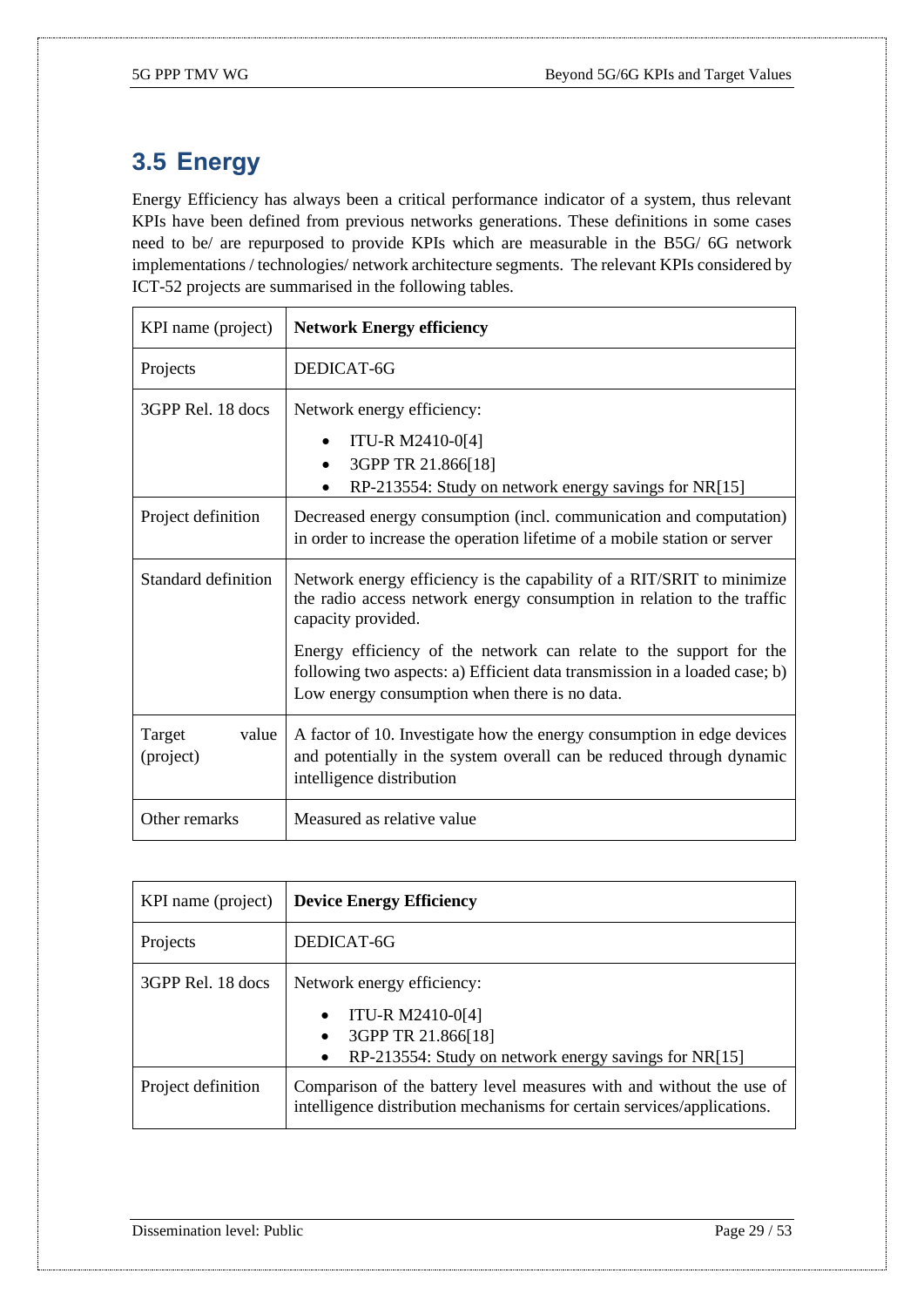| Standard definition          | Device energy efficiency is the capability of the RIT/SRIT to minimize<br>the power consumed by the device modem in relation to the traffic<br>characteristics.                                  |
|------------------------------|--------------------------------------------------------------------------------------------------------------------------------------------------------------------------------------------------|
|                              | Energy efficiency of the device can relate to the support for the following<br>two aspects: a) Efficient data transmission in a loaded case; b) Low<br>energy consumption when there is no data. |
| value<br>Target<br>(project) | n/a                                                                                                                                                                                              |
| Other remarks                | Measured as relative value                                                                                                                                                                       |

| KPI name (project)           | <b>VNF Energy consumption reduction</b>                                                                                                                                                                                                                                                                              |
|------------------------------|----------------------------------------------------------------------------------------------------------------------------------------------------------------------------------------------------------------------------------------------------------------------------------------------------------------------|
| Projects                     | <b>DAEMON</b>                                                                                                                                                                                                                                                                                                        |
| 3GPP Rel. 18 docs            | Network energy efficiency:<br>3GPP TR 21.866[18]<br>$\bullet$<br>RP-213554: Study on network energy savings for NR[15]<br>Energy efficiency in NFV<br>ETSI EN 303 471 (2019-01)[8]                                                                                                                                   |
| Project definition           | Reduction in VNF energy consumption (%) before/after the application<br>of the solution                                                                                                                                                                                                                              |
| Standard definition          | The data volume transferred to and from the NFVI per unit of energy<br>consumed by the NFVI. The data volume is defined by the arithmetic<br>sum of Layer 2 payload content of the number of successfully transmitted<br>and received bits.                                                                          |
| Target<br>value<br>(project) | DAEMON 50%: DAEMON aims at saving of up to 25% of energy costs<br>thanks to a NI-assisted VNF placement based on energy considerations.<br>Furthermore, additional 25% savings will be allowed by NI-assisted<br>VNFs that can adapt their energy footprint to the context of the location<br>where they are running |
| Other remarks                | Measured as relative value                                                                                                                                                                                                                                                                                           |

### <span id="page-29-0"></span>**3.6 Security**

This KPI family covers KPIs related to security, anomaly detection and privacy. Historically security in systems have often been an afterthought which has been added and checked after the main functional development have taken place. But even when security have been included and planned from the beginning, vulnerabilities are still discovered later due to the complexity of the systems. This makes the definition of security related KPIs at an early stage vital. The relevant KPIs considered by the ICT-52 projects are summarized in the following tables.

Dissemination level: Public Page 30 / 53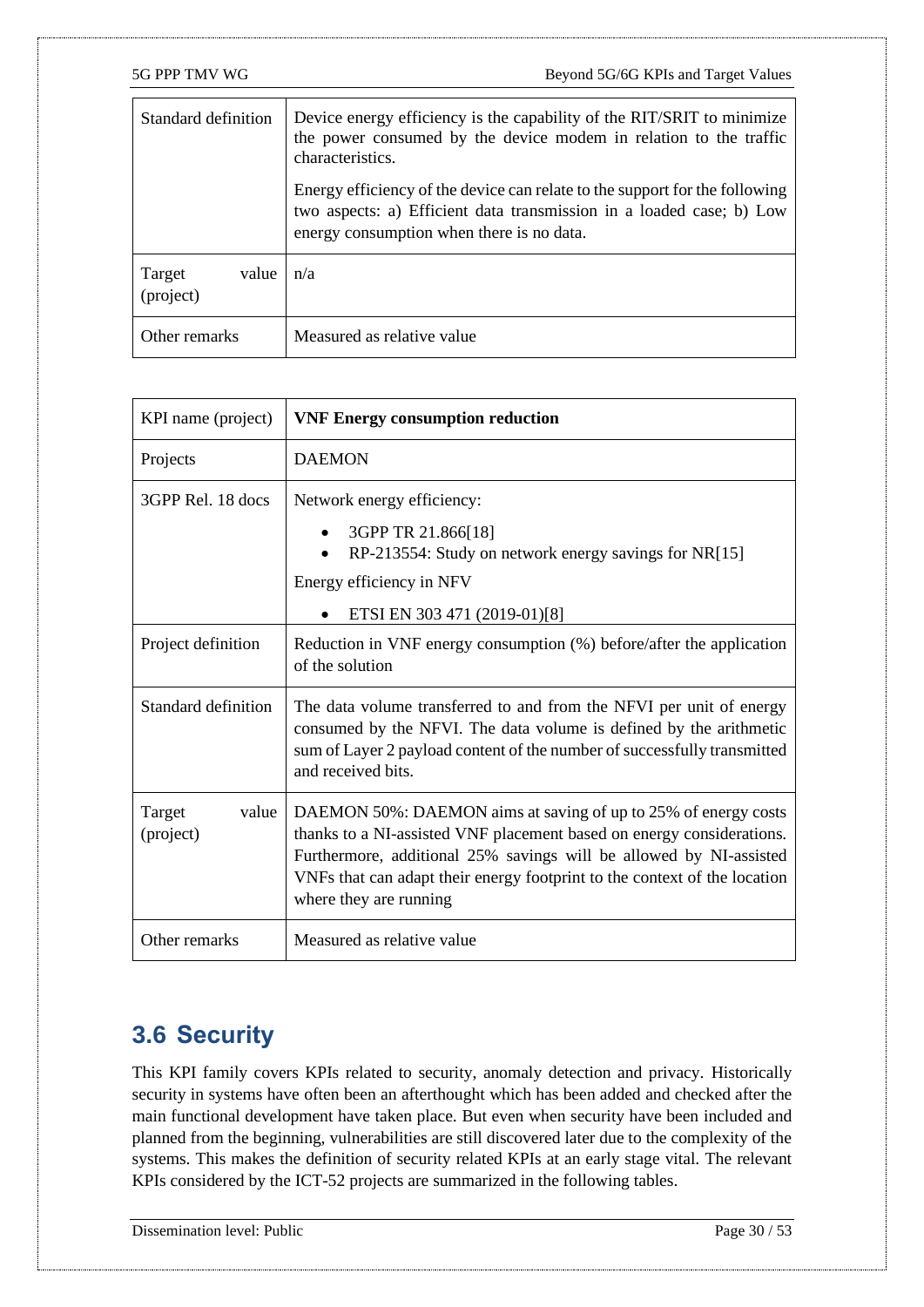| KPI name (project)           | <b>Anomaly detection precision</b>                                                                                                                                                                                                                                                                                  |
|------------------------------|---------------------------------------------------------------------------------------------------------------------------------------------------------------------------------------------------------------------------------------------------------------------------------------------------------------------|
| Projects                     | <b>DAEMON</b>                                                                                                                                                                                                                                                                                                       |
| 3GPP Rel. 18 docs            | n/a                                                                                                                                                                                                                                                                                                                 |
| Project definition           | Precision-recall area under curve (AUC) with at least minimum scoring<br>in precision and recall                                                                                                                                                                                                                    |
| Standard definition          | n/a                                                                                                                                                                                                                                                                                                                 |
| Target<br>value<br>(project) | Target: $>0.85$ . DAEMON will target a 0.9 precision-recall area under<br>curve (AUC) with at least 85% scoring in both precision and recall.                                                                                                                                                                       |
| Other remarks                | The KPI evaluates the capability of the applied anomaly detection<br>method, which means that the KPI is independent of which anomaly<br>detection method is applied. It would be good to have the description of<br>this KPI extended with more details on the anomaly detection method<br>and an example of this. |

| KPI name (project)           | <b>Security conformance</b>                                                                                                                                                |
|------------------------------|----------------------------------------------------------------------------------------------------------------------------------------------------------------------------|
| Projects                     | TeraFlow                                                                                                                                                                   |
| 3GPP Rel. 18 docs            | 3GPP TR 33.916[19], 3GPP TR 33.818[20]                                                                                                                                     |
| Project definition           | Conformance to security constraints. Network slice controller<br>authentication. Date integrity of a network slice.                                                        |
| Standard definition          | Security Assurance Methodology (SECAM) Security<br>Assurance<br>Specifications (SCAS)[17]                                                                                  |
| Target<br>value<br>(project) | Note that the use of security or the violation of this SLO is not directly<br>observable by the network slice consumer and cannot be measured as a<br>quantifiable metric. |
| Other remarks                | KPI monitored using ECA-based policy management.                                                                                                                           |

| KPI name (project) | <b>Tenant data privacy</b>                                                                                                                     |
|--------------------|------------------------------------------------------------------------------------------------------------------------------------------------|
| Projects           | <b>MARSAL</b>                                                                                                                                  |
| 3GPP Rel. 18 docs  | n/a                                                                                                                                            |
| Project definition | Amount of confidential information shared between the tenants and the<br>infrastructure owner, needed to optimize performance of whole system. |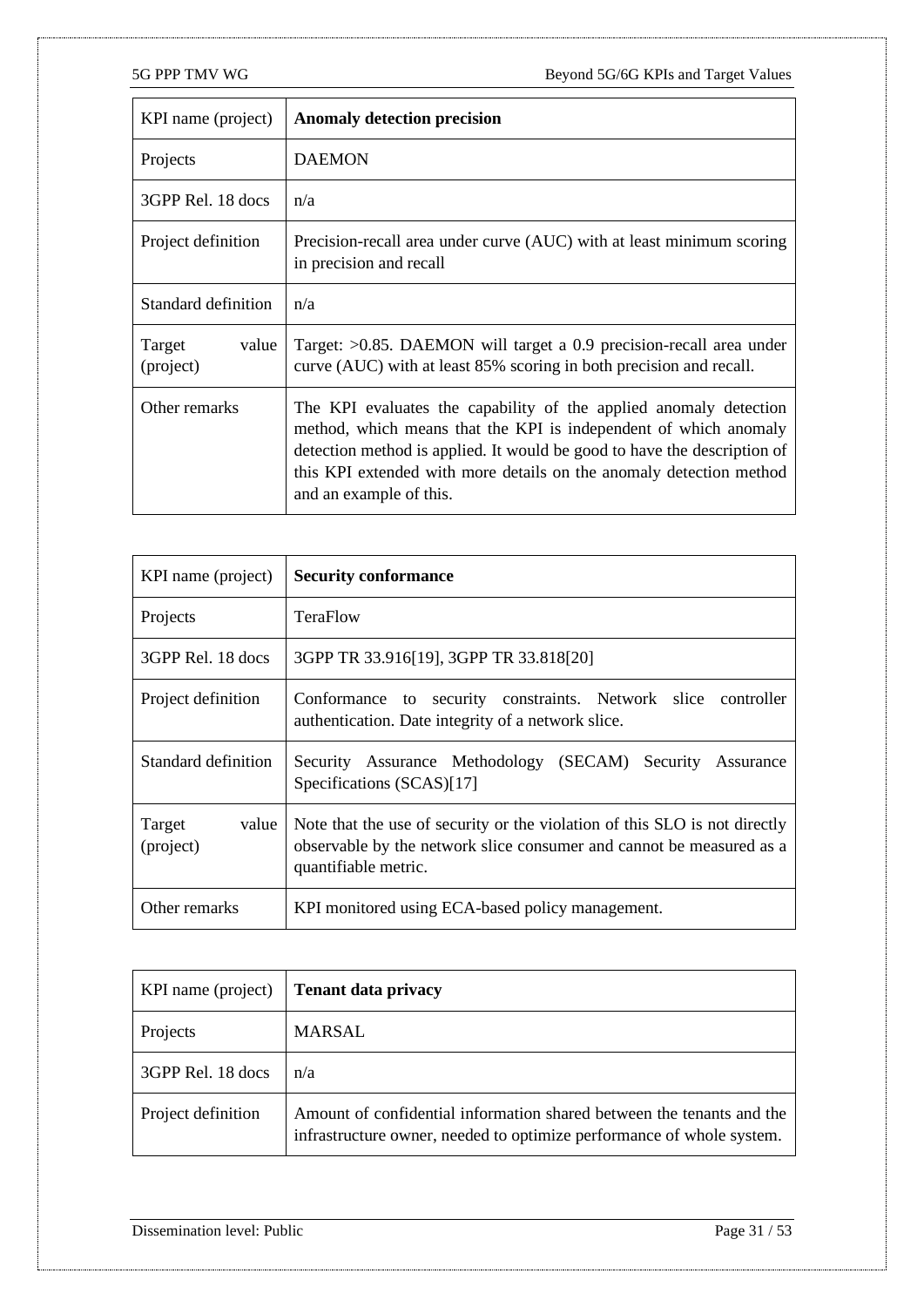| Standard definition          | n/a                                                                                                                                                                                                                                                                                                                                                                                 |
|------------------------------|-------------------------------------------------------------------------------------------------------------------------------------------------------------------------------------------------------------------------------------------------------------------------------------------------------------------------------------------------------------------------------------|
| Target<br>value<br>(project) | Not provided by project                                                                                                                                                                                                                                                                                                                                                             |
| Other remarks                | A measure of how well telemetry from a tenant is anonymized when<br>applying privacy preserving function developed within project.<br>Description mention how performance is expected to drop when privacy<br>is improved/strengthened - but is yet to defined what performance is<br>referred to and how the level of privacy measured (between transferred<br>data and raw data). |

## <span id="page-31-0"></span>**3.7 Channel**

The Channel KPI family cover KPIs related to the physical channel such as spectral efficiency, SINR, channel estimation efficiency and energy efficiency. These are typically know from previous generation communication systems, but with the increased complexity in the physical channel, and the advent of including AI and ML in the mix, evaluating the KPIs in the new setting becomes more relevant than ever. The relevant KPIs considered by ICT-52 projects are summarised in the following tables.

| KPI name (project)           | <b>Spectral Efficiency</b>                                                                                                                                                                                                                                                                                                                                                                                            |
|------------------------------|-----------------------------------------------------------------------------------------------------------------------------------------------------------------------------------------------------------------------------------------------------------------------------------------------------------------------------------------------------------------------------------------------------------------------|
| Projects                     | RISE-6G                                                                                                                                                                                                                                                                                                                                                                                                               |
| 3GPP Rel. 18 docs            | New SI/WI: Network Energy Savings: definition of an evaluation<br>methodology and KPIs (i.e. system-level network energy consumption<br>and energy savings gains, as well as assessing/balancing impact to<br>network and user performance (e.g. spectral efficiency, capacity, UPT,<br>latency, handover performance, call drop rate, initial access performance,<br>SLA assurance related KPIs), energy efficiency. |
| Project definition           | Reliably transmitted rate of information.<br>$SE = log2(1+SINR)$ Measured at the UE in the physical layer through<br>$RSSI[12]$ .                                                                                                                                                                                                                                                                                     |
| Standard definition          | ITU-R $M.2410-0$ (11/2017)[4] Average spectral efficiency is the<br>aggregate throughput of all users (the number of correctly received bits,<br>i.e. the number of bits contained in the SDUs delivered to Layer 3, over<br>a certain period of time) divided by the channel bandwidth of a specific<br>band divided by the number of TRxPs and is measured in bit/s/Hz/TRxP.                                        |
| Target<br>value<br>(project) | Planned to boost by a factor of 10 with the RIS optimisation, measured<br>in bits/ $s/Hz$                                                                                                                                                                                                                                                                                                                             |
| Other remarks                | n/a                                                                                                                                                                                                                                                                                                                                                                                                                   |

|  | KPI name (project)   <b>Communication reliability (SINR)</b> |
|--|--------------------------------------------------------------|
|--|--------------------------------------------------------------|

Dissemination level: Public Page 32 / 53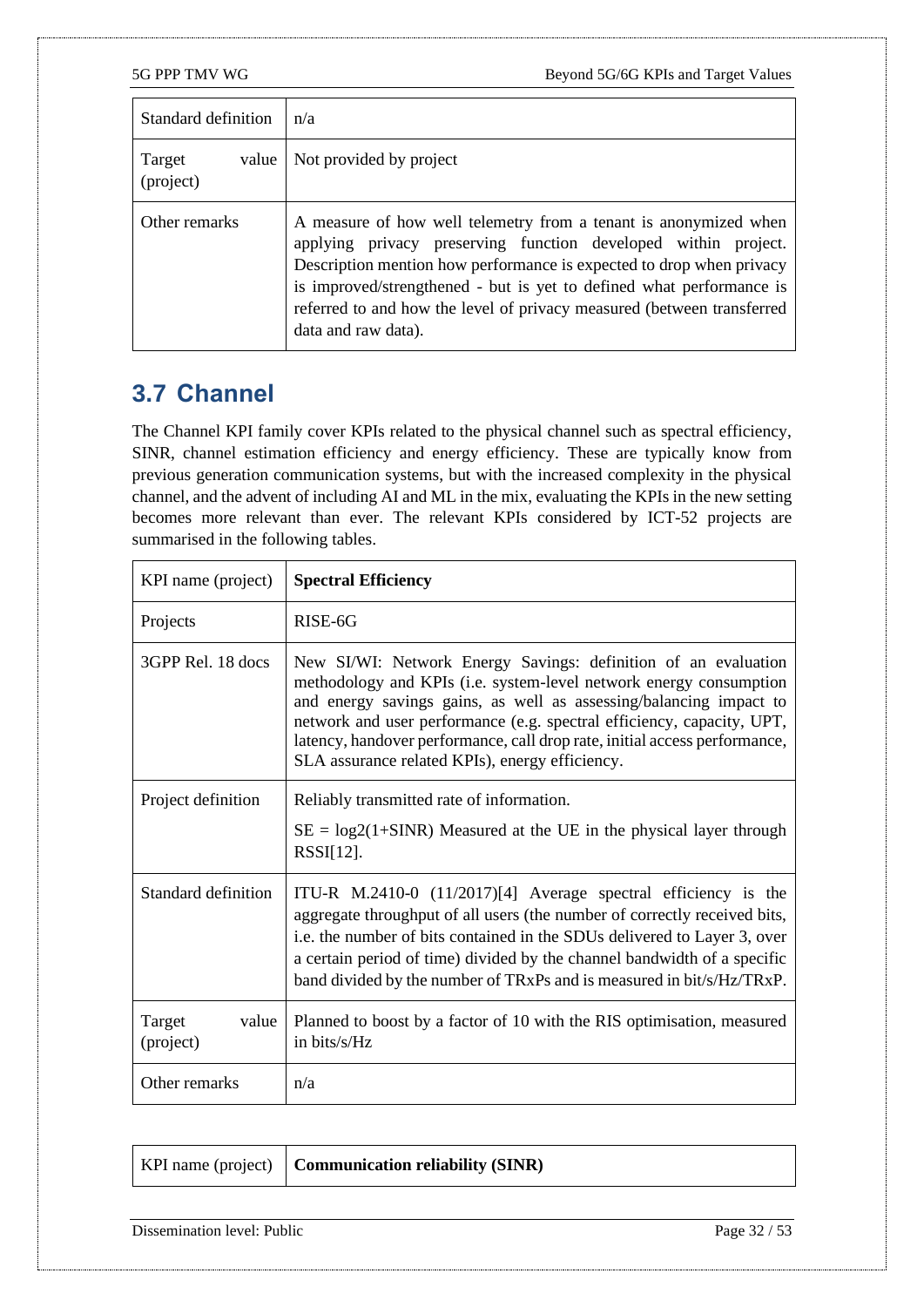| Projects                     | RISE-6G                                                                                                                                                                                                                                                             |
|------------------------------|---------------------------------------------------------------------------------------------------------------------------------------------------------------------------------------------------------------------------------------------------------------------|
| 3GPP Rel. 18 docs            | n/a                                                                                                                                                                                                                                                                 |
| Project definition           | The set of UEs where the received signal SINR is greater than defined<br>level t, measured for DL and UL, could be also defined as percentage of<br>decoded packets (outage probability), also Reliability of the RIS control<br>channel (capability to adapt)[12]. |
| Standard definition          | The one minus the outage probability referring to the SINR metric                                                                                                                                                                                                   |
| Target<br>value<br>(project) | RIS-enabled systems enlarge coverage area where SINR is above target<br>value t.                                                                                                                                                                                    |
| Other remarks                | Availability is the percentage of time/area where the target SINR is met,<br>RSSI measurements used for calculation.                                                                                                                                                |

| KPI name (project)           | <b>Channel estimation accuracy</b>                                                                                                                                                       |
|------------------------------|------------------------------------------------------------------------------------------------------------------------------------------------------------------------------------------|
| Projects                     | RISE-6G                                                                                                                                                                                  |
| 3GPP Rel. 18 docs            | Common KPI in various PHY-Layer releases.                                                                                                                                                |
| Project definition           | Estimation of the end-to-end channel matrix with Normalized Mean<br>Squared Error (NMSE) metric to assess the performance of the channel<br>estimation process, Frobenius norm used[12]. |
| Standard definition          | The difference between the actual channels and its estimation.                                                                                                                           |
| Target<br>value<br>(project) | Depends on the application and on the operating SNR.                                                                                                                                     |
| Other remarks                | Estimated at UE in the physical layer using pilot signals. Will be<br>evaluated by simulations where the channel is known.                                                               |

| KPI name (project)  | <b>Energy efficiency</b>                                                                                                                                                   |
|---------------------|----------------------------------------------------------------------------------------------------------------------------------------------------------------------------|
| Projects            | RISE-6G                                                                                                                                                                    |
| 3GPP Rel. 18 docs   | 3GPP TR 21.866[18]                                                                                                                                                         |
| Project definition  | Energy Efficiency (EE) is defined as the ratio of the sum data spectral<br>efficiency and the total power consumption at the DL for proving the<br>target service $[12]$ . |
| Standard definition | Similar to the project's definition.                                                                                                                                       |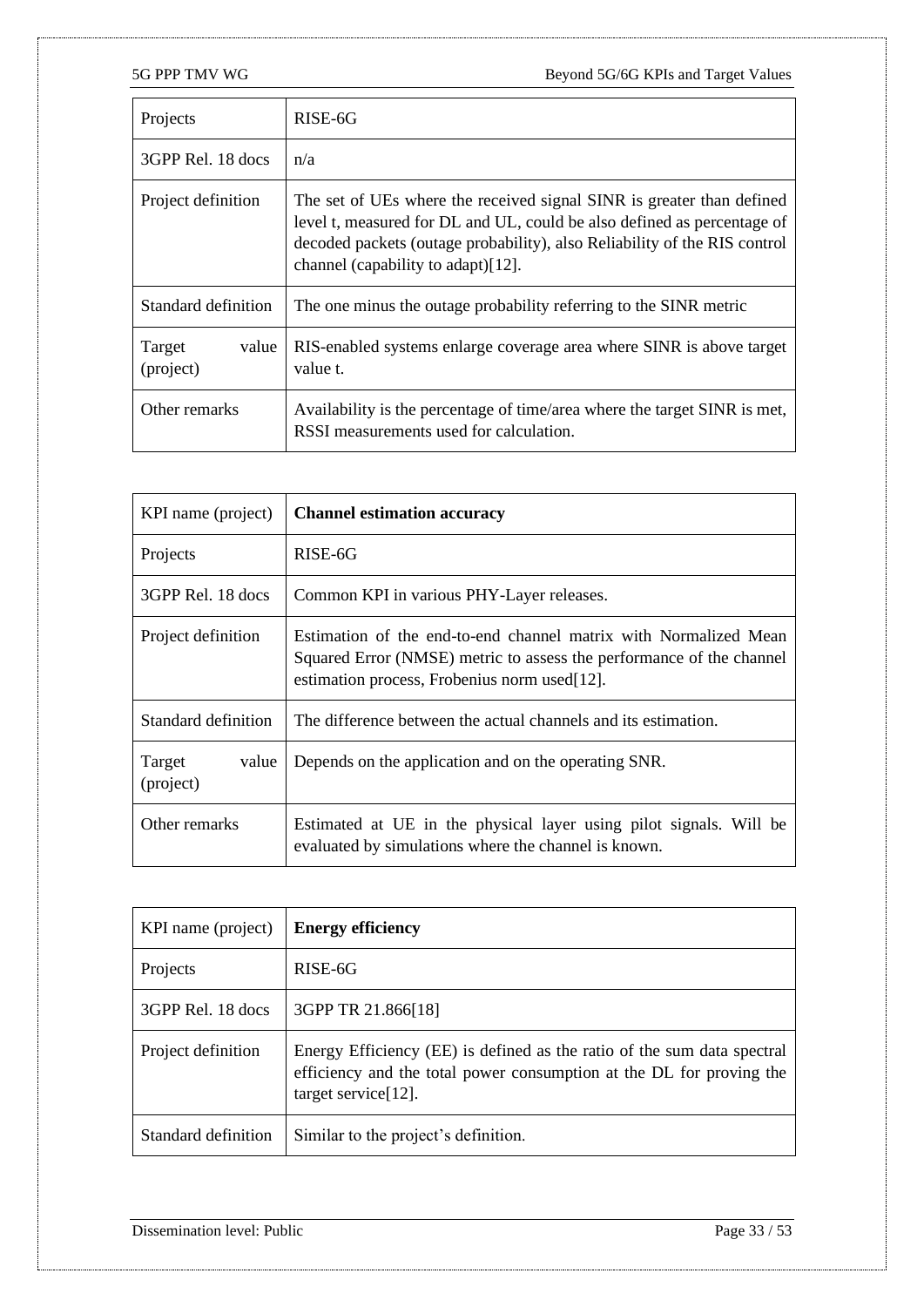| Target<br>value  <br>(project) | Usage of RIS should boost a service EE. Also, beamforming optimisation<br>is considered. Initial measurements without RIS (M1) and the second<br>measurement with the presence of RIS (M2), gain will be calculated in<br>dB $G(dB)=10*log10(M2/M1)$ . Several dBs gain expected |
|--------------------------------|----------------------------------------------------------------------------------------------------------------------------------------------------------------------------------------------------------------------------------------------------------------------------------|
| Other remarks                  | Planned to be measured in indoor environment.                                                                                                                                                                                                                                    |

| KPI name (project)           | <b>Secrecy spectral efficiency (SSE)</b>                                                                                                                                                                                  |
|------------------------------|---------------------------------------------------------------------------------------------------------------------------------------------------------------------------------------------------------------------------|
| Projects                     | RISE-6G                                                                                                                                                                                                                   |
| 3GPP Rel. 18 docs            | n/a                                                                                                                                                                                                                       |
| Project definition           | Secrecy Spectral Efficiency (SSE) is given by $SSE = max(0, R1-RM)$<br>where $R1 = log2(1+SINR1)$ and $RNI = log2(1+SINRN1)$ expressing the<br>legitimate receiver's and eavesdropper's rate, measured in bits/s/Hz [12]. |
| Standard definition          | n/a                                                                                                                                                                                                                       |
| Target<br>value<br>(project) | When difference R1-RN1 is less than 0 no secrecy rate is achievable. RIS<br>can offer boosting to SSE.                                                                                                                    |
| Other remarks                | Estimated at UE in the physical layer using pilot signals. Will be<br>evaluated by simulations where the channel is known.                                                                                                |

| KPI name (project)           | Spectral Efficiency (Per user spectral efficiency, System spectral<br>efficiency)                                                                                                                 |
|------------------------------|---------------------------------------------------------------------------------------------------------------------------------------------------------------------------------------------------|
| Projects                     | MARSAL                                                                                                                                                                                            |
| 3GPP Rel. 18 docs            | n/a                                                                                                                                                                                               |
| Project definition           | The spectral efficiency can be measured as the information rate that can<br>be transmitted over given physical resource blocks of the considered cell-<br>free mMIMO networks at the radio edge.  |
| Standard definition          | n/a                                                                                                                                                                                               |
| Target<br>value<br>(project) | The spectral efficiency can be measured as the information rate that can<br>be transmitted over given physical resource blocks for both uplink and<br>downlink directions, measured in bits/s/Hz. |
| Other remarks                | Cell Free mMIMO networks, Precoding optimisation, and radio resource<br>allocation.                                                                                                               |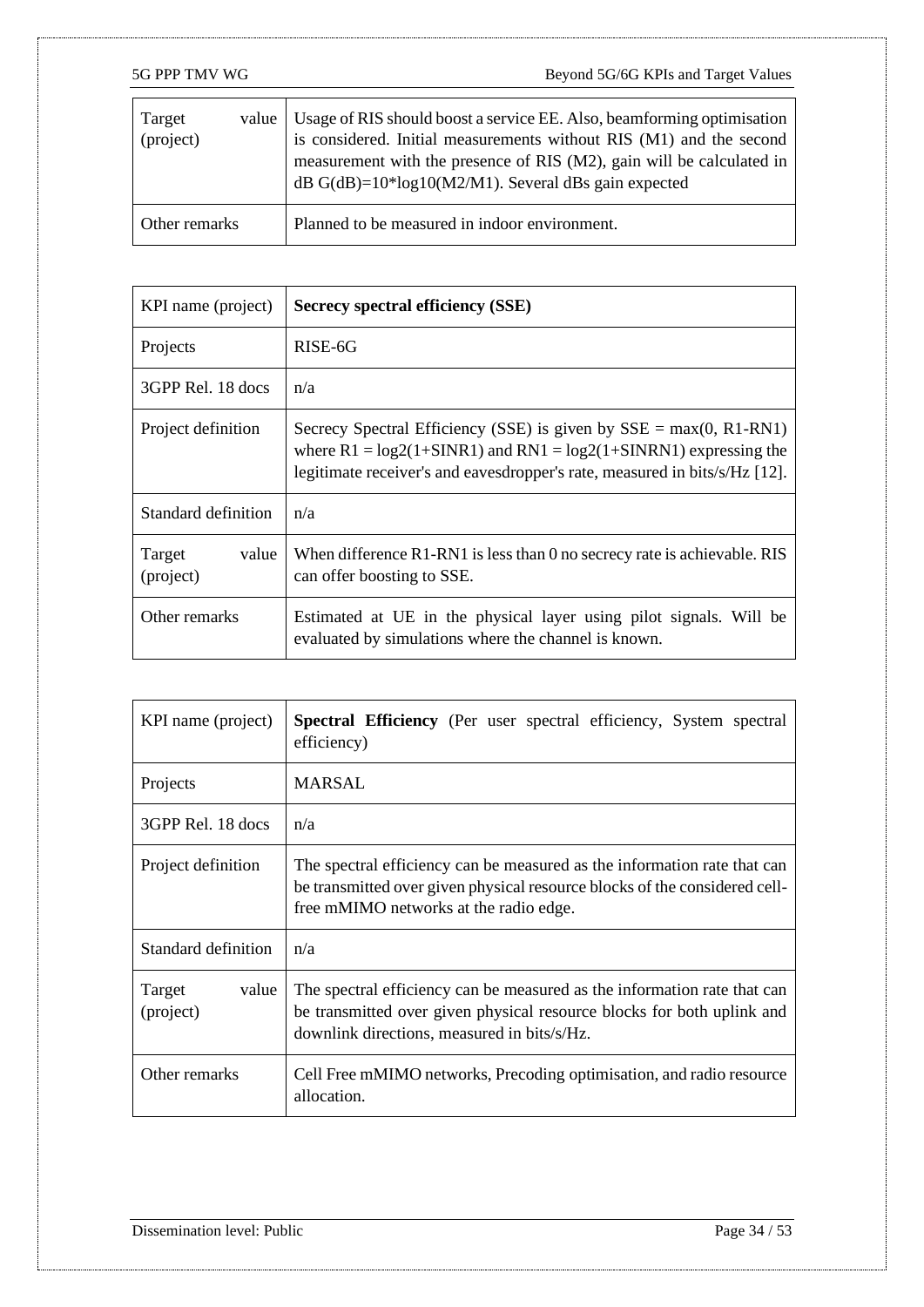### <span id="page-34-0"></span>**3.8 Electromagnetic Field (EMF)**

A long-established aspect of mobile networks that has always been addressed is the Electromagnetic Field (EMF) exposure of the involved people in the scenario and in particular the evaluation and measure of dosimetric quantities. A number of KPIs addressing this aspect from various levels/ points are defined by ICT-52 projects, and are summarised in the tables below.

| KPI name (project)           | <b>Self EMF</b> exposure                                                                                                                                                                                                                                                                                                             |
|------------------------------|--------------------------------------------------------------------------------------------------------------------------------------------------------------------------------------------------------------------------------------------------------------------------------------------------------------------------------------|
| Projects                     | RISE-6G                                                                                                                                                                                                                                                                                                                              |
| 3GPP Rel. 18 docs            | n/a                                                                                                                                                                                                                                                                                                                                  |
| Project definition           | For the uplink communication direction, $S$ -EMFEU = $R_UL/X_L$ , where<br>R_UL is the data rate that is transmitted by the considered user in the<br>uplink direction and X <sub>I</sub> is the EMF to which the same considered user<br>is exposed. Note that the considered user can be seen as an uplink<br>"intended" user[12]. |
| Standard definition          | IEC 62209-1/2[28] (Measurement procedure for the assessment of<br>specific absorption rate of human exposure to radio frequency fields from<br>hand-held and body-worn wireless communication devices - Human<br>models, instrumentation and procedures)                                                                             |
| Target<br>value<br>(project) | A first measurement of the metric will be performed in the absence of<br>the reconfigurable intelligent surfaces $RIS(s)$ : M1.<br>A second measurement will be performed in the presence of $RIS(s)$ : M2.<br>We expect to observe a gain $G=10*log10(M2/M1)$ of several dBs.                                                       |
| Other remarks                | In connection with these measurements should also be considered the<br>limits set by EU and national agencies                                                                                                                                                                                                                        |

| KPI name (project)  | <b>Inter EMF exposure</b>                                                                                                                                                                                                                                                                                                                                             |
|---------------------|-----------------------------------------------------------------------------------------------------------------------------------------------------------------------------------------------------------------------------------------------------------------------------------------------------------------------------------------------------------------------|
| Projects            | RISE-6G                                                                                                                                                                                                                                                                                                                                                               |
| 3GPP Rel. 18 docs   | n/a                                                                                                                                                                                                                                                                                                                                                                   |
| Project definition  | For the downlink communication direction, I-MFEU is defined as I-<br>$EMFEU = R^D L/X^N$ , where $R^D L$ is the data rate that is delivered to<br>the intended user and $X^N$ . is the EMF to which the non-intended user<br>is exposed. When considering multiple non-intended users, X <sup><math>\land</math></sup> NI is the<br>EMF of the most exposed one [12]. |
| Standard definition | IEC 62232[9] (Determination of RF field strength, power density and<br>SAR in the vicinity of radiocommunication base stations for the purpose<br>of evaluating human exposure)                                                                                                                                                                                       |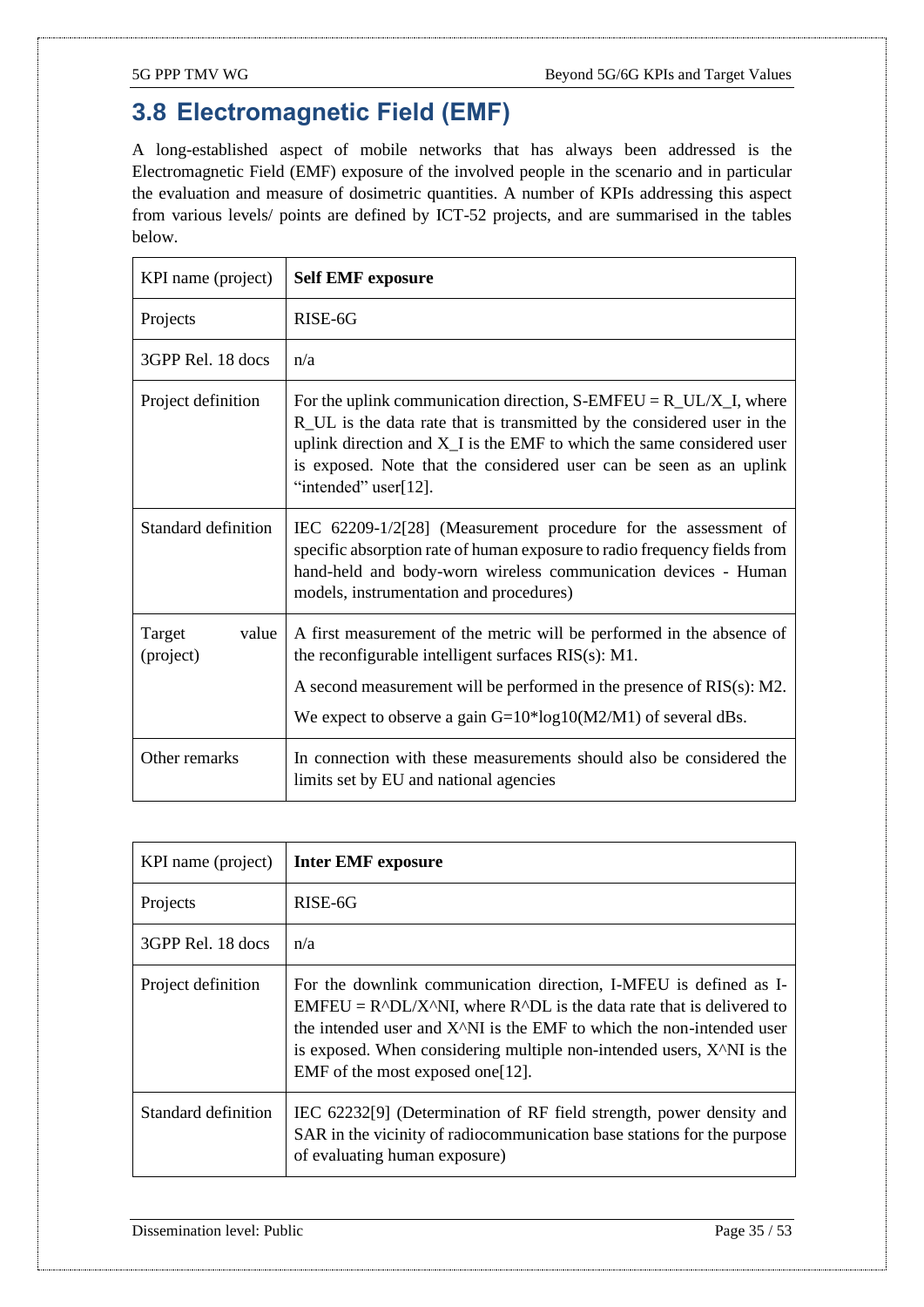| Target<br>value<br>(project) | A first measurement of the metric will be performed in the absence of<br>the $RIS(s)$ : M1.                                                 |
|------------------------------|---------------------------------------------------------------------------------------------------------------------------------------------|
|                              | A second measurement will be performed in the presence of $RIS(s)$ : M2.<br>We expect to observe a gain $G=10*log10(M2/M1)$ of several dBs. |
| Other remarks                | In connection with these measurements should also be considered the<br>limits set by EU and national agencies                               |

### <span id="page-35-0"></span>**3.9 Localisation**

The Localisation KPI family contains KPIs related to accuracy, delay and error of localisation and direction. This is an added service provided by the communication network besides its core functionalities, that are provided to the users and devices connected to the network. The relevant KPIs considered by ICT-52 projects are summarised in the following tables.

| KPI name (project)           | <b>Localisation accuracy</b>                                                                                                                                                                                                                                                                                                                                                                                                                                      |
|------------------------------|-------------------------------------------------------------------------------------------------------------------------------------------------------------------------------------------------------------------------------------------------------------------------------------------------------------------------------------------------------------------------------------------------------------------------------------------------------------------|
| Projects                     | 6G BRAINS, RISE-6G                                                                                                                                                                                                                                                                                                                                                                                                                                                |
| 3GPP Rel. 18 docs            | TS 22.261 V18.5.0 (2021-12)[23]<br>TS 23.271 (Rel. 17)[21] / TS 22.071 (Rel. 16)[22]                                                                                                                                                                                                                                                                                                                                                                              |
| Project definition           | The localization accuracy describes the distribution of the localization<br>error. The location error is a 3D random variable, comprising horizontal<br>(XY) and vertical (Z) errors. Common statistics can be computed based<br>on the 3D error or 2D error and include the Mean Square Error (MSE),<br>the Root MSE (RMSE), the 99% localization error in meters (i.e., the<br>error value such that 99% of the localization errors have smaller<br>magnitude). |
| Standard definition          | Accuracy is the difference between actual location and estimated<br>location.<br>Note: this KPI may refer to the horizontal only or the 3D location<br>(including the vertical location)                                                                                                                                                                                                                                                                          |
| Target<br>value<br>(project) | 6G BRAINS 1 mm to 1 cm<br>RISE-6G 1 cm to $10 \text{ cm}$ [12]                                                                                                                                                                                                                                                                                                                                                                                                    |
| Other remarks                | Measured as an absolute value<br>Relate to service<br>$\bullet$<br>Already in 5G and 5G Enhanced                                                                                                                                                                                                                                                                                                                                                                  |

|  | KPI name (project)   Direction/Orientation accuracy |
|--|-----------------------------------------------------|
|--|-----------------------------------------------------|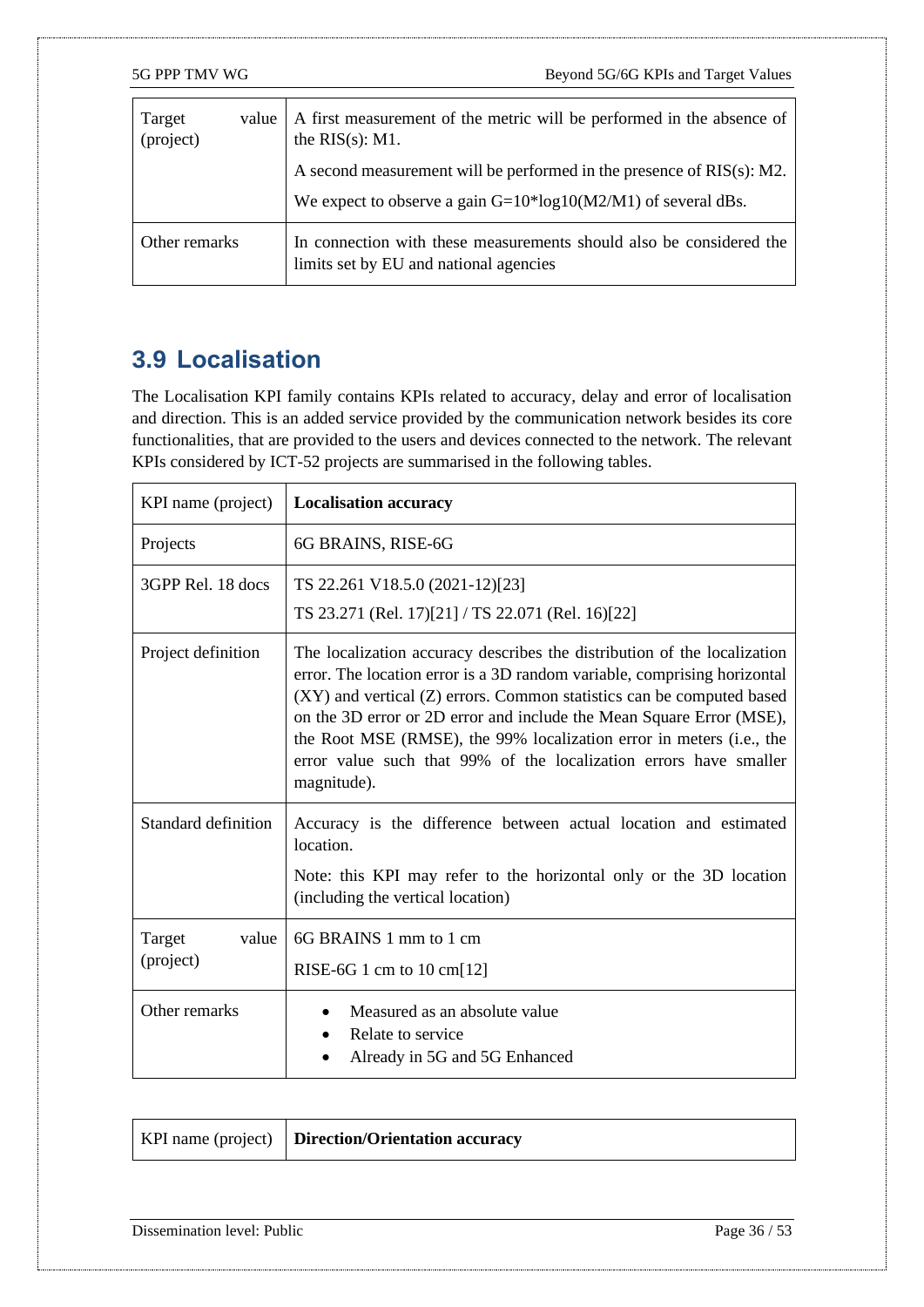| Projects                     | 6G BRAINS, Hexa-X                                                                                       |
|------------------------------|---------------------------------------------------------------------------------------------------------|
| 3GPP Rel. 18 docs            | 3GPP TS 22.804[25], 3GPP TS 22.855[26]                                                                  |
| Project definition           | Direction accuracy. Definition in D2.1/6G-BRAINS[11]                                                    |
|                              | Orientation accuracy [°]. Accuracy of the estimated direction of UE: roll,<br>pitch, $\gamma$ aw[10].   |
|                              | Angular resolution [°] Required minimum distinguishable angle between<br>two objects (orientation)[10]. |
| Standard definition          | n/a                                                                                                     |
| Target<br>value<br>(project) | $1^\circ$ direction accuracy (6G-BRAINS)                                                                |
| Other remarks                | n/a                                                                                                     |

| KPI name (project)           | <b>Localisation related delays</b>                                                            |
|------------------------------|-----------------------------------------------------------------------------------------------|
| Projects                     | RISE-6G                                                                                       |
| 3GPP Rel. 18 docs            | n/a                                                                                           |
| Project definition           | First-time-to-fix: time until the system provides the first location<br>estimate;             |
|                              | Localization latency: time between a positioning request and the position<br>being available; |
|                              | Update rate: time between successive position estimates[12].                                  |
| Standard definition          | n/a                                                                                           |
| Target<br>value<br>(project) | not provided                                                                                  |
| Other remarks                | n/a                                                                                           |

| KPI name (project) | <b>Localisation (error) integrity</b>                                                                                                                                                                                                             |
|--------------------|---------------------------------------------------------------------------------------------------------------------------------------------------------------------------------------------------------------------------------------------------|
| Projects           | RISE-6G                                                                                                                                                                                                                                           |
| 3GPP Rel. 18 docs  | n/a                                                                                                                                                                                                                                               |
| Project definition | Relevant localization integrity metrics are [12]:<br>Reliability: measured by mean-time between failures (MTBF)<br>$\bullet$<br>or duration of the time the service is available;<br>Availability: fraction of the time the service is available. |

Dissemination level: Public Page 37 / 53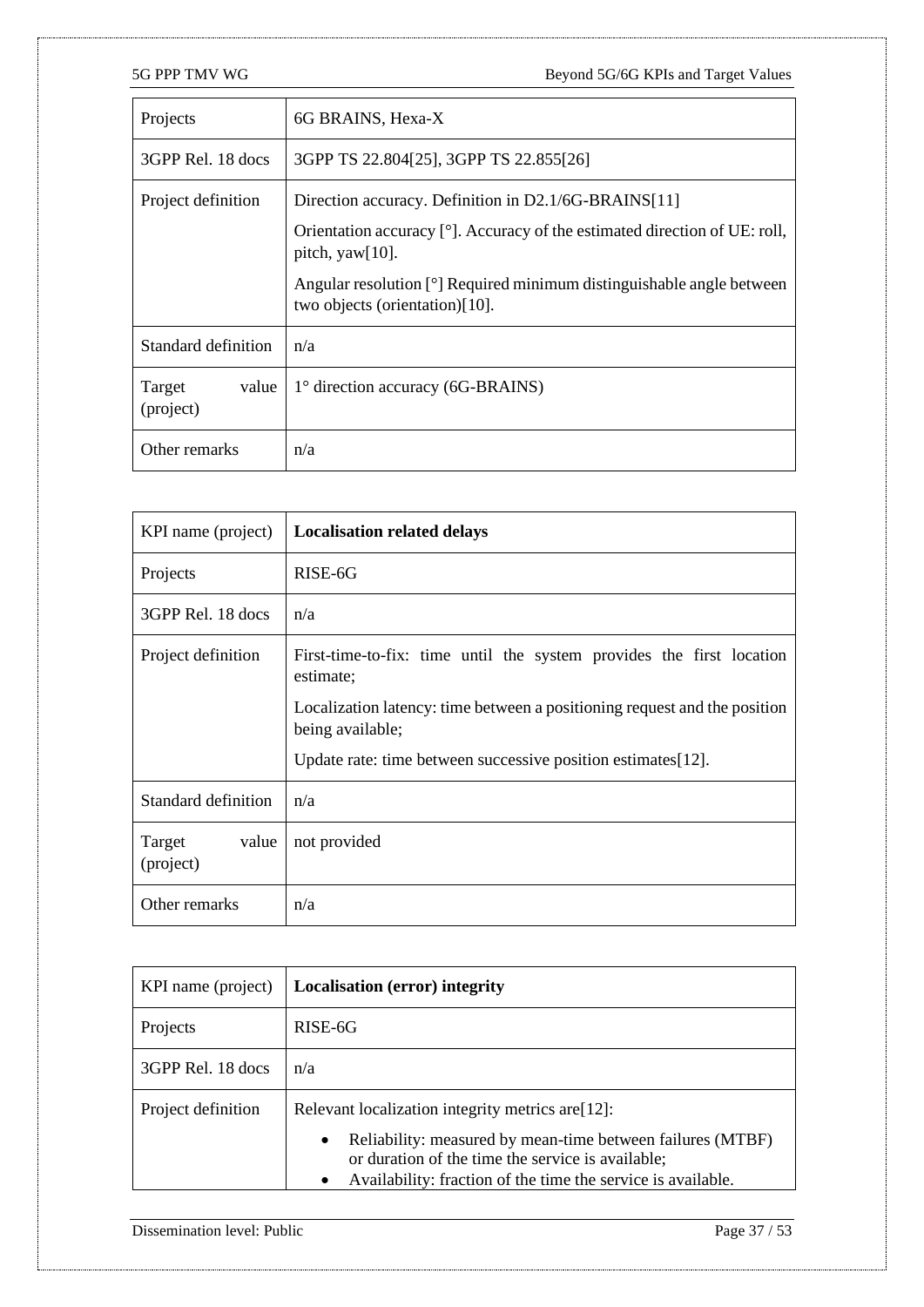| Standard definition          | n/a          |
|------------------------------|--------------|
| Target<br>(project)<br>value | not provided |
| Other remarks                | n/a          |

### <span id="page-37-0"></span>**3.10 Service Availability and Reliability**

This KPI family cover KPIs related to service availability and reliability. New generations of communication networks become more integrated with the services using the communication networks, as opposed to simply providing end-to-end connectivity between services and users. The relevant KPIs considered by ICT-52 projects are summarised in the following tables.

| KPI name (project)           | <b>Service availability</b>                                                                                                                                                                        |
|------------------------------|----------------------------------------------------------------------------------------------------------------------------------------------------------------------------------------------------|
| Projects                     | $Hexa-X$                                                                                                                                                                                           |
| 3GPP Rel. 18 docs            | 3GPPP TS 22.261[23]                                                                                                                                                                                |
| Project definition           | Percentage of time during which QoS targets are met and service is<br>offered during operation.                                                                                                    |
| Standard definition          | Use-case specific, e.g., 3GPP TS 22.261[23] for communication service<br>availability; c.f. references in D1.3 for each use case                                                                   |
| Target<br>value<br>(project) | Relative ratio, e.g., 99,999% of operation time QoS targets are met                                                                                                                                |
| Other remarks                | For communication service: Network nodes (virtual $NFs + hardware$<br>functions). For AI/Computation and Localization/sensing: depending on<br>service realization (e.g., MEC nodes, AI/ML Agents) |

| KPI name (project)  | <b>Service reliability</b>                                                                                                                                                                                                                                                                                                                                                                                                                           |
|---------------------|------------------------------------------------------------------------------------------------------------------------------------------------------------------------------------------------------------------------------------------------------------------------------------------------------------------------------------------------------------------------------------------------------------------------------------------------------|
| Projects            | $Hexa-X$                                                                                                                                                                                                                                                                                                                                                                                                                                             |
| 3GPP Rel. 18 docs   | 3GPP TS 22.261[23], 3GPP TS 22.104[24]                                                                                                                                                                                                                                                                                                                                                                                                               |
| Project definition  | Percentage of amount of sent packets delivered within QoS constraints<br>by communication service. Ability of communication service to perform<br>required for a given time interval. Percentage of AI<br>as<br>inference/decisioning requests that are fulfilled within the agreed QoS<br>targets by AI Agents. Percentage of Localization/Sensing requests that<br>are fulfilled within the agreed QoS targets by localization/sensing<br>service. |
| Standard definition | Use-case specific; c.f. references in Hexa- $X$ D1.3[10] for each use case                                                                                                                                                                                                                                                                                                                                                                           |

Dissemination level: Public Page 38 / 53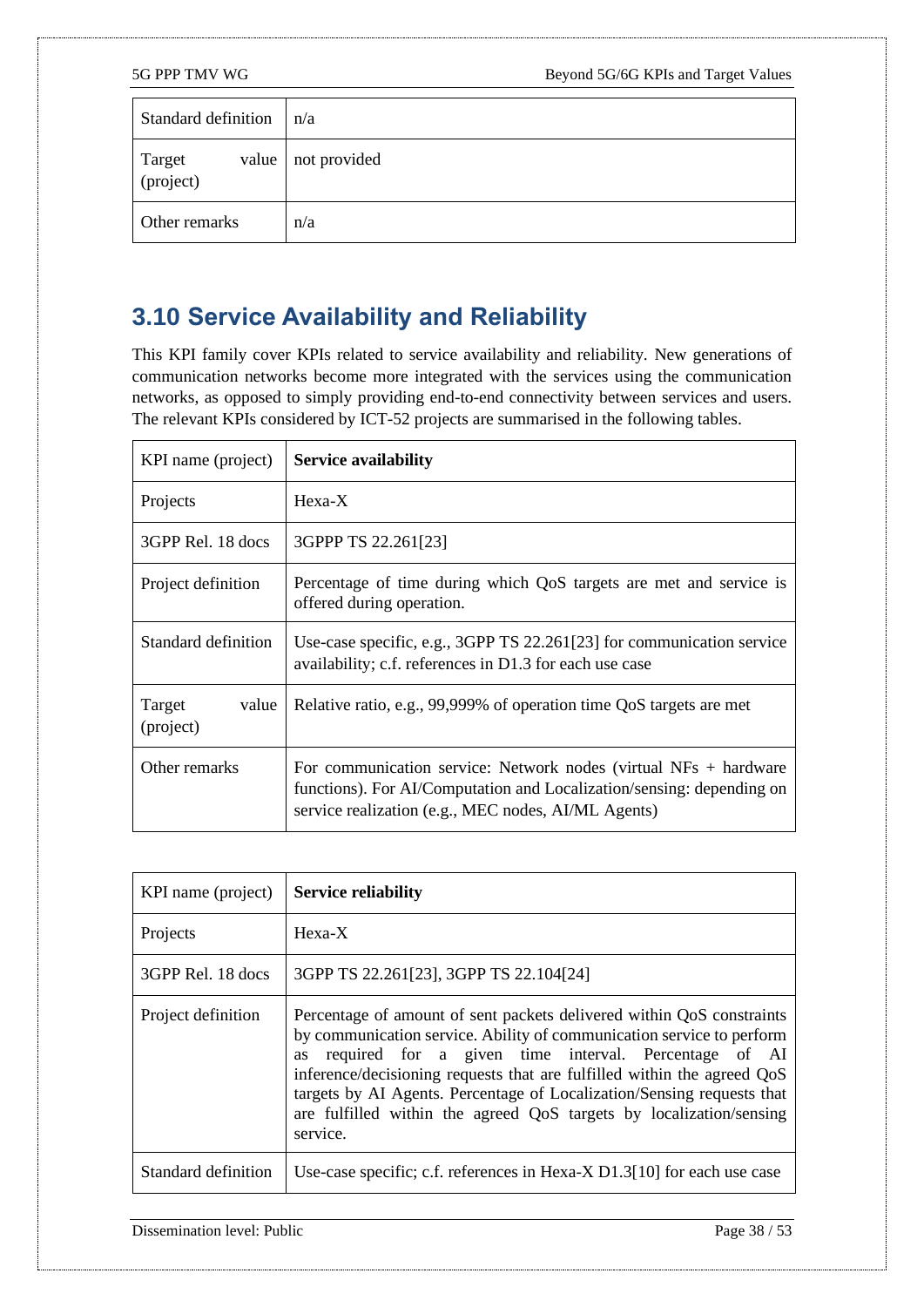| Target<br>(project) | value   Relative ratio, e.g., 99,999% of packets are transmitted                                                                                                                                   |
|---------------------|----------------------------------------------------------------------------------------------------------------------------------------------------------------------------------------------------|
| Other remarks       | For communication service: Network nodes (virtual $NFs + hardware$<br>functions). For AI/Computation and Localization/sensing: depending on<br>service realization (e.g., MEC nodes, AI/ML Agents) |

| KPI name (project)           | Service safety, integrity, maintainability                                                                 |
|------------------------------|------------------------------------------------------------------------------------------------------------|
| Projects                     | $Hexa-X$                                                                                                   |
| 3GPP Rel. 18 docs            | n/a                                                                                                        |
| Project definition           | Reference to applicable standards and regulations in the domain;<br>functional requirements, if available. |
| Standard definition          | Use-case specific; c.f. references in Hexa-X $D1.3[10]$ for each use case                                  |
| Target<br>value<br>(project) | Not provided                                                                                               |
| Other remarks                | KPI evaluating whole system setup                                                                          |

| KPI name (project)           | <b>Vehicle density</b>                                                                                                 |
|------------------------------|------------------------------------------------------------------------------------------------------------------------|
| Projects                     | AI@EDGE                                                                                                                |
| 3GPP Rel. 18 docs            | n/a                                                                                                                    |
| Project definition           | Measurement of vehicle positions and velocities and statistical<br>evaluation of the in-out vehicle flow.              |
| Standard definition          | n/a                                                                                                                    |
| Target<br>value<br>(project) | Not provided                                                                                                           |
| Other remarks                | The goal is to determine the maximum number of vehicles inside a<br>network instance that can be served by the system. |

|                   | KPI name (project)   System memory load |
|-------------------|-----------------------------------------|
| Projects          | AI@EDGE                                 |
| 3GPP Rel. 18 docs | n/a                                     |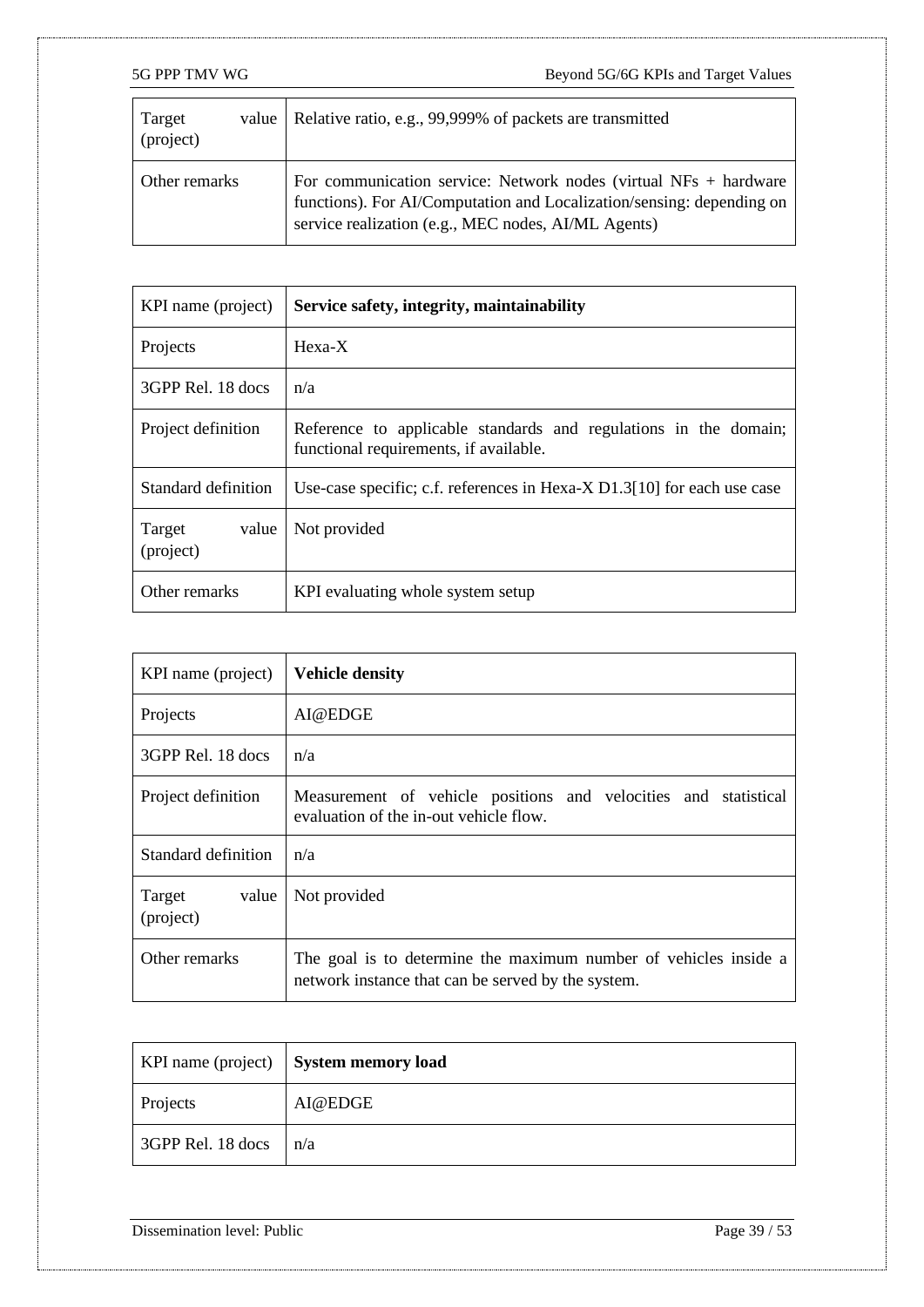| Project definition           | Average memory usage during orchestration operations (i.e., processing<br>orchestration requests in Mobile Edge Application Orchestrator -<br>MEAO). Measured for the whole orchestration platform, or for the<br>specific orchestration or management entity (e.g., NFV, MEAO, Edge<br>Controller, etc.). |
|------------------------------|------------------------------------------------------------------------------------------------------------------------------------------------------------------------------------------------------------------------------------------------------------------------------------------------------------|
| Standard definition          | n/a                                                                                                                                                                                                                                                                                                        |
| Target<br>value<br>(project) | Not provided                                                                                                                                                                                                                                                                                               |
| Other remarks                | Measuring software and Hardware components involved in the<br>deployment of MEC systems                                                                                                                                                                                                                    |

| KPI name (project)           | <b>Runtime Delay</b>                                                                                                                                                                  |
|------------------------------|---------------------------------------------------------------------------------------------------------------------------------------------------------------------------------------|
| Projects                     | AI@EDGE                                                                                                                                                                               |
| 3GPP Rel. 18 docs            | n/a                                                                                                                                                                                   |
| Project definition           | The time needed for MEAO to perform any LCM (Life Cycle<br>Management) operations, <i>i.e.</i> , while an application instance is running<br>(e.g., scaling, termination, heal, etc.) |
| Standard definition          | n/a                                                                                                                                                                                   |
| Target<br>value<br>(project) | Achieve runtime delay in the proximity of at most 650 ms                                                                                                                              |
| Other remarks                | The goal is to automate the process of handling LCM operations between<br>MEC applications with a low cost in time delay                                                              |

| KPI name (project)  | <b>Service reliability</b>                                                                                                                                                                                                                                                                                             |
|---------------------|------------------------------------------------------------------------------------------------------------------------------------------------------------------------------------------------------------------------------------------------------------------------------------------------------------------------|
| Projects            | DEDICAT-6G                                                                                                                                                                                                                                                                                                             |
| 3GPP Rel. 18 docs   | n/a                                                                                                                                                                                                                                                                                                                    |
| Project definition  | Service reliability can be defined as the success probability of<br>transmitting a layer 2/3 packet within a maximum latency required by<br>the targeted service (ITU-R M.2410[4]). With the use of intelligence<br>distribution mechanisms this should either improve or at least remain the<br>same as the baseline. |
| Standard definition | ITU-R M.2410-0 (11/2017)[4] Reliability relates to the capability of<br>transmitting a given amount of traffic within a predetermined time<br>duration with high success probability.                                                                                                                                  |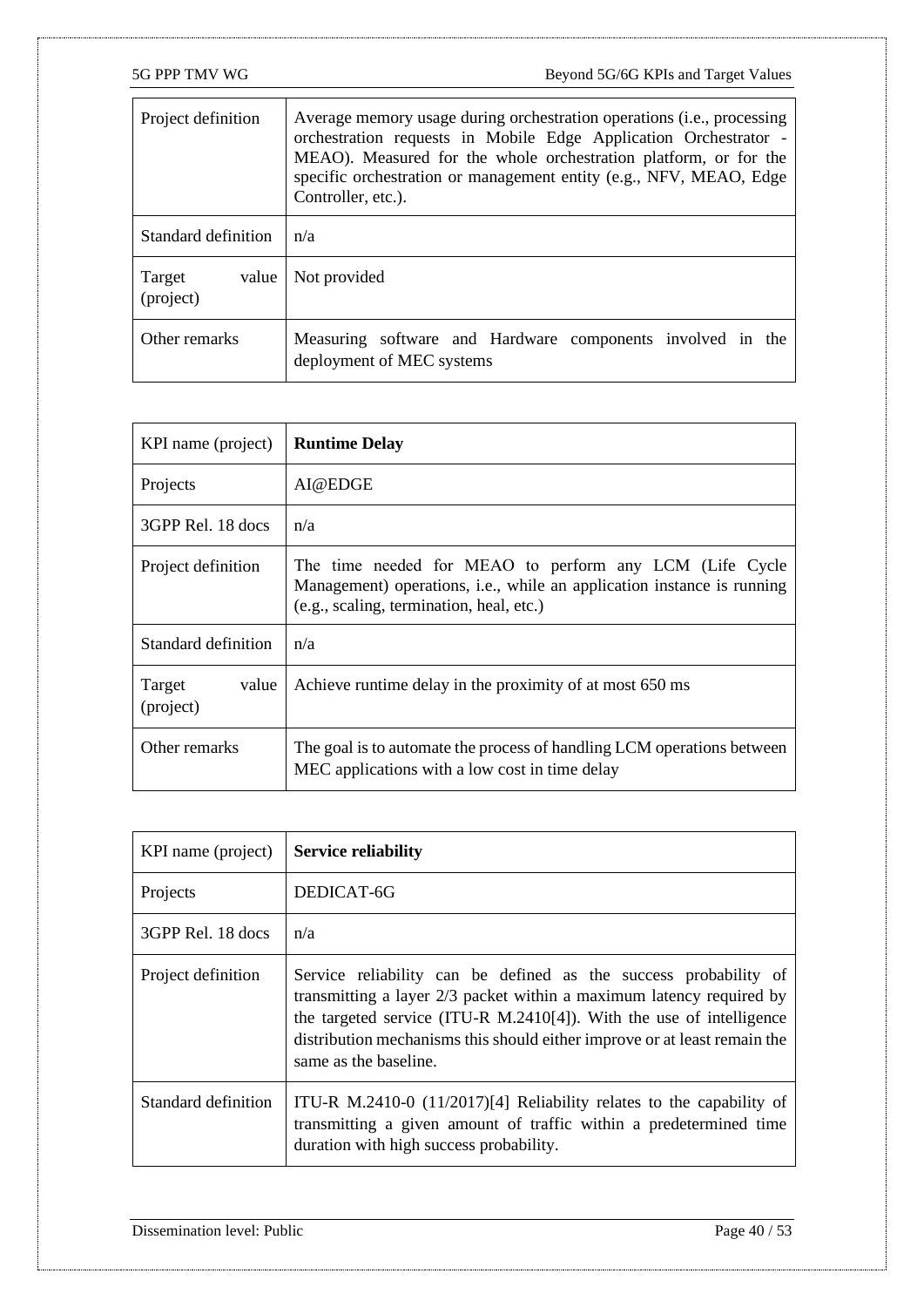| Target<br>(project) | value   Not defined.                                                                                                                 |
|---------------------|--------------------------------------------------------------------------------------------------------------------------------------|
| Other remarks       | Measurements will be collected at the application layer. Packets that<br>arrive delayed or erroneous are considered as lost packets. |

Dissemination level: Public Page 41 / 53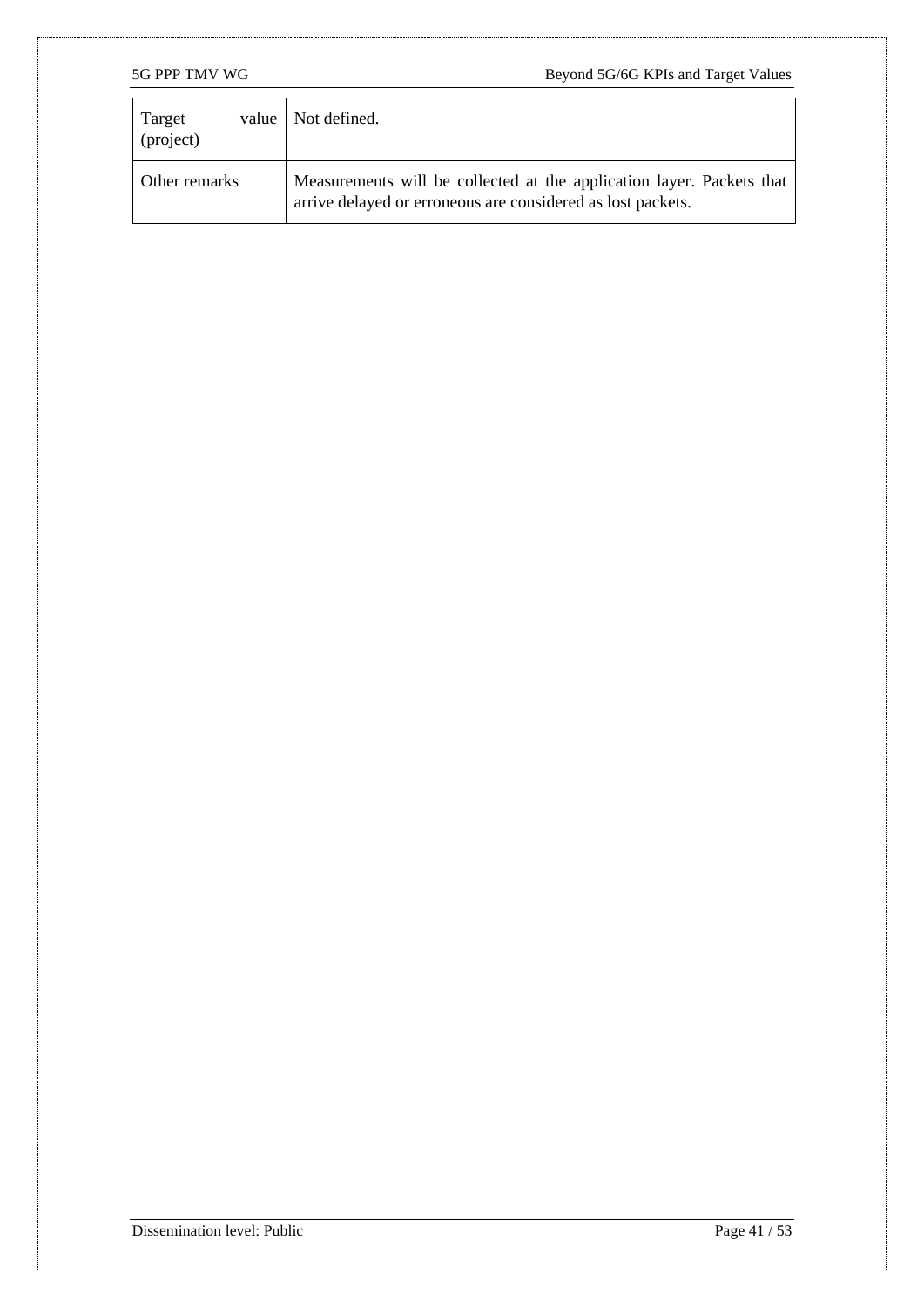### <span id="page-41-0"></span>**4 Conclusion**

The motivation for this white paper was to provide an initial analysis of KPIs for B5G and 6G systems. This view allows to understand what definitions are available to be inherited from previous generations, and which KPIs are new and need to be defined based on current research activities. It was motivated that defining KPIs early on in the B5G and 6G system development is critical to ensure the measurability of performance and advances of the system. KPIs need to be defined in terms of metrics, target values and how to measure them. This paper takes the initial step in gaining an overview of KPIs based on active B5G and 6G research projects under the ICT-52 call. The KPIs are collected from the projects based on current work on use cases and network functionalities to ensure the current relevance.

The approach presented in this paper analyses the current view of the KPIs by clustering them according to KPI family and relate them to available standardization documents. The clustering yielded 10 KPI families which further help analyse the KPIs and identify relevant existing standards. This approach takes input from the ICT-52 projects which ensures that the KPIs are relevant to scenarios being researched, but also limits the space covered by KPIs to topics covered by the ICT-52 projects.

For each of the KPIs it was identified where there is overlap between KPIs from ICT-52 projects and standard network KPI definitions. This indicate which KPIs will be evolved from previous definitions in terms of new target values or measurement approaches, or which KPIs will be defined as new KPIs.

The ICT-52 projects provided information about context of the KPIs, project definition, target values and other notes, depending on availability in the projects. This means that the input is limited by the state of progress in the projects where some KPIs are well defined while others mostly only have preliminary descriptions. This highlights the need for further iterations of this paper as the ICT-52 projects progress. This will also open the possibility to include inputs from other B5G and 6G research projects as they commence.

In the end this white paper provides in no way a final image of KPIs defined for B5G and 6G systems, but rather initiates the iterative process for providing overview of B5G and 6G KPIs and measurement approaches. The critical point is that the process is iterative and should as such be repeated periodically as the research projects and innovations evolve.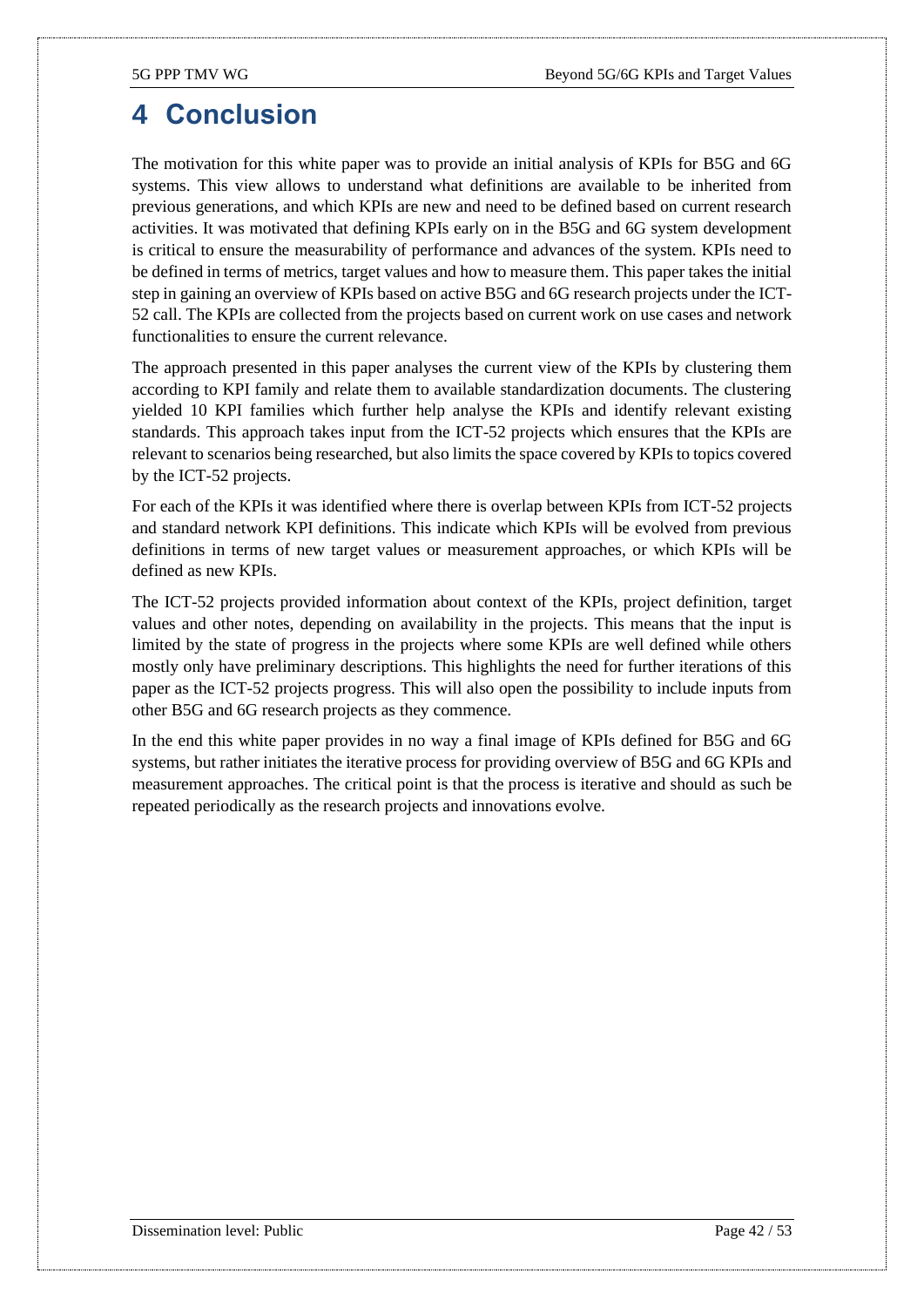## <span id="page-42-0"></span>**5 Next steps**

As mentioned in the conclusion the work presented in this paper is to be seen as the beginning of an iterative process for collecting and defining KPIs in terms of applicability, domain, target values and measurement methods. The is envisioned to be collected continuously from ICT-52 projects as they evolve but also to collect KPI definitions from other B5G and 6G research projects as they commence and evolve, e.g. from the SNS cal[l\[13\].](#page-43-1)

A next step for this work is to further develop the definition of the KPIs into formalized descriptions, which should be done in sync with standardisation bodies. This will also include fixing target values for KPIs which will become more clear as the B5G and 6G visions evolve and mature.

As the KPI definitions evolve the KPI families and the mapping of KPIs to these will also evolve. The KPI families defined and utilized in this work are used as a tool to help the analysis process of KPIs, but also to better understand the KPIs in their context.

Another important point to cover in the next steps is to look into how to measure the KPIs. For previously defined KPIs there are typically well-defined measurement approaches but for new KPIs this might not be fully defined, or maybe even not at all. Defining how to measure KPIs is a natural step in the definition work, but depending on the KPI, its context and its definition the measurement approach might be more or less straightforward forward. In some cases there might exist measurement methods that can be utilized while in other cases the methods must be defined from scratch.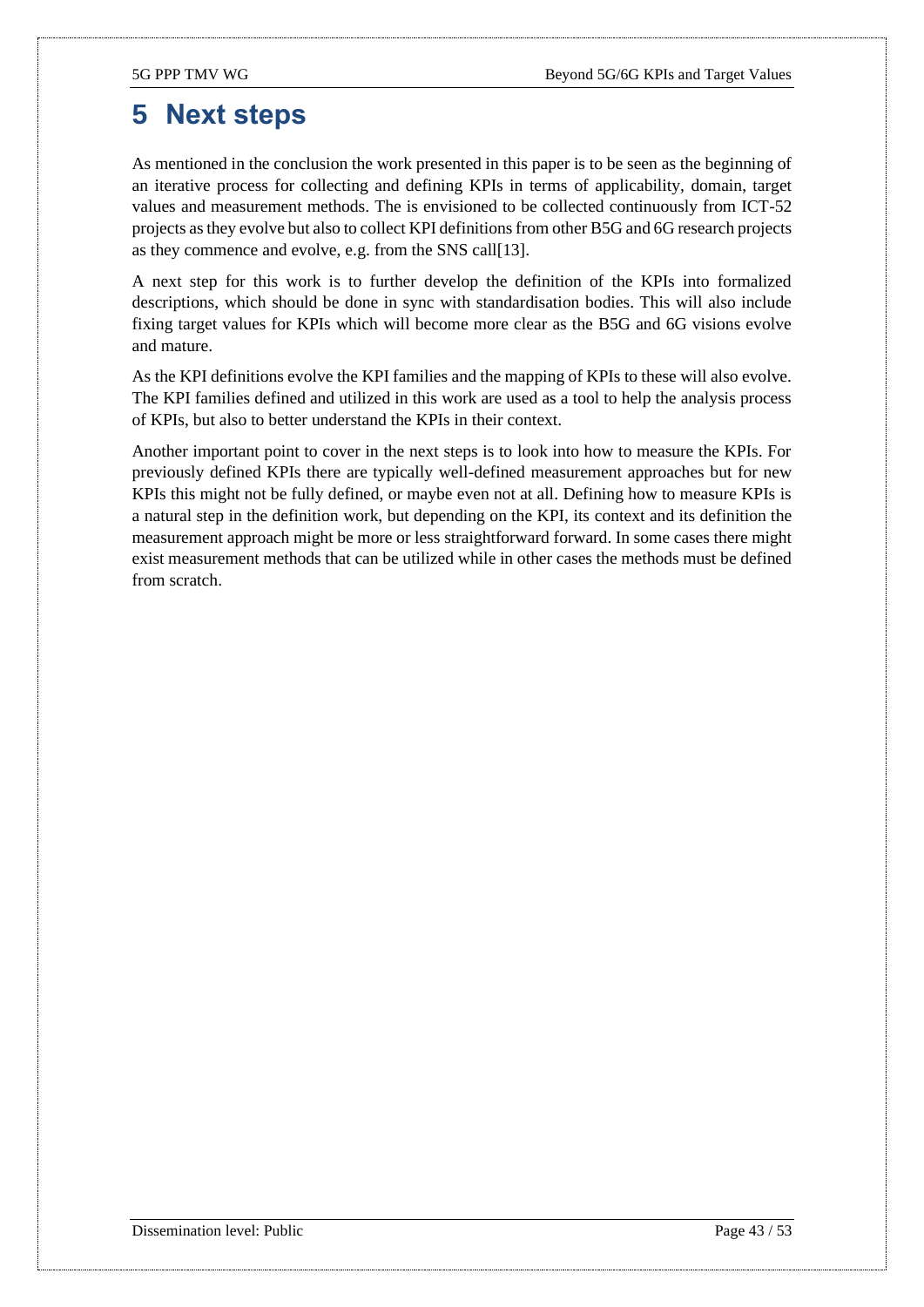### <span id="page-43-0"></span>**6 References**

- <span id="page-43-3"></span>[1] "5G PPP phase II KPIs – Annex to Programme Management Report"
- <span id="page-43-11"></span>[2] NGMN Recommendations (2016), https://www.ngmn.org/wpcontent/uploads/Publications/2016/160603\_Annex\_NGMN\_Liaison\_to\_3GPP\_RAN\_7 2\_v1\_0.pdf
- <span id="page-43-4"></span>[3] K.X. Du, B. Sayadi, G. Carrozzo, F. Lazarakis, A. Kourtis, M.S. Siddiqui, J. Sterle, O. Carrasco, R. Bruschi, "Definition and Evaluation of Latency in 5G:A Framework Approach", URL: http://www.jkjmanagement.com/5gwf19-4/papers/p135-du.pdf, 2019 IEEE 5G World Forum.
- <span id="page-43-2"></span>[4] ITU-R M.2410-0 (11/2017), https://www.itu.int/dms\_pub/itu-r/opb/rep/R-REP-M.2410- 2017-MSW-E.docx
- <span id="page-43-5"></span>[5] ITU-R M.2412-0 (10/2017), https://www.itu.int/dms\_pub/itu-r/opb/rep/R-REP-M.2412- 2017-PDF-E.pdf
- <span id="page-43-6"></span>[6] ITU-R M.2083 (09/2015), https://www.itu.int/rec/R-REC-M.2083-0-201509-I/en
- <span id="page-43-10"></span>[7] ETSI TS 122 179 in 2020 related to 3GPP MCX https://www.etsi.org/deliver/etsi\_ts/122100\_122199/122179/16.05.00\_60/ts\_122179v16 0500p.pdf
- <span id="page-43-7"></span>[8] ETSI EN 303 471 (2019-01), https://www.etsi.org/deliver/etsi\_en/303400\_303499/303471/01.01.01\_60/en\_303471v0 10101p.pdf
- <span id="page-43-19"></span>[9] IEC 62232, https://webstore.iec.ch/publication/28673
- <span id="page-43-8"></span>[10] Hexa-X, Deliverable D1.3 Targets and requirements for 6G - initial E2E architecture, https://hexa-x.eu/wp-content/uploads/2022/03/Hexa-X\_D1.3.pdf
- <span id="page-43-21"></span>[11] 6G-BRAINS, Deliverable D2.1 Definition and Description of the 6G BRAINS Primary Use Cases and Derivation of User Requirements, https://doi.org/10.5281/zenodo.5185388
- <span id="page-43-9"></span>[12] RISE-6G Deliverable D2.2, "Metrics and KPIs for RISE wireless systems analysis: First results," June 2021, https://rise-6g.eu/Pages/DELIVERABLES/Livrables.aspx
- <span id="page-43-1"></span>[13] 6G SNS JU Work Programme, https://digital-strategy.ec.europa.eu/en/policies/smartnetworks-and-services-joint-undertaking
- <span id="page-43-12"></span>[14] Profitap, https://www.profitap.com/
- <span id="page-43-15"></span>[15] RP-213554: Study on network energy savings for NR, https://www.3gpp.org/ftp/TSG\_RAN/TSG\_RAN/TSGR\_94e/Docs/RP-213554.zip
- <span id="page-43-13"></span>[16] ISO/IEC 27000 (2014), https://www.iso.org/standard/63411.html
- <span id="page-43-18"></span>[17] Security Assurance Methodology (SECAM) and Security Assurance Specifications (SCAS) for 3GPP Nodes, https://www.3gpp.org/news-events/1569 secam for 3gpp nodes
- <span id="page-43-14"></span>[18] 3GPP TR 21.866, https://portal.3gpp.org/desktopmodules/Specifications/SpecificationDetails.aspx?specifi cationId=3062
- <span id="page-43-16"></span>[19] 3GPP TR 33.916, https://portal.3gpp.org/desktopmodules/Specifications/SpecificationDetails.aspx?specifi cationId=2345
- <span id="page-43-17"></span>[20] 3GPP TR 33.818, https://portal.3gpp.org/desktopmodules/Specifications/SpecificationDetails.aspx?specifi cationId=3543
- <span id="page-43-20"></span>[21] 3GPP TS 23.271 (Rel. 17), https://portal.3gpp.org/desktopmodules/Specifications/SpecificationDetails.aspx?specifi cationId=834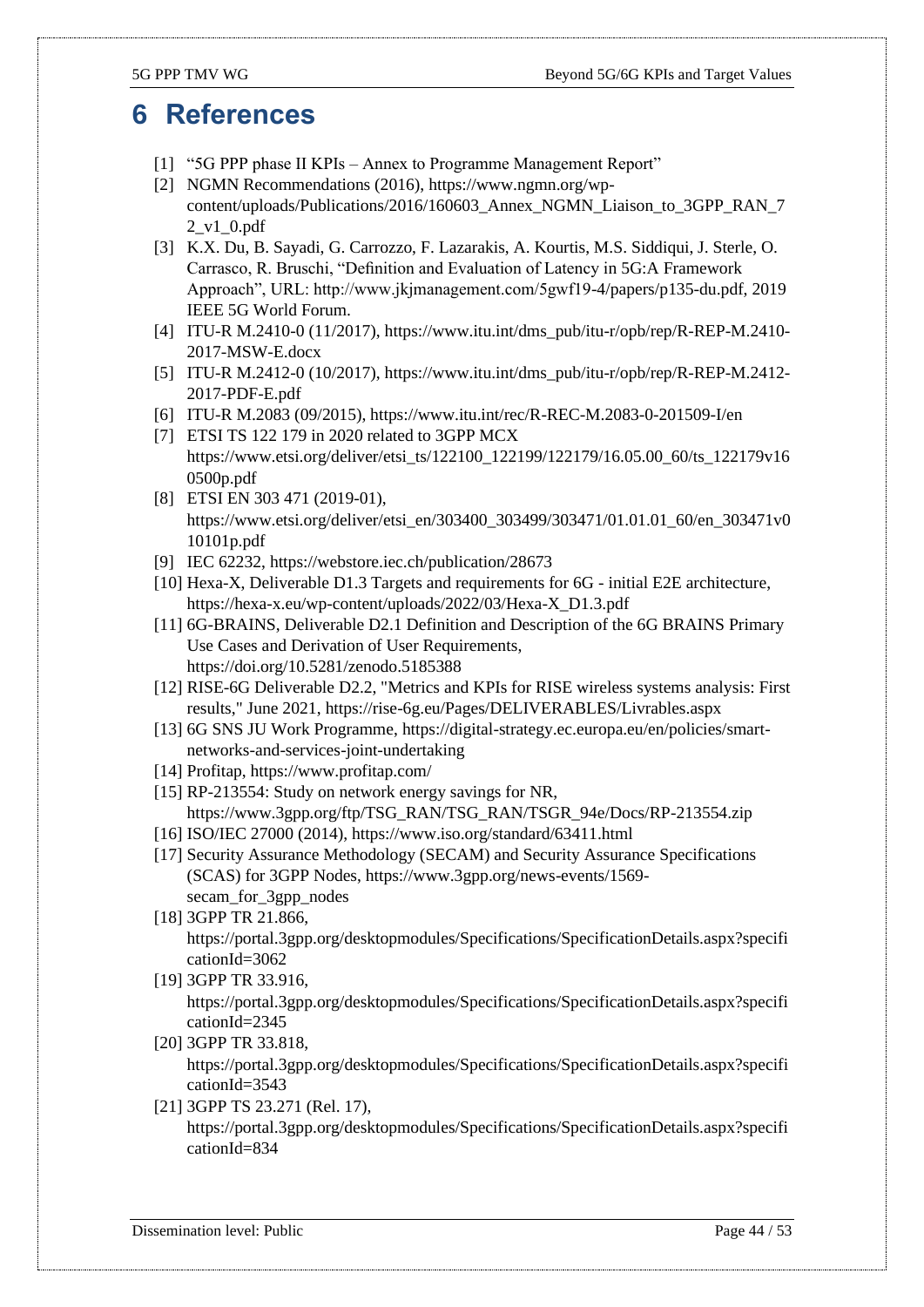- <span id="page-44-3"></span>[22] 3GPP TS 22.071 (Rel. 16), https://portal.3gpp.org/desktopmodules/Specifications/SpecificationDetails.aspx?specifi cationId=584
- <span id="page-44-0"></span>[23] 3GPP TS 22.261, https://portal.3gpp.org/desktopmodules/Specifications/SpecificationDetails.aspx?specifi cationId=3107

<span id="page-44-6"></span>[24] 3GPP TS 22.104, https://portal.3gpp.org/desktopmodules/Specifications/SpecificationDetails.aspx?specifi cationId=3528

- <span id="page-44-4"></span>[25] 3GPP TR 22.804, https://portal.3gpp.org/desktopmodules/Specifications/SpecificationDetails.aspx?specifi cationId=3187
- <span id="page-44-5"></span>[26] 3GPP TR 22.855, https://portal.3gpp.org/desktopmodules/Specifications/SpecificationDetails.aspx?specifi cationId=3771
- <span id="page-44-1"></span>[27] ITU-T. 2017. Vocabulary for Performance, Quality of Service and Quality of Experience. ITU-T Recommendation P.10/G.100., https://www.itu.int/ITU-T/recommendations/rec.aspx?id=13408&lang=en
- <span id="page-44-2"></span>[28] IEC 62209-1/2, https://webstore.iec.ch/publication/62753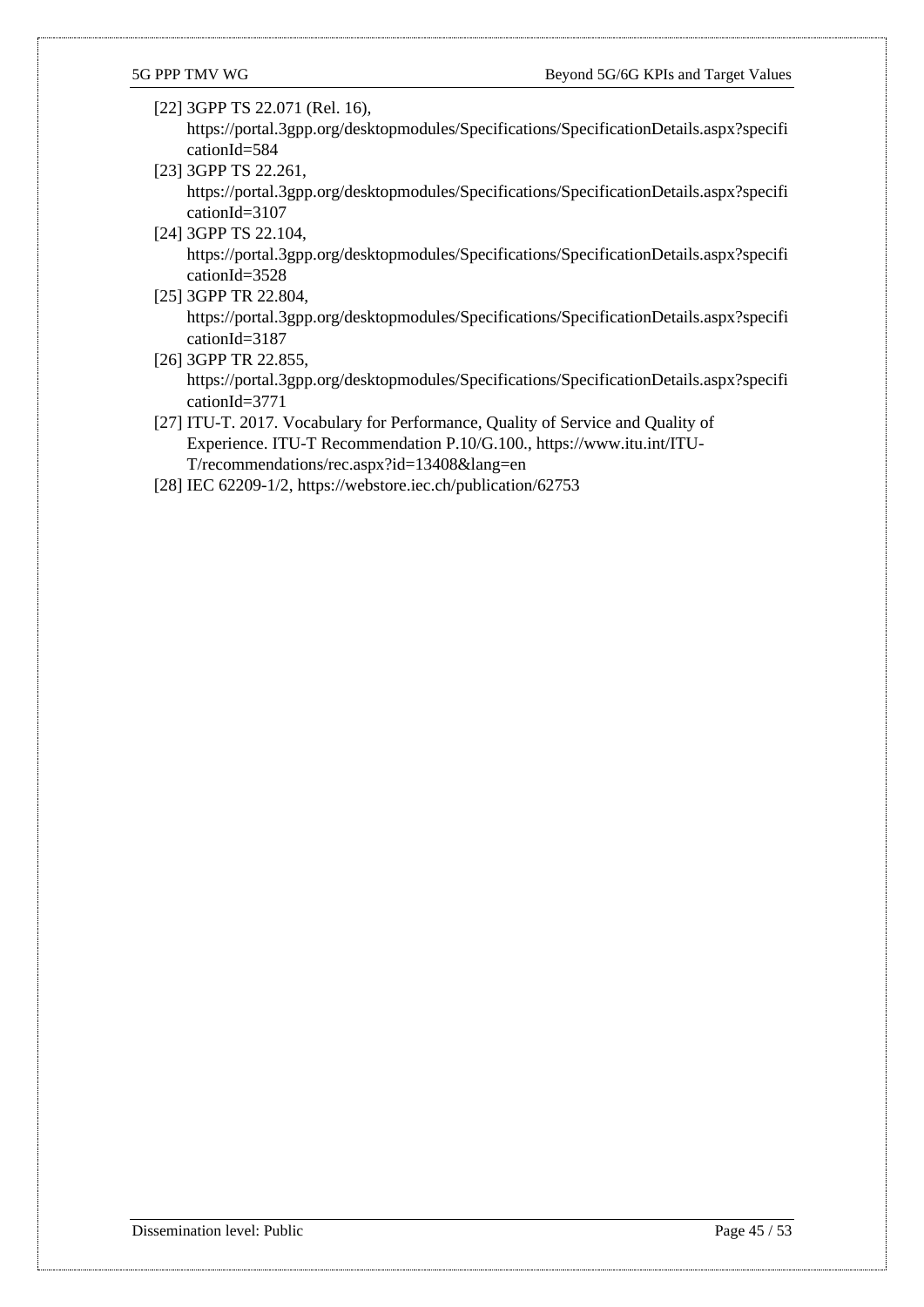## <span id="page-45-0"></span>**Abbreviations and acronyms**

| 3GPP          | 3 <sup>rd</sup> Generation Partnership Project        |
|---------------|-------------------------------------------------------|
| 5G            | 5th Generation                                        |
| <b>5G IA</b>  | 5G Infrastructure Association                         |
| 5G PPP        | 5G Public Private Partnership                         |
| 6G            | 6th Generation                                        |
| B5G           | Beyond 5G                                             |
| <b>CDF</b>    | <b>Cumulative Distribution Function</b>               |
| E2E           | End-to-End                                            |
| eMBB          | <b>Enhanced Mobile Broadband</b>                      |
| <b>EMF</b>    | <b>Electric and Magnetic Fields</b>                   |
| <b>ICT-52</b> | 5G-PPP ICT-52-2020                                    |
| <b>TTE</b>    | <b>Information Technology Equipment</b>               |
| <b>KPI</b>    | Key Performance Indicator                             |
| <b>KPI</b>    | Key Performance Indicator                             |
| <b>LCM</b>    | Life Cycle Management                                 |
| <b>LMLC</b>   | Low mobility large cell                               |
| <b>MEAO</b>   | Mobile Edge Application Orchestrator                  |
| <b>MEC</b>    | Mobile Edge Computing                                 |
| <b>MIMO</b>   | Multiple Input Multiple Output                        |
| mMIMO         | Massive MIMO                                          |
| mMTC          | Massive Machine Type Communications                   |
| <b>NFV</b>    | <b>Network Functions Virtualisation</b>               |
| <b>NFVI</b>   | <b>Network Function Virtualization Infrastructure</b> |
| NI            | Network Intelligence                                  |
| <b>NTE</b>    | <b>Network Telecommunications Equipment</b>           |
| <b>NTE</b>    | <b>Network Telecommunications Equipment</b>           |
| <b>OPEX</b>   | <b>Operational Expense</b>                            |
| <b>PDU</b>    | Protocol Data Unit                                    |
| QoE           | Quality of Experience                                 |
| QoS           | Quality of service                                    |
| RF            | Radio Frequency                                       |
| <b>RIS</b>    | Reconfigurable Intelligent Surface                    |
| <b>RIT</b>    | Radio Interface Technology                            |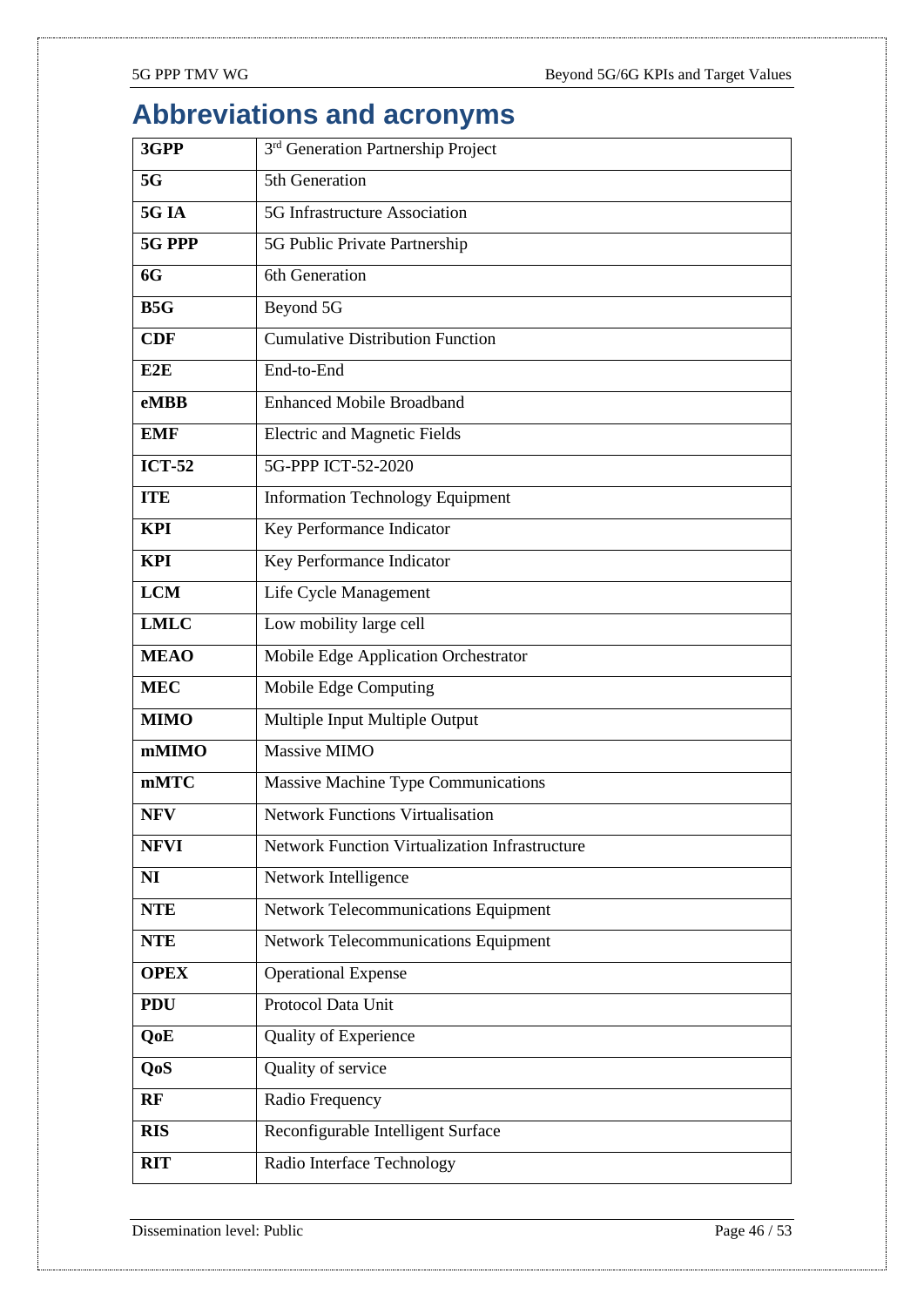| <b>SCAS</b>  | <b>Security Assurance Specifications</b>      |
|--------------|-----------------------------------------------|
| <b>SDU</b>   | Service Data Unit                             |
| <b>SECAM</b> | <b>Security Assurance Methodology</b>         |
| <b>SINR</b>  | Signal to Interference & Noice Ratio          |
| <b>SLO</b>   | Service Level Objective                       |
| <b>SRIT</b>  | Set of Radio Interface Technologies           |
| T&M          | <b>Test and Measurement</b>                   |
| <b>TRxP</b>  | <b>Transmission Reception Point</b>           |
| <b>URLLC</b> | Ultra-Reliable and Low-Latency Communications |
| V2X          | Vehicle to X                                  |
| VNF          | Virtualized Network Function                  |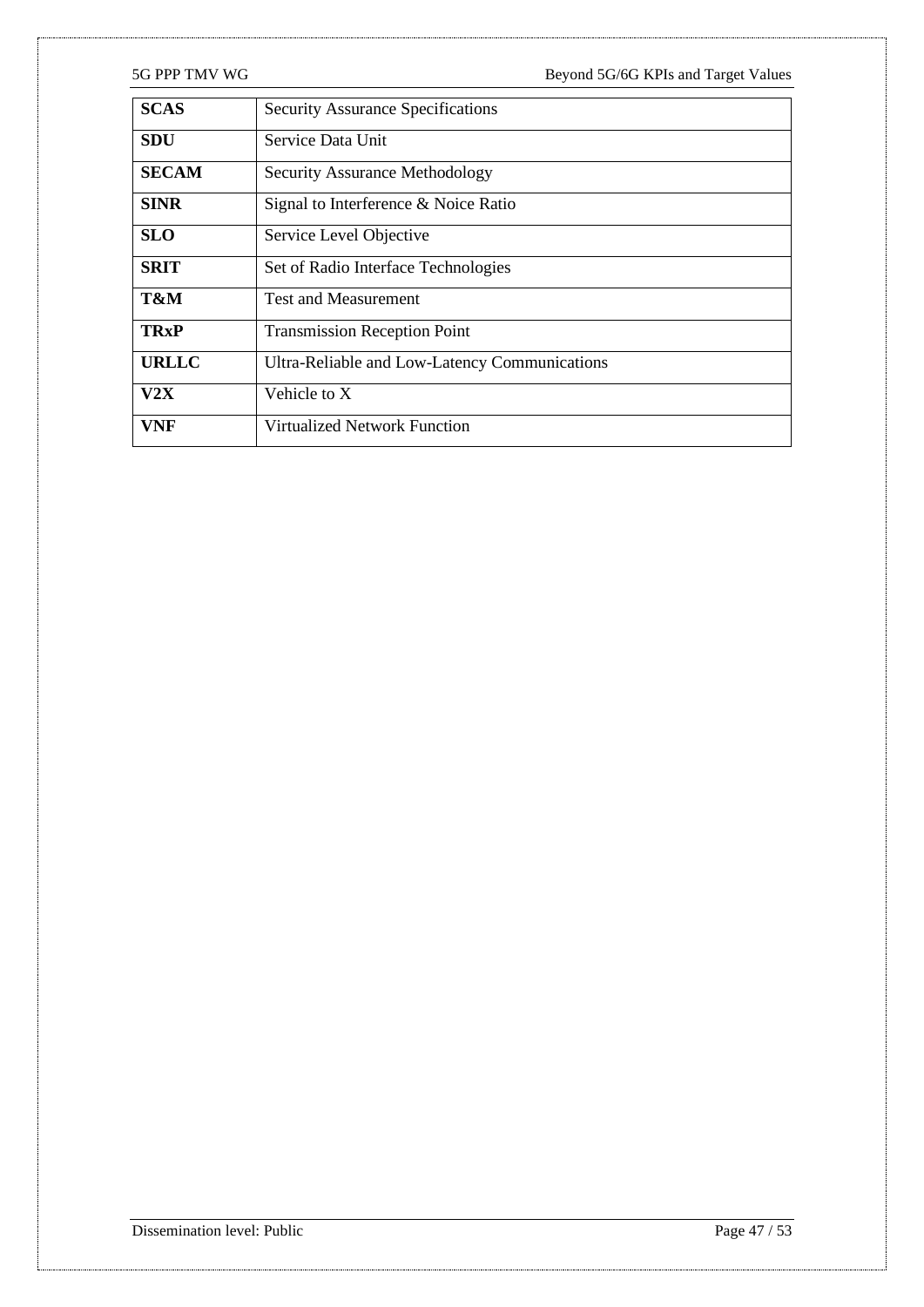#### **Contacts**

WG Chair: Evangelos Kosmatos, WINGS ICT Solutions [vkosmatos@wings-ict-solutions.eu](mailto:vkosmatos@wings-ict-solutions.eu) WG Co-chair: Michael Dieudonné, Keysight Technologies [michael\\_dieudonne@keysight.com](mailto:michael_dieudonne@keysight.com) 5G PPP WGs: [5g-ppp.eu/5g-ppp-work-groups](https://5g-ppp.eu/5g-ppp-work-groups/)

#### **List of Editors**

| <b>Name</b>               | Company/<br>Institute /<br><b>University</b> | <b>Country</b> | <b>Project</b>                                             |
|---------------------------|----------------------------------------------|----------------|------------------------------------------------------------|
| <b>Lars Nielsen</b>       | Keysight<br>Technologies                     | Denmark        | 5G-VINNI                                                   |
| <b>Anastasius Gavras</b>  | Eurescom                                     | Germany        | 5G-VINNI                                                   |
| <b>Michael Dieudonne</b>  | Keysight<br>Technologies                     | Belgium        | 5G-VINNI                                                   |
| <b>Ioanna Mesogiti</b>    | <b>COSMOTE</b><br>S.A.                       | Greece         | Int <sub>5</sub> Gent,<br>EVOLVED-5G, 5G-<br><b>Drones</b> |
| <b>Priit Roosipuu</b>     | Tal Tech                                     | Estonia        | 5G-ROUTES                                                  |
| Drissa Houatra            | Orange                                       | France         | 5G-VICTORI                                                 |
| <b>Evangelos Kosmatos</b> | <b>WINGS ICT</b><br>Solutions                | Greece         | 5G-EVE, 5G-<br>TOURS, DAEMON,<br>VITAL-5G                  |

#### **List of Contributors**

| <b>Contributors from ICT-52 projects</b> | <b>ICT-52 Projects</b> |  |
|------------------------------------------|------------------------|--|
| Dr. Wei Li                               | 6G-BRAINS              |  |
| Dr. Diego Andres Dupleich                | 6G-BRAINS              |  |
| <b>Andres Garcia-Saavedra</b>            | <b>DAEMON</b>          |  |
| Prof. George C. Alexandropoulos          | RISE-6G                |  |
| <b>Roberto Riggio</b>                    | AI@EDGE                |  |
| Joao Vieira                              | <b>REINDEER</b>        |  |
| <b>Bjoern Richerzhagen</b>               | $Hexa-X$               |  |
| <b>Daniel King</b>                       | TeraFlow               |  |
| Vera Stavroulaki                         | <b>DEDICAT 6G</b>      |  |
| <b>Ioannis Chochliouros</b>              | <b>MARSAL</b>          |  |
| <b>Alexandros Kostopoulos</b>            | MARSAL                 |  |
| <b>Loizos Christofi</b>                  | <b>MARSAL</b>          |  |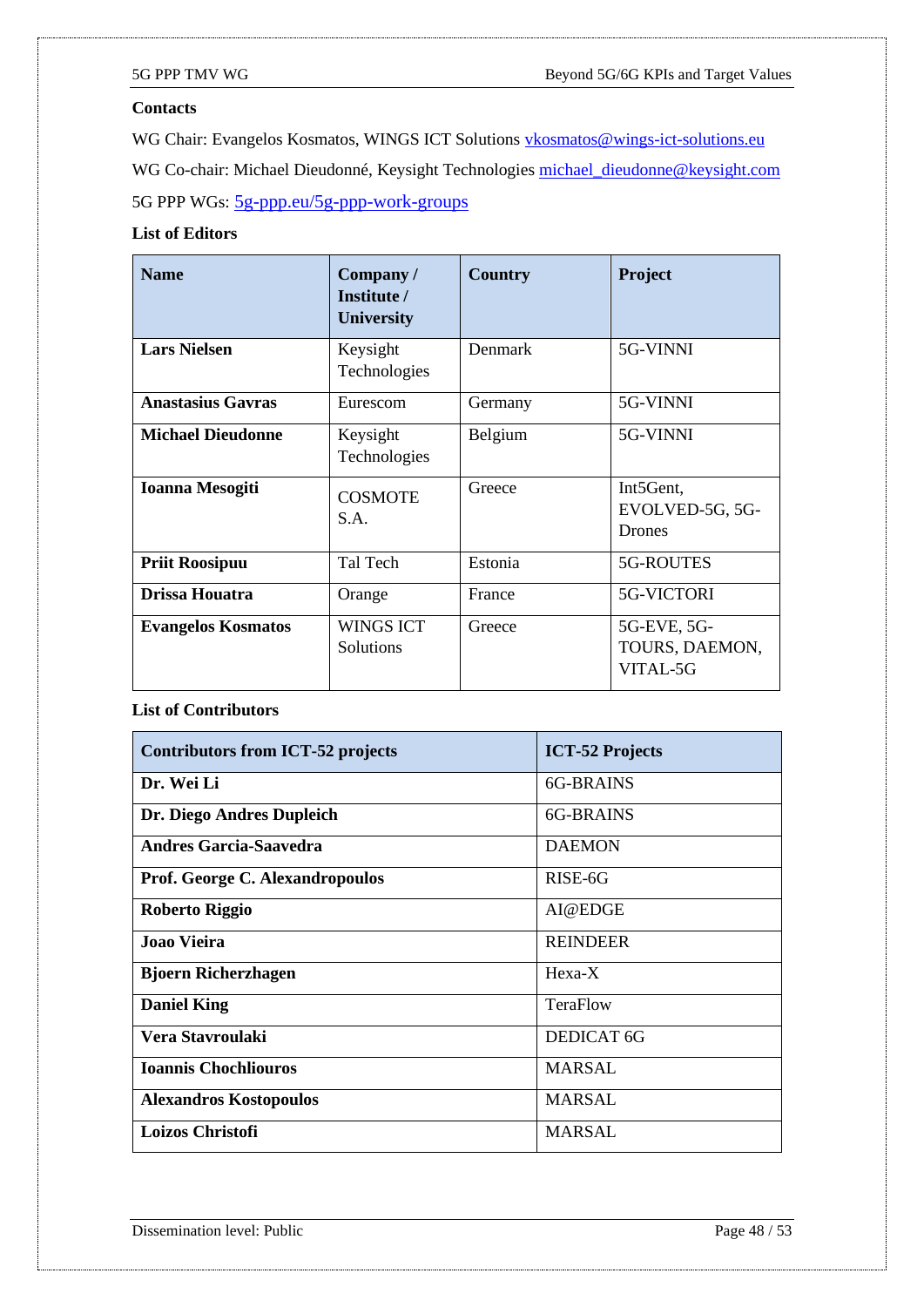## <span id="page-48-0"></span>**Annex A ICT-52 Project Descriptions**



6G BRAINS aims to bring AI-driven multi-agent Deep Reinforcement learning (DRL) to perform resource allocation over and beyond massive machine-type communications with new spectrum links including THz and optical wireless communications (OWC) to enhance the performance with regard to capacity, reliability and latency for future industrial networks.

The project proposes a novel comprehensive cross-layer DRL driven resource allocation solution to support the massive connections over device-to-device (D2D) assisted highly dynamic cell-free network enabled by Sub-6 GHz/mmWave/THz/OWC and high resolution 3D Simultaneous Localization and Mapping (SLAM) of up to 1 mm accuracy.

The enabling technologies in 6G BRAINS focus on four major aspects including disruptive new spectral links, highly dynamic D2D cell-free network modelling, intelligent end-to-end network architecture integrating the multi-agent DRL scheme and AI-enhanced high-resolution 3D SLAM data fusion.

The developed technologies will be widely applicable to various vertical sectors such as Industry 4.0, intelligent transportation, eHealth, etc.

Website: [6g-brains.eu](http://6g-brains.eu/)



Artificial Intelligence has become a major innovative force and it is one of the pillars of the fourth industrial revolution. This trend has been acknowledged also by the European Commission that has already pointed out how high-performance, intelligent, and secure networks are fundamental for the development and evolution of the multi-service Next

Generation Internet (NGI). While great progress has been done during the last years with respect to the accuracy and performance of AI-enabled platforms, their integration in potentially autonomous decision-making systems or even critical infrastructures requires end-to-end quality assurance.

AI@EDGE addresses the challenges harnessing the concept of "reusable, secure, and trustworthy AI for network automation". In AI@EDGE European industries, academics and innovative SMEs commit to achieve an EU-wide impact on industry-relevant aspects of the AI-for-networks and networks-for-AI paradigms in beyond 5G systems. Cooperative perception for vehicular networks, secure, multi-stakeholder AI for IIoT, aerial infrastructure inspections, and in-flight entertainment are the uses cases targeted by AI@EDGE to maximise the commercial, societal, and environmental impact. To achieve the goal, AI@EDGE targets significant breakthroughs in two fields: (i) general-purpose frameworks for closed-loop network automation capable of supporting flexible and programmable pipelines for the creation, utilization, and adaptation of the secure, reusable, and trustworthy AI/ML models; and (ii) converged connect-compute platform for creating and managing resilient, elastic, and secure end-to-end slices capable of supporting a diverse range of AI-enabled network applications.

Website: aiatedge.eu

The success of Beyond 5G (B5G) systems will largely depend on the quality of the Network Intelligence (NI) that will fully automate network management. Artificial Intelligence (AI) models are commonly regarded as the cornerstone for NI design; indeed, AI models have proven extremely successful at solving hard problems that

Dissemination level: Public Page 49 / 53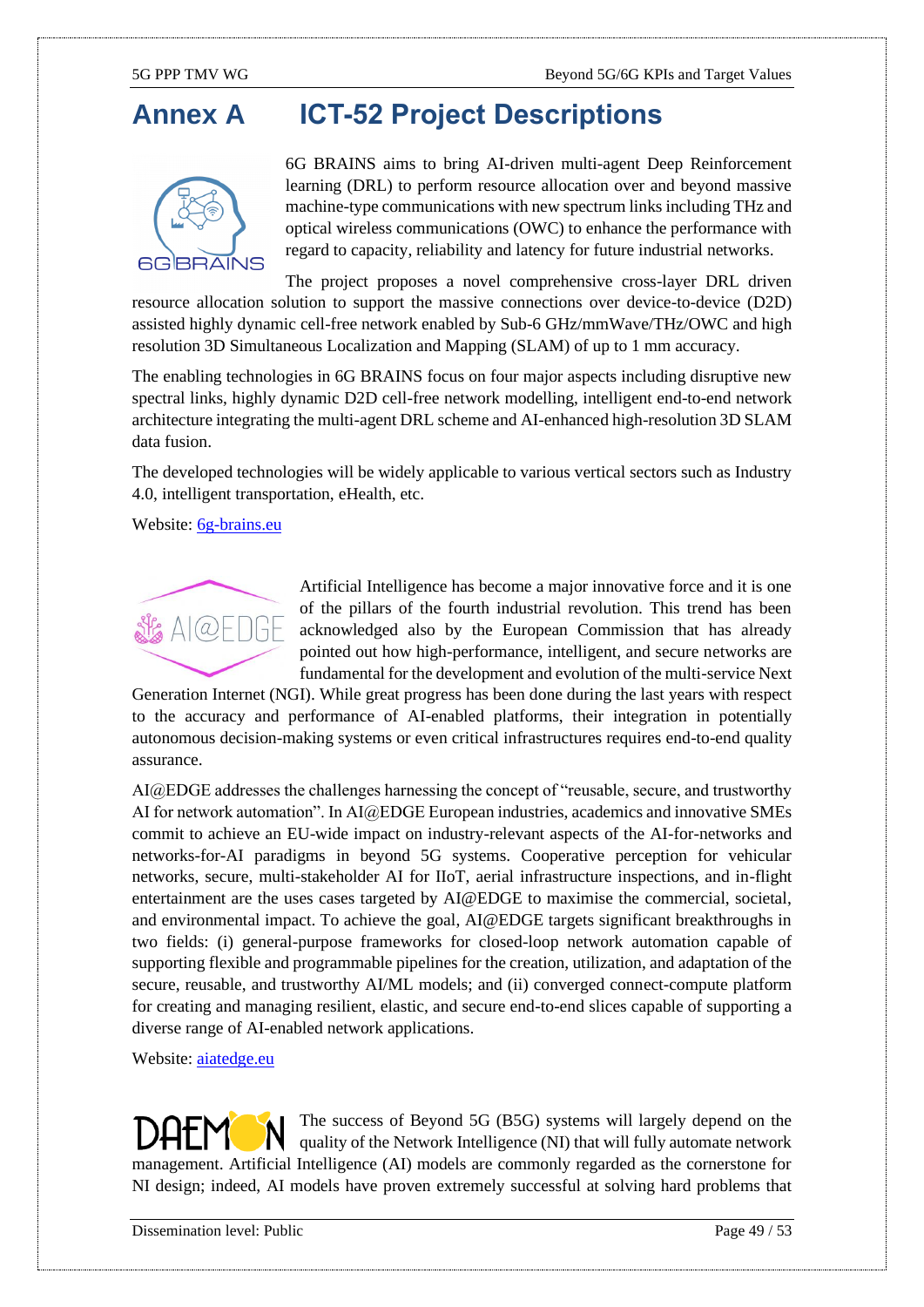require inferring complex relationships from entangled and massive (e.g., traffic) data. However, AI is not the best solution for every NI task; and, when it is, the dominating trend of plugging 'vanilla' AI into network controllers and orchestrators is not a sensible choice.

Departing from the current hype around AI, DAEMON will set forth a pragmatic approach to NI design. The project will carry out a systematic analysis of which NI tasks are appropriately solved with AI models, providing a solid set of guidelines for the use of machine learning in network functions. For those problems where AI is a suitable tool, DAEMON will design tailored AI models that respond to the specific needs of network functions, taking advantage of the most recent advances in machine learning. Building on these models, DAEMON will design an endto-end NI-native architecture for B5G that fully coordinates NI-assisted functionalities.

Website: [h2020daemon.eu](http://h2020daemon.eu/)

 $\bullet$  DEDICAT  $\circ$  In future 6G wireless networks, it is imperative to support more dynamic resourcing and connectivity to improve adaptability, performance, and trustworthiness in the presence of emerging human-centric services with heterogeneous computation needs. DEDICAT6 aims to develop a smart connectivity platform using artificial intelligence and blockchain techniques that will enable 6G networks to combine the existing communication infrastructure with novel distribution of intelligence (data, computation, and storage) at the edge to allow not only flexible, but also energy efficient realisation of the envisaged real-time experience. DEDICAT 6G takes the next vital step beyond 5G by addressing techniques for achieving and maintaining an efficient dynamic connectivity and intelligent placement of computation in the mobile network. In addition, the project targets the design and development of mechanisms for dynamic coverage extension through the exploitation of novel terminals and mobile client nodes, e.g., smart connected cars, robots, and drones. DEDICAT also addresses security, privacy, and trust assurance especially for mobile edge services and enablers for novel interaction between humans and digital systems. The aim is to achieve (i) more efficient use of resources; (ii) reduction of latency, response time, and energy consumption; (iii) reduction of operational and capital expenditures; and (iv) reinforcement of security, privacy, and trust. DEDICAT 6G will focus on four use cases: Smart warehousing, Enhance experiences, Public Safety and Smart Highway. The use cases will pilot the developed solutions via simulations and demonstrations in laboratory environments, and larger field evaluations exploiting various assets and testing facilities. The results are expected to show significant improvements in terms of intelligent network load balancing and resource allocation, extended connectivity, enhanced security, privacy and trust and human-machine interactions.

#### Website: [dedicat6g.eu](http://dedicat6g.eu/)



A flagship for 6G vision and intelligent fabric of technology enablers connecting human, physical, and digital worlds

2030 and beyond, Europe and the world will face opportunities and challenges of growth and sustainability of tremendous magnitude;

proactively tackling the issues of green deal efficiency, digital inclusion and assurance of health and safety in a post-pandemic world will be key. A powerful vision is needed to connect the physical, digital, and human worlds, firmly anchored in future wireless technology and architectural research. The Hexa-X vision calls for an x-enabler fabric of connected intelligence, networks of networks, sustainability, global service coverage, extreme experience, and trustworthiness.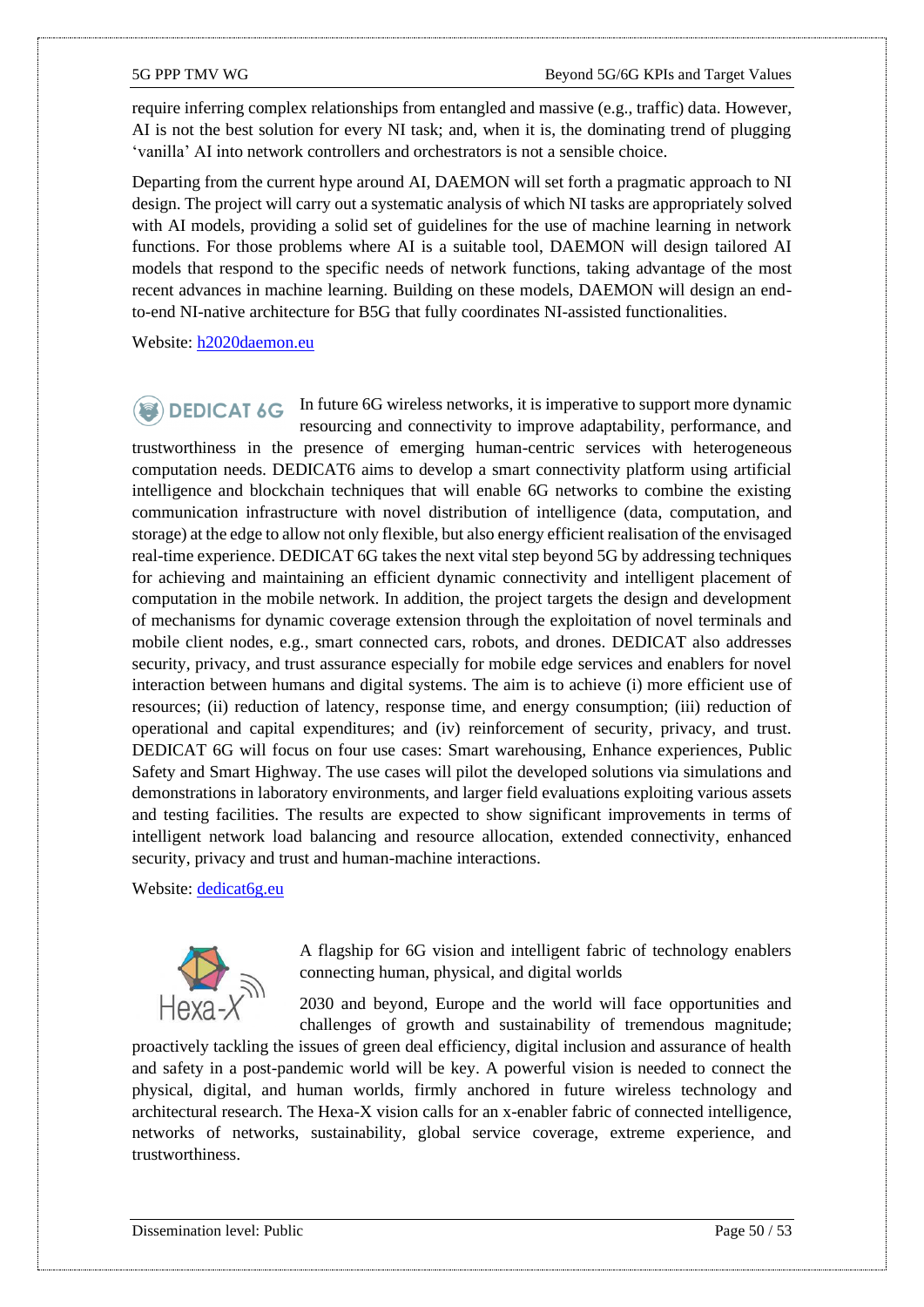Wireless technologies are of critical relevance for our society and economy today; their importance for growth will continue to steadily increase with 5G and its evolution, enabling new ecosystems and services motivated by strongly growing traffic and trillions of devices. The ambition of the Hexa-X project includes developing key technology enablers in the areas of:

- fundamentally new radio access technologies at high frequencies and high-resolution localization and sensing;
- connected intelligence through AI-driven air interface and governance for future networks, and
- 6G architectural enablers for network disaggregation and dynamic dependability.

Website: [hexa-x.eu](http://hexa-x.eu/)



MARSAL targets the development and evaluation of a complete framework for the management and orchestration of network resources in 5G and beyond, by utilizing a converged optical-wireless network infrastructure in the access and fronthaul/midhaul segments.

At the network design domain, MARSAL targets the development of novel cell-free based solutions that allows a significant scaling up of the wireless

APs in a cost-effective manner by exploiting the application of the distributed cell-free concept and of the serial fronthaul approach, while contributing innovative functionalities to the O-RAN project. In parallel, in the fronthaul/midhaul segments, MARSAL aims to radically increase the flexibility of optical access architectures for Beyond-5G Cell Site connectivity via different levels of fixed-mobile convergence. At the network and service management domain, the design philosophy of MARSAL is to provide a comprehensive framework for the management of the entire set of communication and computational network resources by exploiting novel ML-based algorithms of both edge and midhaul DCs, by incorporating the Virtual Elastic DataCenters/Infrastructures paradigm. Finally, at the network security domain, MARSAL aims to introduce mechanisms that provide privacy and security to application workload and data, targeting to allow applications and users to maintain control over their data when relying on the deployed shared infrastructures, while AI and Blockchain technologies will be developed in order to guarantee a secured multi-tenant slicing environment.

Website: marsalproject.eu

**REINDEER** 

The REINDEER project will develop a new smart connect-compute platform with a capacity that is scalable to quasi-infinite, and that offers perceived zero latency and interaction with an extremely high number of

embedded devices. It will thereto develop "RadioWeaves" technology, a new wireless access infrastructure consisting of a fabric of distributed radio, computing, and storage resources. RadioWeaves can be deployed as panels mounted on walls and ceilings. It brings a large number of antennas and intelligence close to devices offering consistently excellent service at minimal transmit power and making very efficient usage of network bandwidth and energy. Technologically, RadioWeaves advance the ideas of large-scale intelligent surfaces and cell-free wireless access, two theoretical concepts that bear great promise to offer capabilities far beyond 5G networks. We will characterize channels based on measurements and develop distributed platform architectures to realize the great potential in actual deployments. We will develop protocols and algorithms to establish novel resilient interactive applications that require 'realtime' and 'real-space' cooperation, for future robotized industrial environments, immersive entertainment, and intuitive care, we will co-design focusing algorithms and protocols for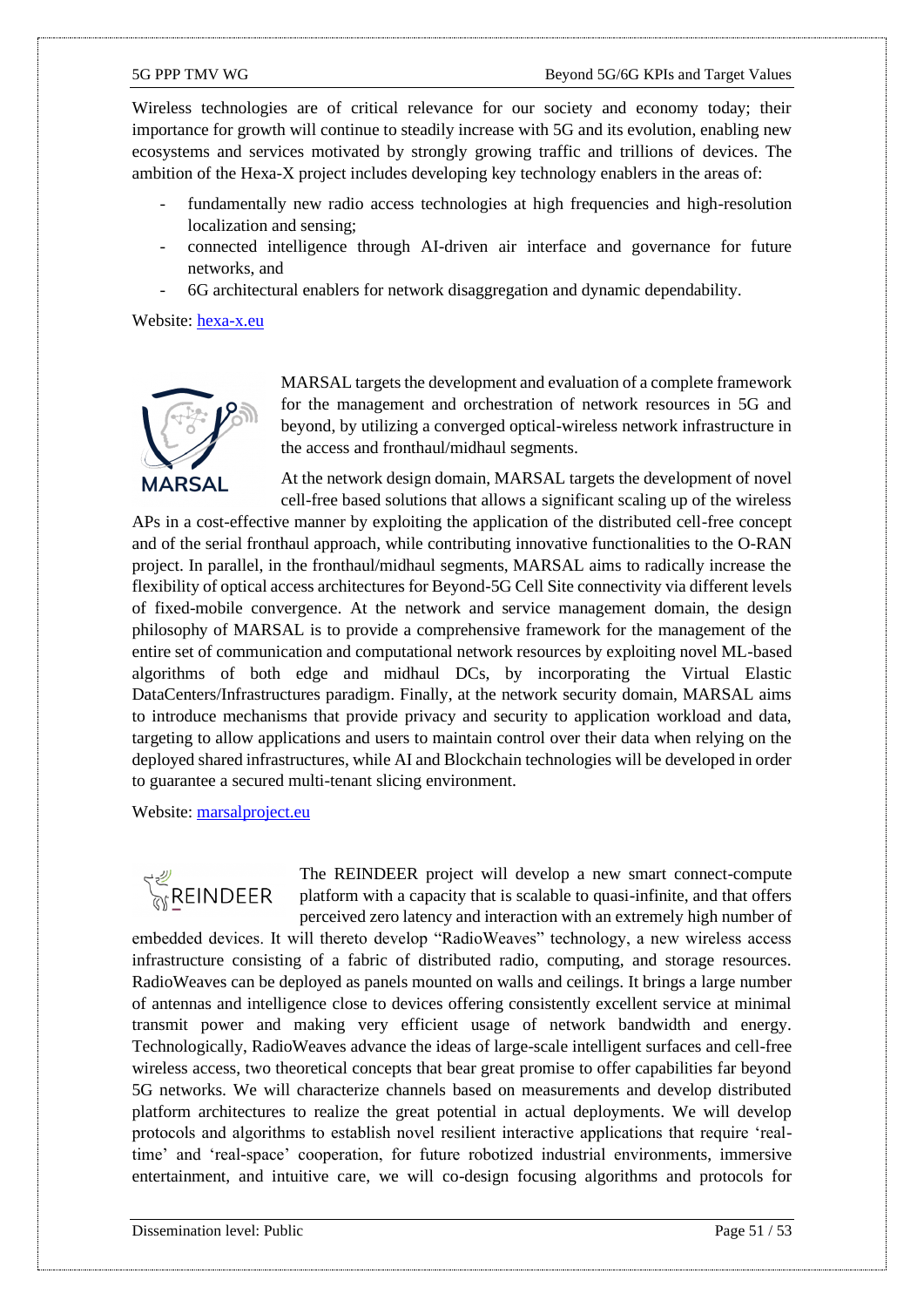enhanced interaction with many energy-neutral devices. REINDEER will provide experimental proof-of-concept in versatile testbeds. The project runs for 42 months and receives funding from the European Union under grant agreement number 101013425.

Website: [reindeer-project.eu](http://reindeer-project.eu/)



Visions and plans on forthcoming B5G/6G networks have begun, aiming to provide flexible connect-compute technologies to support future innovative services and uses cases. Considering the 2030 horizon, B5G/6G networks are intended to create the basis for human-centred smart societies and vertical industries. To this end, innovation is

expected to: (a) support the long-term sustainable transformation of networks into a distributed smart connectivity infrastructure, where new terminal types are embedded in the daily environment; (b) provide the end-to-end connectivity-computation system with the higher flexibility and dynamism needed to accommodate the ever-evolving and heterogeneous nature of future applications, regulations and specific user-/service-/location-based needs.

The RISE-6G vision capitalises on the latest advances on Reconfigurable Intelligent Surfaces (RIS) technology for radio wave propagation control, in order to substantially improve them and, to conceive and implement intelligent, sustainable and dynamically programmable wireless environments that go well beyond the 5G capabilities developed under 3G PPP release 16.

To this end, RISE-6G objectives are to (i) define novel network architectures and operation strategies incorporating multiple RISs; (ii) characterise its fundamental limits capitalizing on our proposed realistic and validated radio wave propagation models; (iii) design solutions to enable online trade between high-capacity connectivity, Energy Efficiency, EMF exposure, and localisation accuracy based on dynamically programmable wireless propagation environments, while accommodating specific legislation and regulation requirements on spectrum use, data protection, and EMF emission; and (iv) prototype-benchmark proposed innovation via two complementary trials with verticals.

RISE-6G project is poised to actively participate in standardisation bodies and bring its technically advanced vision into the planned industrial exploitation. This will secure the European technology leadership, supporting the creation of new European-conceived service and business opportunities in the B5G/6G global race.

Website: [rise-6g.eu](http://rise-6g.eu/)

# **T**FTeraFlow

TeraFlow will create a new type of secure cloud-native SDN controller that will radically advance the state-of-the-art in beyond 5G networks. This new SDN controller shall be able to integrate with the current NFV

and MEC frameworks as well as to provide revolutionary features for both flow management (service layer) and optical/microwave network equipment integration (infrastructure layer), while incorporating security using Machine Learning (ML) and forensic evidence for multi-tenancy based on Distributed Ledgers.

The target pool of stakeholders expands beyond the traditional telecom operators towards edge and hyperscale cloud providers. These actors will be benefited from TeraFlow by a) exploiting a new type of secure SDN controller based on cloud-native solutions while, b) achieving substantial business agility with novel and highly dynamic network services with zero-touch automation features.

Website: [teraflow-h2020.eu](http://teraflow-h2020.eu/)

Dissemination level: Public Page 52 / 53